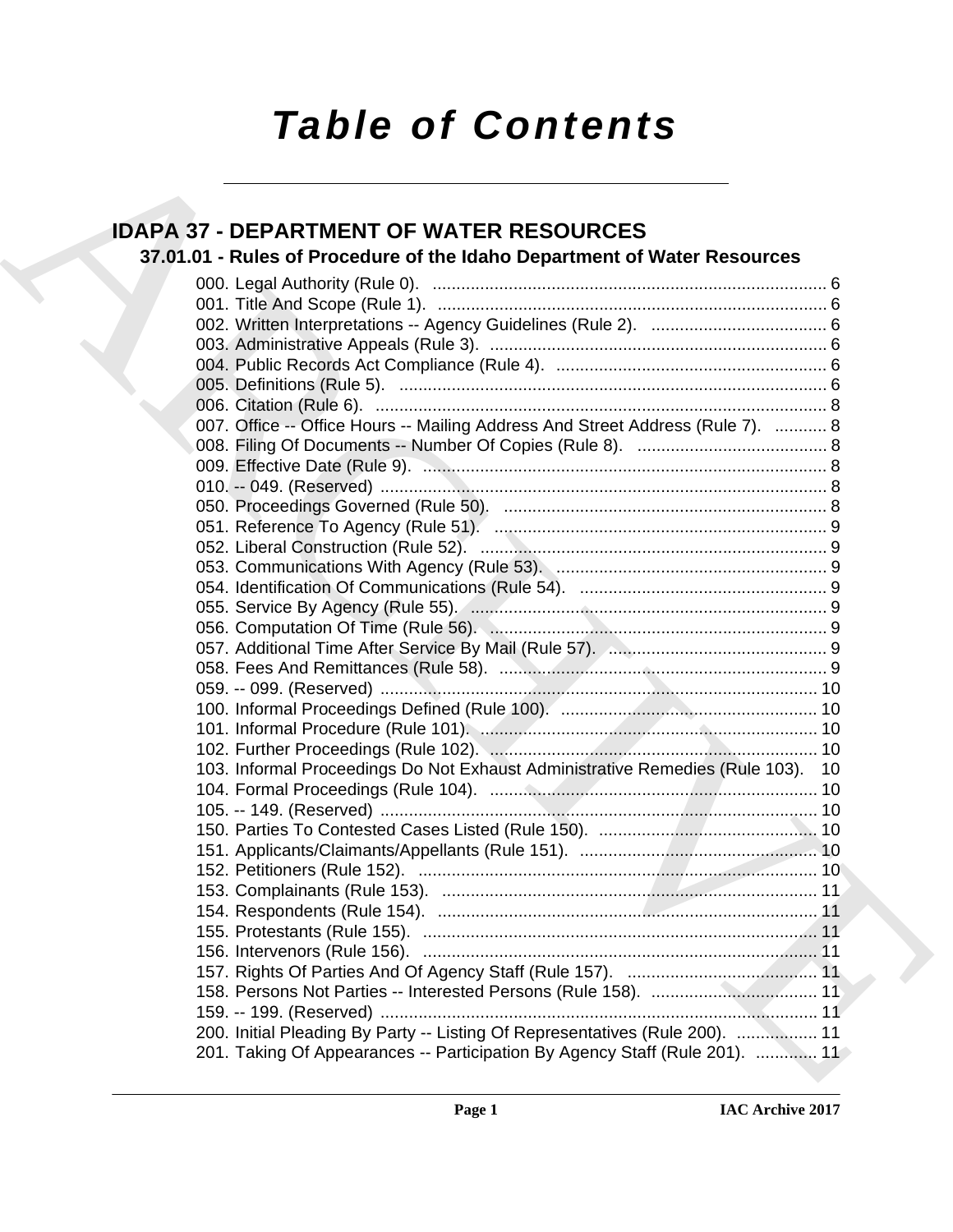| 203. Service On Representatives Of Parties And Other Persons (Rule 203).  12       |  |
|------------------------------------------------------------------------------------|--|
|                                                                                    |  |
| 205. Substitution Of Representative -- Withdrawal Of Representative (Rule 205). 12 |  |
|                                                                                    |  |
|                                                                                    |  |
|                                                                                    |  |
|                                                                                    |  |
| 220. Applications/claims/appeals -- Defined -- Form And Contents (Rule 220).  12   |  |
|                                                                                    |  |
|                                                                                    |  |
|                                                                                    |  |
| 240. Complaints -- Defined -- Form And Contents (Rule 240).  13                    |  |
|                                                                                    |  |
|                                                                                    |  |
|                                                                                    |  |
| 260. Motions -- Defined -- Form And Contents -- Time For Filing (Rule 260).  14    |  |
|                                                                                    |  |
| 270. Answers -- Defined -- Form And Contents -- Time For Filing (Rule 270).  14    |  |
|                                                                                    |  |
| 280. Consent Agreements -- Defined -- Form And Contents (Rule 280).  15            |  |
|                                                                                    |  |
| 300. Filing Documents With The Agency -- Number Of Copies -- Facsimile             |  |
| Transmission (Fax) -- Electronically Signed Documents (Rule 300).  15              |  |
|                                                                                    |  |
|                                                                                    |  |
|                                                                                    |  |
|                                                                                    |  |
| 305. Amendments To Pleadings -- Withdrawal Of Pleadings (Rule 305).  16            |  |
|                                                                                    |  |
| 307. Criteria For Acceptable Electronic Signature Technology (Rule 307).  16       |  |
|                                                                                    |  |
| 309. Criteria For Accepting An Electronic Signature (Rule 309). [ 19               |  |
|                                                                                    |  |
|                                                                                    |  |
|                                                                                    |  |
|                                                                                    |  |
| 351. Form And Contents Of Petitions To Intervene (Rule 351).  19                   |  |
|                                                                                    |  |
|                                                                                    |  |
|                                                                                    |  |
|                                                                                    |  |
|                                                                                    |  |
| 400. Form And Contents Of Petition For Declaratory Rulings (Rule 400).  20         |  |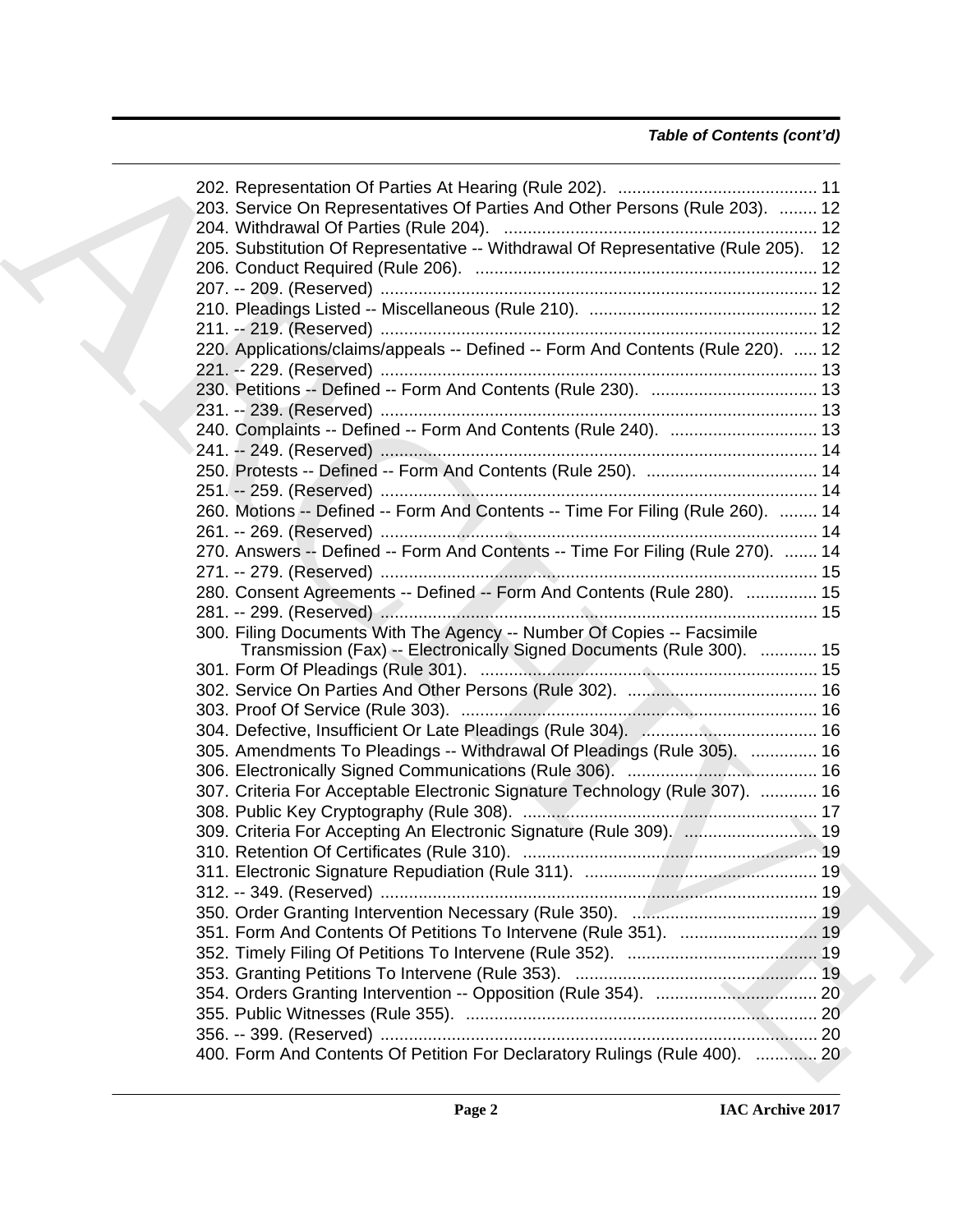| 402. Petitions For Declaratory Rulings To Be Decided By Order (Rule 402).  20 |  |
|-------------------------------------------------------------------------------|--|
|                                                                               |  |
|                                                                               |  |
|                                                                               |  |
| 412. Disqualification Of Officers Hearing Contested Cases (Rule 412).  21     |  |
|                                                                               |  |
|                                                                               |  |
|                                                                               |  |
|                                                                               |  |
|                                                                               |  |
|                                                                               |  |
|                                                                               |  |
|                                                                               |  |
|                                                                               |  |
|                                                                               |  |
|                                                                               |  |
|                                                                               |  |
|                                                                               |  |
|                                                                               |  |
| 513. Orders Resulting From Prehearing Conference (Rule 513).  23              |  |
|                                                                               |  |
|                                                                               |  |
|                                                                               |  |
|                                                                               |  |
|                                                                               |  |
|                                                                               |  |
|                                                                               |  |
| 524. Production Requests Or Written Interrogatories                           |  |
|                                                                               |  |
| 526. Statutory Inspection, Examination, Investigation, Etc. --                |  |
|                                                                               |  |
| 527. Answers To Production Requests Or Written Interrogatories                |  |
| 528. Filing And Service Of Discovery-related Documents (Rule 528).  25        |  |
|                                                                               |  |
|                                                                               |  |
| 531. Sanctions For Failure To Obey Order Compelling Discovery (Rule 531).  25 |  |
|                                                                               |  |
|                                                                               |  |
|                                                                               |  |
| 551. Facilities At Or For Hearing And A.d.a. Requirements (Rule 551).  25     |  |
|                                                                               |  |
|                                                                               |  |
|                                                                               |  |
|                                                                               |  |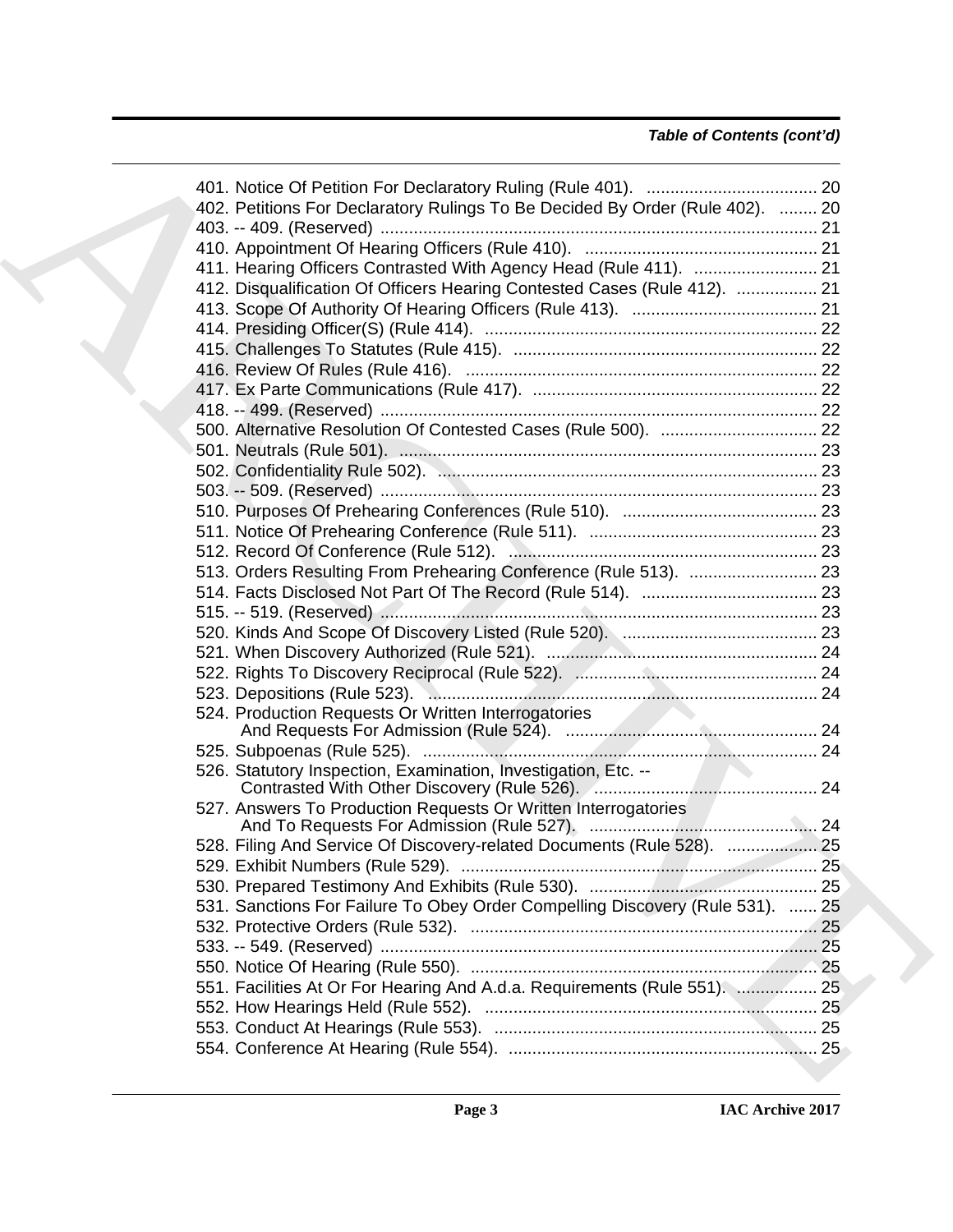| 564. Briefs -- Memoranda -- Proposed Orders Of The Parties -- Statements<br>Of Position -- Proposed Order Of The Presiding Officer (Rule 564).  26 |  |
|----------------------------------------------------------------------------------------------------------------------------------------------------|--|
|                                                                                                                                                    |  |
|                                                                                                                                                    |  |
|                                                                                                                                                    |  |
|                                                                                                                                                    |  |
|                                                                                                                                                    |  |
|                                                                                                                                                    |  |
|                                                                                                                                                    |  |
|                                                                                                                                                    |  |
|                                                                                                                                                    |  |
|                                                                                                                                                    |  |
|                                                                                                                                                    |  |
|                                                                                                                                                    |  |
|                                                                                                                                                    |  |
|                                                                                                                                                    |  |
|                                                                                                                                                    |  |
|                                                                                                                                                    |  |
|                                                                                                                                                    |  |
|                                                                                                                                                    |  |
|                                                                                                                                                    |  |
|                                                                                                                                                    |  |
| 700. Notice Of Proposed Default After Failure To Appear Or Respond                                                                                 |  |
| 701. Seven Days To Challenge Proposed Default Order (Rule 701).  29                                                                                |  |
|                                                                                                                                                    |  |
|                                                                                                                                                    |  |
|                                                                                                                                                    |  |
|                                                                                                                                                    |  |
|                                                                                                                                                    |  |
|                                                                                                                                                    |  |
|                                                                                                                                                    |  |
|                                                                                                                                                    |  |
|                                                                                                                                                    |  |
|                                                                                                                                                    |  |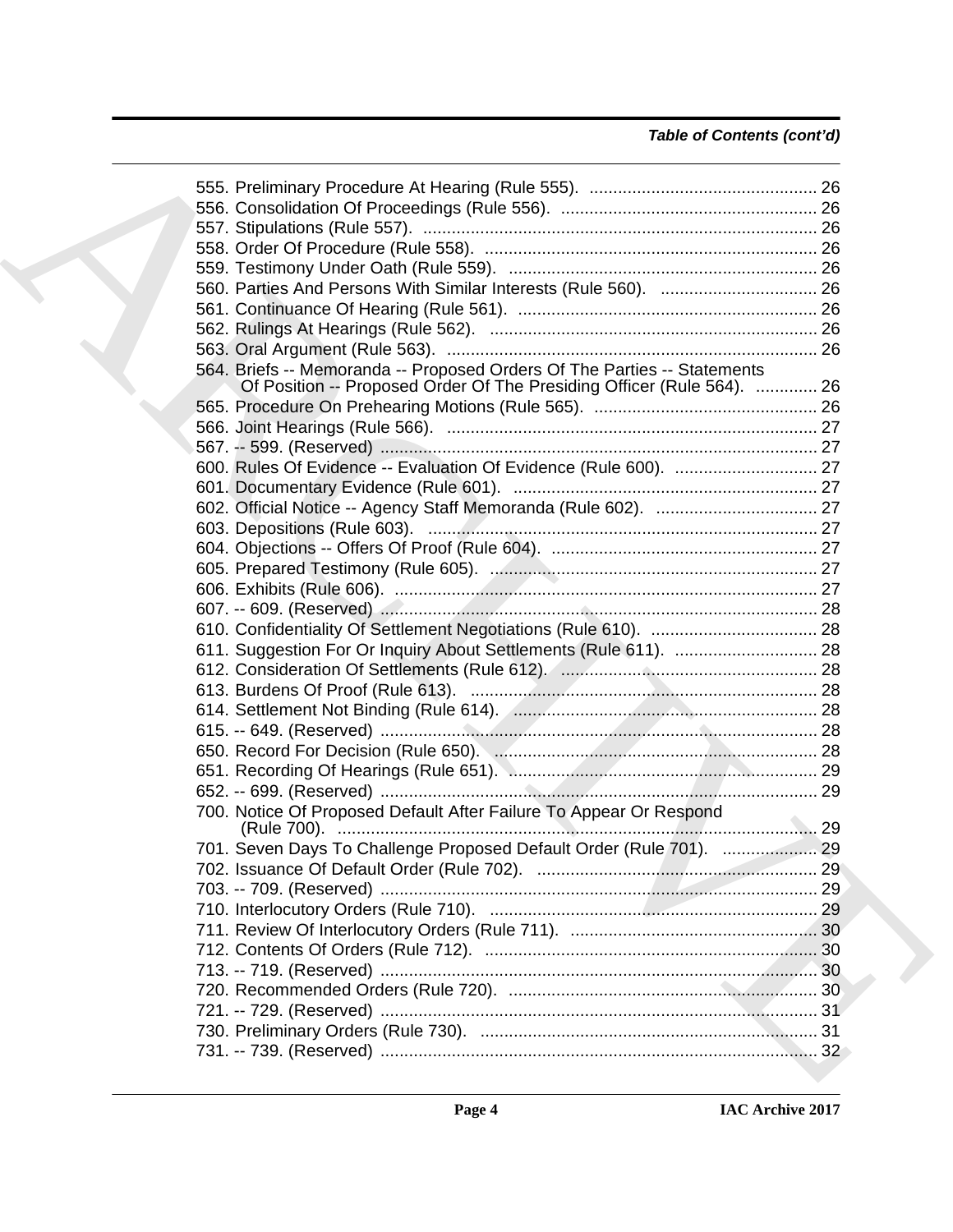## Table of Contents (cont'd)

| 760. Modification Of Order On Presiding Officer's Own Motion (Rule 760).  33 |  |
|------------------------------------------------------------------------------|--|
|                                                                              |  |
|                                                                              |  |
|                                                                              |  |
|                                                                              |  |
|                                                                              |  |
|                                                                              |  |
|                                                                              |  |
|                                                                              |  |
|                                                                              |  |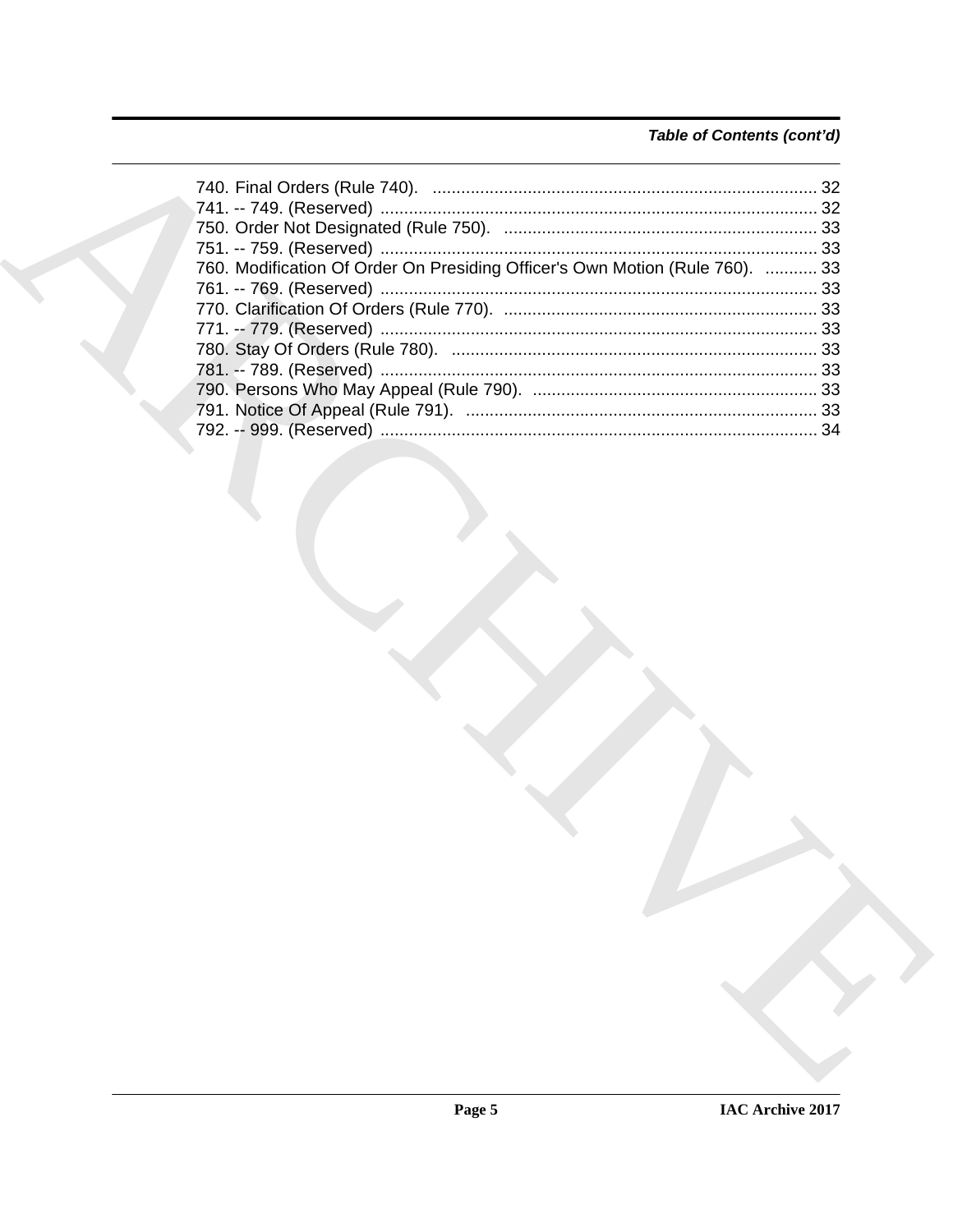### **IDAPA 37 TITLE 01 CHAPTER 01**

## **IDAPA 37 - DEPARTMENT OF WATER RESOURCES**

## <span id="page-5-1"></span><span id="page-5-0"></span>**37.01.01 - RULES OF PROCEDURE OF THE IDAHO DEPARTMENT OF WATER RESOURCES**

## **Subchapter A -- General Provisions (Rules 0 Through 99 -- General Provisions)**

## <span id="page-5-2"></span>**000. LEGAL AUTHORITY (RULE 0).**

## <span id="page-5-3"></span>**001. TITLE AND SCOPE (RULE 1).**

## <span id="page-5-4"></span>**002. WRITTEN INTERPRETATIONS -- AGENCY GUIDELINES (RULE 2).**

### <span id="page-5-5"></span>**003. ADMINISTRATIVE APPEALS (RULE 3).**

| This chapter governs administrative appeals before and within the Department of Water Resources and the Water |  |            |
|---------------------------------------------------------------------------------------------------------------|--|------------|
| Resource Board.                                                                                               |  | $(7-1-93)$ |

#### <span id="page-5-6"></span>**004. PUBLIC RECORDS ACT COMPLIANCE (RULE 4).** All rules required to be adopted by this chapter are public records. (7-1-93)

## <span id="page-5-13"></span><span id="page-5-12"></span><span id="page-5-11"></span><span id="page-5-10"></span><span id="page-5-9"></span><span id="page-5-8"></span><span id="page-5-7"></span>**005. DEFINITIONS (RULE 5).**

|       | <b>CHAPTER 01</b>        |                                                                                                                                                                                                                                                                                                                                                                                                   |            |  |  |
|-------|--------------------------|---------------------------------------------------------------------------------------------------------------------------------------------------------------------------------------------------------------------------------------------------------------------------------------------------------------------------------------------------------------------------------------------------|------------|--|--|
|       |                          | <b>IDAPA 37 - DEPARTMENT OF WATER RESOURCES</b>                                                                                                                                                                                                                                                                                                                                                   |            |  |  |
|       |                          | 37.01.01 - RULES OF PROCEDURE OF THE IDAHO DEPARTMENT OF WATER RESOURCES                                                                                                                                                                                                                                                                                                                          |            |  |  |
|       |                          |                                                                                                                                                                                                                                                                                                                                                                                                   |            |  |  |
|       |                          | <b>Subchapter A -- General Provisions</b><br>(Rules 0 Through 99 -- General Provisions)                                                                                                                                                                                                                                                                                                           |            |  |  |
| 000.  | 5206(5), Idaho Code.     | LEGAL AUTHORITY (RULE 0).<br>This chapter is adopted under the legal authority of Sections $42-1701A(1)$ , $42-1734(19)$ , $42-1805(8)$ , $67-2356$ and $67-$                                                                                                                                                                                                                                     | $(4-5-00)$ |  |  |
| 001.  |                          | TITLE AND SCOPE (RULE 1).                                                                                                                                                                                                                                                                                                                                                                         |            |  |  |
|       | 01.                      | <b>Title.</b> The title of this chapter is "Rules of Procedure of the Idaho Department of Water Resources."                                                                                                                                                                                                                                                                                       | $(4-5-00)$ |  |  |
|       | 02.                      | Scope. This chapter contains the rules of procedure which shall govern contested case proceedings<br>before the Department of Water Resources and the Water Resource Board of the state of Idaho.                                                                                                                                                                                                 | $(4-5-00)$ |  |  |
| 002.  |                          | WRITTEN INTERPRETATIONS -- AGENCY GUIDELINES (RULE 2).<br>Written interpretations to these rules in the form of explanatory comments accompanying the notice of proposed<br>rulemaking that originally proposed the rules and review of comments, if any, submitted in the adoption of these rules<br>are available from the Idaho Department of Water Resources, Statehouse, Boise, Idaho 83720. | $(7-1-93)$ |  |  |
| 003.  | Resource Board.          | <b>ADMINISTRATIVE APPEALS (RULE 3).</b><br>This chapter governs administrative appeals before and within the Department of Water Resources and the Water                                                                                                                                                                                                                                          | $(7-1-93)$ |  |  |
| 004.  |                          | PUBLIC RECORDS ACT COMPLIANCE (RULE 4).<br>All rules required to be adopted by this chapter are public records.                                                                                                                                                                                                                                                                                   | $(7-1-93)$ |  |  |
| 005.  | As used in this chapter: | <b>DEFINITIONS (RULE 5).</b>                                                                                                                                                                                                                                                                                                                                                                      | $(7-1-93)$ |  |  |
| Code. | 01.                      | Administrative Code. The Idaho administrative code established in Chapter 52, Title 67, Idaho                                                                                                                                                                                                                                                                                                     | $(7-1-93)$ |  |  |
|       | 02.                      | Agency. The Department of Water Resources or the Water Resource Board acting within their<br>respective authority to make rules or to determine contested cases.                                                                                                                                                                                                                                  | $(7-1-93)$ |  |  |
|       | 03.                      | <b>Agency Action.</b> Agency action means:                                                                                                                                                                                                                                                                                                                                                        | $(7-1-93)$ |  |  |
|       | a.                       | The whole or part of a rule or order;                                                                                                                                                                                                                                                                                                                                                             | $(7-1-93)$ |  |  |
|       | b.                       | The failure to issue a rule or order; or                                                                                                                                                                                                                                                                                                                                                          | $(7-1-93)$ |  |  |
|       | c.                       | An agency's performance of, or failure to perform, any duty placed on it by law.                                                                                                                                                                                                                                                                                                                  | $(7-1-93)$ |  |  |
|       | 04.                      | Agency Head. An individual or body of individuals in whom the ultimate legal authority of the<br>agency is vested by any provision of law.                                                                                                                                                                                                                                                        | $(7-1-93)$ |  |  |
|       | 05.                      | Board. The Idaho Water Resource Board.                                                                                                                                                                                                                                                                                                                                                            | $(7-1-93)$ |  |  |
|       |                          |                                                                                                                                                                                                                                                                                                                                                                                                   |            |  |  |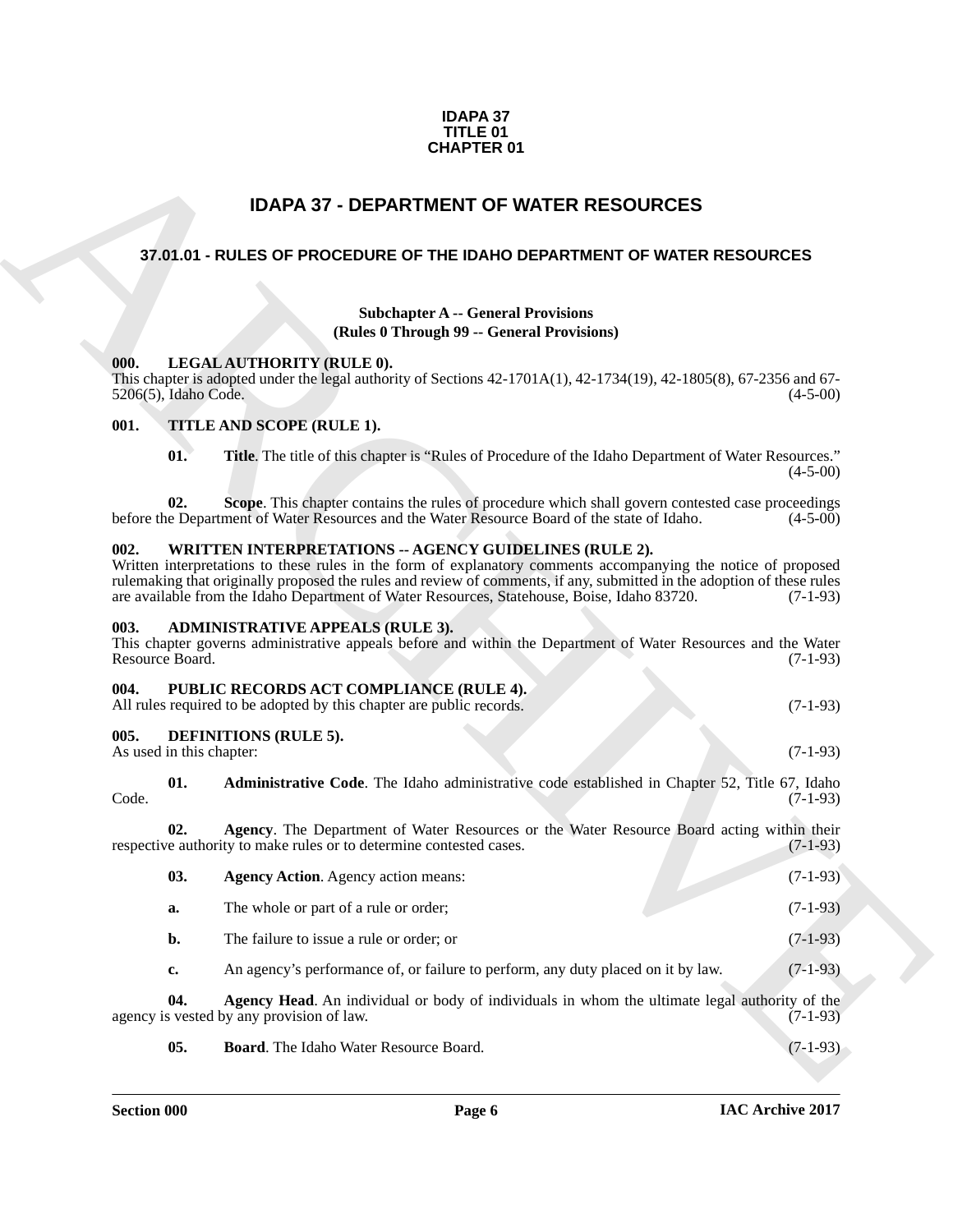<span id="page-6-1"></span><span id="page-6-0"></span>**Department of Weight Resolution**<br> **U.S. Contested Cont. A providing since the higher department of Weight Resolution<br>
<b>U.S. Contested Cont. A providing which makes that the higher start of the start of the Contest Contes 06. Bulletin**. The Idaho administrative bulletin established in Chapter 52, Title 67, Idaho Code. (7-1-93) **07. Contested Case**. A proceeding which results in the issuance of an order. (7-1-93) **08. Coordinator**. The Administrative Rules Coordinator Prescribed in Section 67-5202, Idaho Code. (7-1-93) **09. Department**. The Idaho Department of Water Resources. (7-1-93) **10. Director**. The agency head of the Idaho Department of Water Resources. (7-1-93) **11. Document**. Any proclamation, executive order, notice, rule or statement of policy of an agency.  $(7-1-93)$ **12. Electronically Signed Communication**. A message that has been processed by a computer in such

<span id="page-6-6"></span><span id="page-6-5"></span><span id="page-6-4"></span><span id="page-6-3"></span><span id="page-6-2"></span>a manner that ties the message to the individual that signed the message in accordance with Rules 306 through 311 of these rules. (4-5-00) these rules.  $(4-5-00)$ 

<span id="page-6-7"></span>**13. License**. The whole or part of any agency permit, certificate, approval, registration, charter, or similar form of authorization required by law, but does not include a license required solely for revenue purposes. (7-1-93)

<span id="page-6-8"></span>**14. Official Text**. The text of a document issued, prescribed, or promulgated by an agency in accordance with this chapter, and is the only legally enforceable text of such document. (7-1-93)

<span id="page-6-9"></span>**15. Order**. An agency action of particular applicability that determines the legal rights, duties, s, immunities, or other legal interests of one (1) or more specific persons. (7-1-93) privileges, immunities, or other legal interests of one  $(1)$  or more specific persons.

<span id="page-6-10"></span>**16. Party**. Each person or agency named or admitted as a party, or properly seeking and entitled as of eedmitted as a party. (7-1-93) right to be admitted as a party.

**Person**. Any individual, partnership, corporation, association, governmental subdivision or agency, or public or private organization or entity of any character. For purposes of electronic signature rules, a human being<br>or any organization capable of signing a document, either legally or as a matter of fact. (4-5-00) or any organization capable of signing a document, either legally or as a matter of fact.

<span id="page-6-12"></span><span id="page-6-11"></span>**18. Provision of Law**. The whole or a part of the state or federal constitution, or of any state or federal: (7-1-93)

<span id="page-6-13"></span>**a.** Statute; or (7-1-93) **b.** Rule or decision of the court. (7-1-93)

**19. Publish**. To bring before the public by publication in the bulletin or administrative code, or as e specifically provided by law. (7-1-93) otherwise specifically provided by law.

**20. Rule**. The whole or a part of an agency statement of general applicability that has been promulgated in compliance with the provisions of Chapter 52, Title 67, Idaho Code, and that implements, interprets, or prescribes: (7-1-93) or prescribes: (7-1-93)

<span id="page-6-14"></span>**a.** Law or policy, or (7-1-93)

**b.** The procedure or practice requirements of an agency. The term includes the amendment, repeal, or on of an existing rule, but does not include: (7-1-93) suspension of an existing rule, but does not include:

Statements concerning only the internal management or internal personnel policies of an agency<br>private rights of the public or procedures available to the public: (7-1-93) and not affecting private rights of the public or procedures available to the public;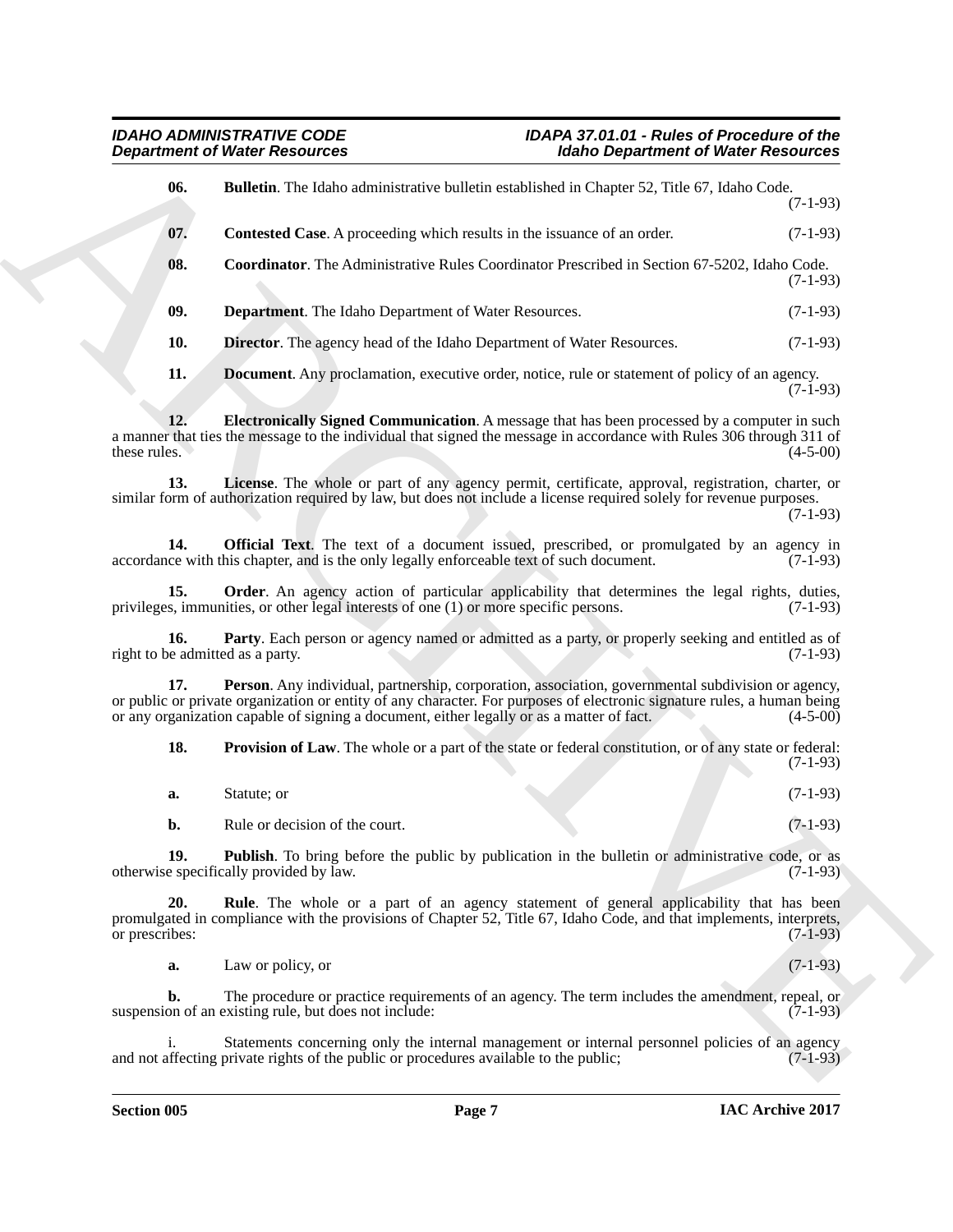ii. Declaratory rulings issued pursuant to Section 67-5232, Idaho Code; (7-1-93)

iii. Intra-agency memoranda; or (7-1-93)

iv. Any written statements given by an agency which pertain to an interpretation of a rule or to the tation of compliance with a rule. (7-1-93) documentation of compliance with a rule.

<span id="page-7-7"></span><span id="page-7-6"></span>**21. Rulemaking**. The process for formulation, adoption, amendment or repeal of a rule. (7-1-93)

**22.** Signer. A person who signs a communication, including an electronically signed communication use of an acceptable technology to uniquely link the message with the person sending it.  $(4-5-00)$ with the use of an acceptable technology to uniquely link the message with the person sending it.

## <span id="page-7-0"></span>**006. CITATION (RULE 6).**

The official citation of this chapter is IDAPA 37.01.01.000 et seq. For example, this section's citation is IDAPA 37.01.01.006. In documents submitted to the agency or issued by the agency, these rules may be cited as Procedure Rule 6. (4-5-00) Rule plus action number less leading zeroes. For example, this rule may be cited as Procedure Rule 6.

## <span id="page-7-1"></span>**007. OFFICE -- OFFICE HOURS -- MAILING ADDRESS AND STREET ADDRESS (RULE 7).**

**Department of Worker Research 2011**<br> **ARCHIVE RESORTED AND DESCRIPTION AND DESCRIPTION CONTROL (2013)**<br> **ARCHIVE RESORTED AND INTERFERENCE (2013)**<br> **ARCHIVE ARCHIVE DESCRIPTION** (2014)<br> **ARCHIVE ARCHIVE DESCRIPTION** (201 **01. State Office**. The mailing address of the state office of the Idaho Department of Water Resources and the office of the Idaho Water Resource Board is P.O. Box 83720, Boise, Idaho 83720-0098; the street address, subject to change, is 322 East Front Street, 6th Floor, Boise, Idaho 83702; the telephone number is (208) 287-4800; and the Facsimile Machine number is (208) 287-6700. Documents may be filed at the state office during regular business hours of 8:00 am to 5:00 pm Monday through Friday. (4-5-00)

**02. Regional Offices**. The Department of Water Resources has four regional offices located in Coeur d'Alene, Boise, Twin Falls and Idaho Falls at which documents may be filed, as appropriate, in rulemakings or contested cases (street addresses are subject to change): (4-5-00)

**a.** Northern Region. Department of Water Resources, 1910 Northwest Blvd., Suite 210, Coeur d'Alene, Idaho 83814-2615; telephone number (208) 769-1450; FACSIMILE MACHINE number (208) 769-1454. (7-1-93)

**b.** Western Region. Department of Water Resources, 2735 Airport Way, Boise, Idaho 83705-5082;<br>e number (208) 334-2190; FACSIMILE MACHINE number (208) 334-2348. (7-1-93) telephone number (208) 334-2190; FACSIMILE MACHINE number (208) 334-2348.

**c.** Southern Region. Department of Water Resources, 1341 Fillmore St., Suite 200, Twin Falls, Idaho 83301-3380; telephone number (208) 736-3033; Facsimile Machine number (208) 736-3037. (4-5-00)

**d.** Eastern Region. Department of Water Resources, 900 N. Skyline Dr., Idaho Falls, Idaho 83402- 1718; telephone number (208) 525-7161; FACSIMILE MACHINE number (208) 525-7177. (7-1-93)

## <span id="page-7-8"></span><span id="page-7-2"></span>**008. FILING OF DOCUMENTS -- NUMBER OF COPIES (RULE 8).**

In all rulemakings or contested cases, an original of all documents shall be filed with the Director of the Department of Water Resources or the Chairman of the Idaho Water Resource Board, as the case may be, showing service upon all other parties. No copies in addition to the original document need be filed with the agency unless requested by the agency.  $(7-1-93)$ 

## <span id="page-7-3"></span>**009. EFFECTIVE DATE (RULE 9).**

Unless otherwise indicated, the effective date of every rule in this chapter is July, 1, 1993. (7-1-93)

## <span id="page-7-4"></span>**010. -- 049. (RESERVED)**

## <span id="page-7-9"></span><span id="page-7-5"></span>**050. PROCEEDINGS GOVERNED (RULE 50).**

Rules 100 through 799 govern procedure before the Department and the Board in contested cases, unless otherwise provided by rule, notice or order of the agency. The Department and the Board through the promulgation of these

### **Section 006 Page 8**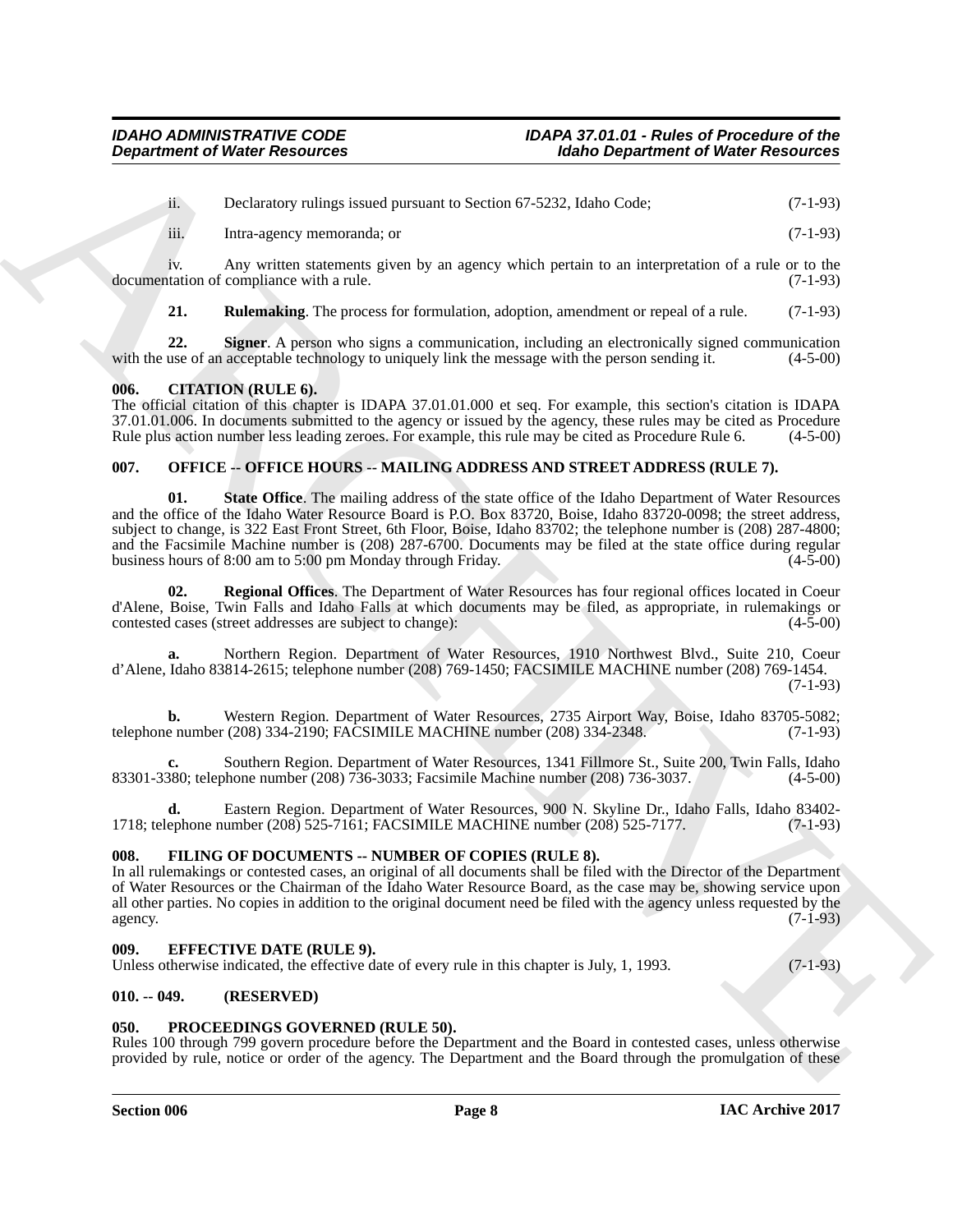rules decline in whole to adopt the contested case portion of the "Idaho Rules of Administrative Procedure of the Attorney General," cited as IDAPA 04.11.01.100 through 04.11.01.799. Rulemaking before the Department and the Board shall be governed by Rules 800 through 860 of the "Idaho Rules of Administrative Procedure of the Attorney General," cited as IDAPA 04.11.01.800 through 04.11.01.860. (7-1-93)

## <span id="page-8-14"></span><span id="page-8-0"></span>**051. REFERENCE TO AGENCY (RULE 51).**

Reference to the agency in these rules includes the agency director, the board, hearing officer appointed by the agency or the board, or presiding officer, as context requires. Reference to the agency head means the agency director or the board, as context requires, or such other officer designated by the agency head or the board to review recommended or preliminary orders. (7-1-93)

## <span id="page-8-13"></span><span id="page-8-1"></span>**052. LIBERAL CONSTRUCTION (RULE 52).**

The rules in this chapter will be liberally construed to secure just, speedy and economical determination of all issues presented to the agency. Unless prohibited by statute, the agency may permit deviation from these rules when it finds that compliance with them is impracticable, unnecessary or not in the public interest. Unless required by statute, or otherwise provided by these rules, the Idaho Rules of Civil Procedure and the Idaho Rules of Evidence do not apply to contested case proceedings conducted before the agency.

## <span id="page-8-9"></span><span id="page-8-2"></span>**053. COMMUNICATIONS WITH AGENCY (RULE 53).**

All written communications and documents that are intended to be part of an official record for a decision in a contested case must be filed with the officer designated by the agency. Unless otherwise provided by statute, rule, order or notice, documents are considered filed when received by the officer designated to receive them, not when mailed, or otherwise transmitted. (7-1-93)

## <span id="page-8-12"></span><span id="page-8-3"></span>**054. IDENTIFICATION OF COMMUNICATIONS (RULE 54).**

Parties' communications addressing or pertaining to a given proceeding should be written under that proceeding's case caption and case number, if applicable. General communications by other persons should refer to case captions, case numbers, permit or license numbers, or the like, if this information is known. (7-1-93)

## <span id="page-8-15"></span><span id="page-8-4"></span>**055. SERVICE BY AGENCY (RULE 55).**

**Dependent of West Resources**<br> **ARCHIVE Note that the state of the state of the state of the state of the state of the state Resources Christian Control in the state of the state of the state of the state of the state of** Unless otherwise provided by statute or these rules, the officer designated by the agency to serve rules, notices, complaints, and orders issued by the agency may serve these documents by regular mail or by certified mail, return receipt requested, to a party's last known mailing address or by personal service. Unless otherwise provided by statute, these rules, order or notice, service of orders and notices is complete when a copy, properly addressed and stamped, is deposited in the United States mail, or the Statehouse mail if the party is a state employee or state agency. The officer designated by the agency to serve documents in a proceeding must serve all orders and notices in a proceeding on the representatives of each party designated pursuant to these rules for that proceeding and upon other persons designated by these rules or by the agency. (4-5-00)

## <span id="page-8-10"></span><span id="page-8-5"></span>**056. COMPUTATION OF TIME (RULE 56).**

Whenever statute, these or other rules, order, or notice requires an act to be done within a certain number of days of a given day, the given day is not included in the count, but the last day of the period so computed is included in the count. If the day the act must be done is Saturday, Sunday or a legal holiday, the act may be done on the first day following that is not Saturday, Sunday or a legal holiday. (7-1-93)

## <span id="page-8-8"></span><span id="page-8-6"></span>**057. ADDITIONAL TIME AFTER SERVICE BY MAIL (RULE 57).**

Whenever a party has the right or is required to do some act or take some proceedings within a prescribed period after the service of a notice or other paper upon the party and the notice or paper is served upon the party by mail, three (3) days shall be added to the prescribed period. This rule, however, shall not extend the time for filing a protest, a petition for reconsideration of a preliminary, recommended or final order before the agency, the time for filing exceptions with the agency head to a preliminary or recommended order, or the time for filing an appeal with the district court from a final decision of the agency. (4-5-00) (4-5-00)

## <span id="page-8-11"></span><span id="page-8-7"></span>**058. FEES AND REMITTANCES (RULE 58).**

If submitted by mail, fees and remittances to the agency may be paid by money order, bank draft or check payable to agency. Remittances in currency or coin, submitted by mail, are strongly discouraged and are wholly at the risk of the remitter, and the agency assumes no responsibility for their loss. The agency may, upon the completion of necessary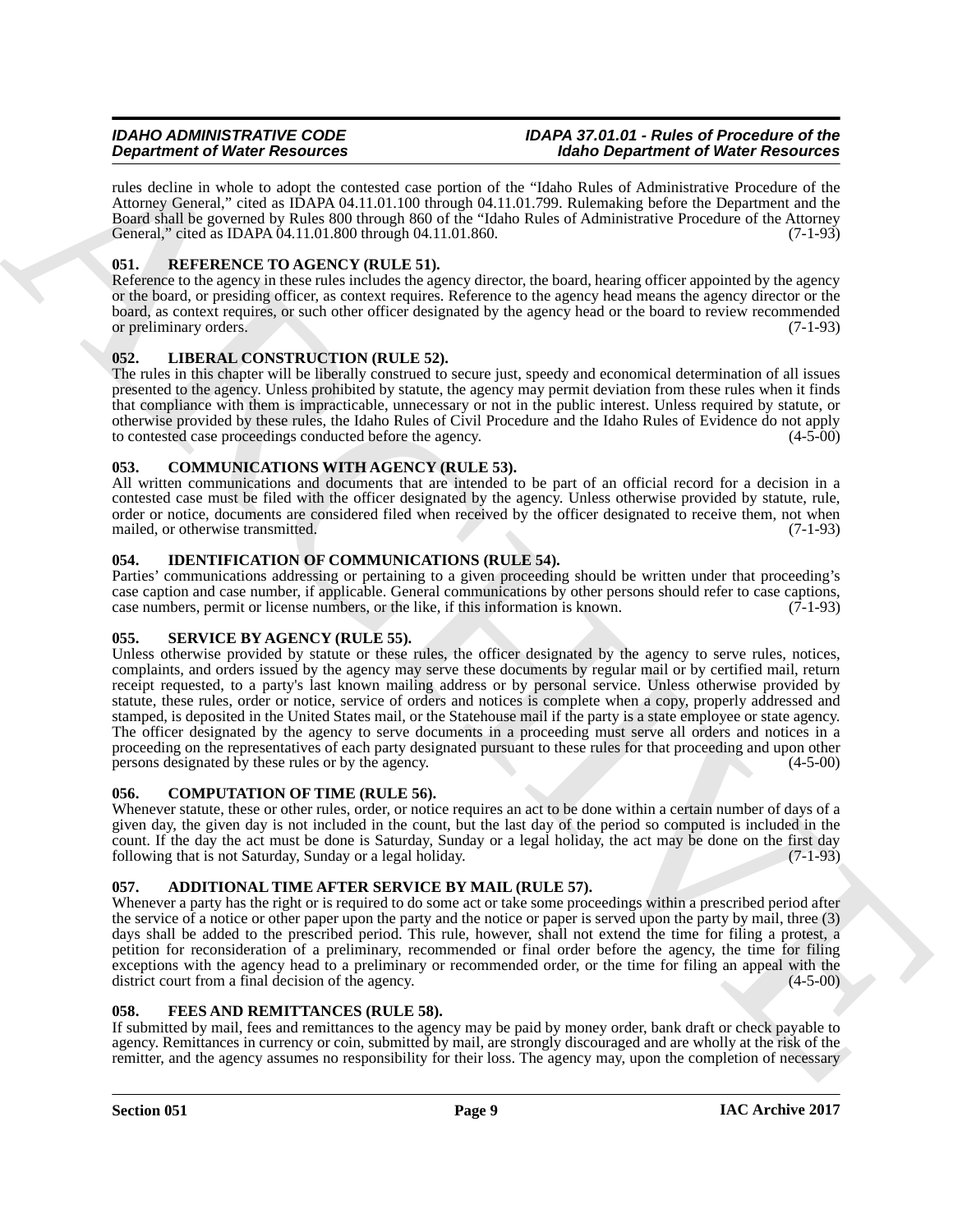arrangements by the agency, accept the payment of fees and remittances by credit card. Filings required to be accompanied by a fee shall not be complete until the fee is paid. (4-5-00) accompanied by a fee shall not be complete until the fee is paid.

## <span id="page-9-0"></span>**059. -- 099. (RESERVED)**

## <span id="page-9-14"></span><span id="page-9-1"></span>**100. INFORMAL PROCEEDINGS DEFINED (RULE 100).**

Informal proceedings are proceedings in contested cases authorized by statute, rule or order of the agency to be conducted using informal procedures, i.e., procedures without a record to be preserved for later agency or judicial review, without the necessity of representation according to Rule 230, without formal designation of parties, without the necessity of hearing examiners or other presiding officers, or without other formal procedures required by these rules for formal proceedings. Unless prohibited by statute, an agency may provide that informal proceedings may<br>precede formal proceedings in the consideration of a rulemaking or a contested case. (7-1-93) precede formal proceedings in the consideration of a rulemaking or a contested case.

## <span id="page-9-13"></span><span id="page-9-2"></span>**101. INFORMAL PROCEDURE (RULE 101).**

Statute authorizes and these rules encourage the use informal proceedings to settle or determine contested cases. Unless prohibited by statute, the agency may provide for the use of informal procedure at any stage of a contested case. Informal procedure may include individual contacts, consistent with Rule 417, by or with the agency staff asking for information, advice or assistance from the agency staff, or proposing informal resolution of formal disputes under the law administered by the agency. Informal procedures may be conducted in writing, by telephone or television, or in person. (7-1-93)

## <span id="page-9-12"></span><span id="page-9-3"></span>**102. FURTHER PROCEEDINGS (RULE 102).**

If statute provides that informal procedures shall be followed with no opportunity for further formal administrative review, then no opportunity for later formal administrative proceedings must be offered following informal proceedings. Otherwise, except as provided in Rule 103, any person participating in an informal proceeding must be given an opportunity for a later formal administrative proceeding before the agency, at which time the parties may fully develop the record before the agency.

## <span id="page-9-15"></span><span id="page-9-4"></span>**103. INFORMAL PROCEEDINGS DO NOT EXHAUST ADMINISTRATIVE REMEDIES (RULE 103).**

Unless all parties agree to the contrary in writing, informal proceedings do not substitute for formal proceedings and do not exhaust administrative remedies, and informal proceedings are conducted without prejudice to the right of the parties to present the matter formally to the agency. Settlement offers made in the course of informal proceedings are confidential and shall not be included in the agency record of a subsequent formal proceeding. (7-1-93) confidential and shall not be included in the agency record of a subsequent formal proceeding.

## <span id="page-9-11"></span><span id="page-9-5"></span>**104. FORMAL PROCEEDINGS (RULE 104).**

**Department of Water Resources the propose of the same state is an architecture of Water Resources constrained in the same state is a state of the same state is a state of the same state is a state of the same state is a** Formal proceedings, which are governed by rules of procedure other than Rules 100 through 103, must be initiated by a document (generally a notice, order or complaint if initiated by the agency) or another pleading listed in Rules 210 through 280 if initiated by another person. Formal proceedings may be initiated by a document from the agency informing the party(ies) that the agency has reached an informal determination that will become final in the absence of further action by the person to whom the correspondence is addressed, provided that the document complies with the requirements of Rules 210 through 280. Formal proceedings can be initiated by the same document that initiates informal proceedings. (7-1-93)

## <span id="page-9-6"></span>**105. -- 149. (RESERVED)**

## <span id="page-9-16"></span><span id="page-9-7"></span>**150. PARTIES TO CONTESTED CASES LISTED (RULE 150).**

Parties to contested cases before the agency are called applicants or claimants or appellants, petitioners, complainants, respondents, protestants, or intervenors. On reconsideration or appeal within the agency parties are called by their original titles listed in the previous sentence. (7-1-93)

## <span id="page-9-10"></span><span id="page-9-8"></span>**151. APPLICANTS/CLAIMANTS/APPELLANTS (RULE 151).**

Persons who seek any right, license, award or authority from the agency are called "applicants" or "claimants" or "appellants." (7-1-93)

### <span id="page-9-17"></span><span id="page-9-9"></span>**152. PETITIONERS (RULE 152).**

Persons not applicants who seek to modify, amend or stay existing orders or rules of the agency, to clarify their rights or obligations under law administered by the agency, to ask the agency to initiate a contested case (other than an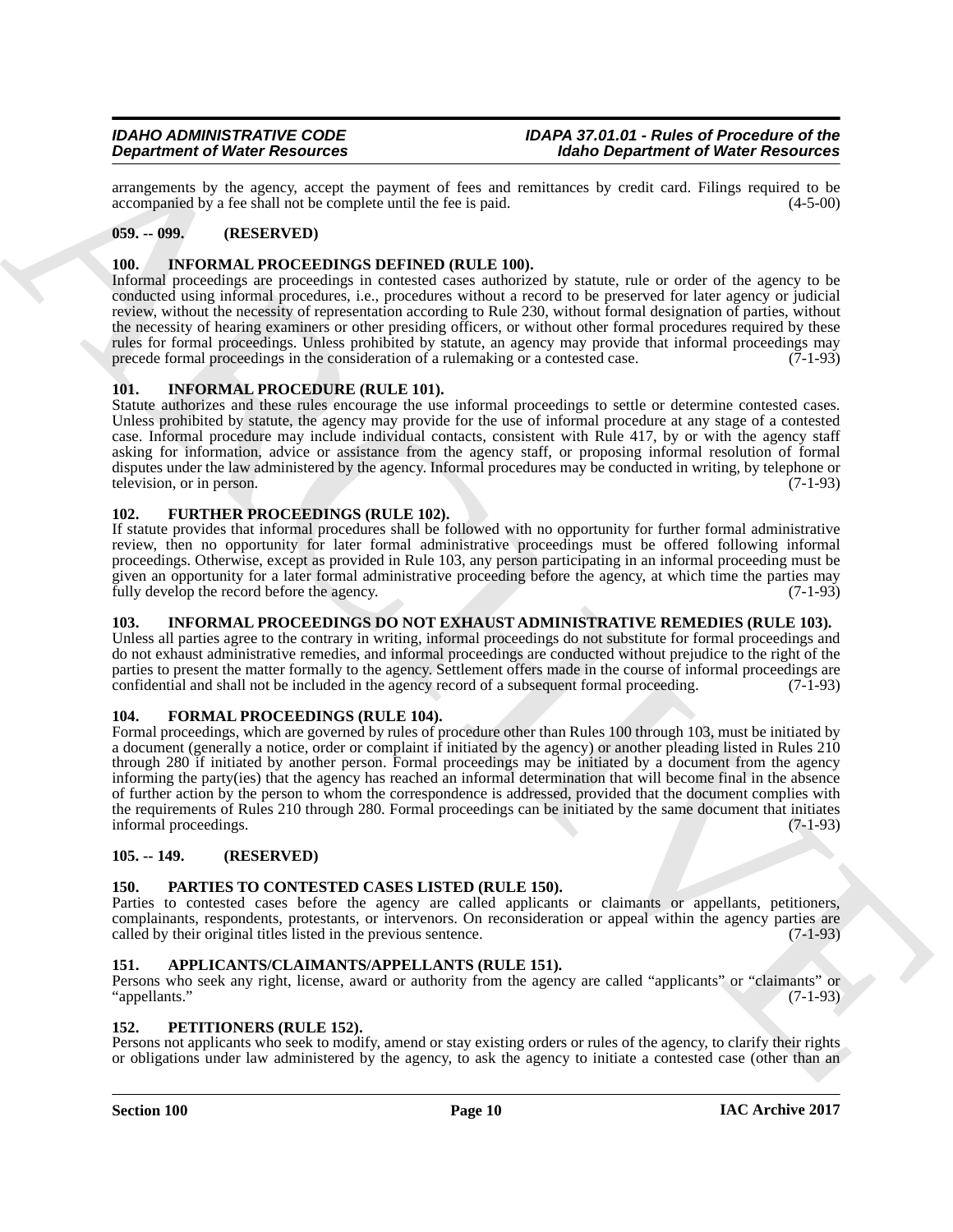application or complaint), or to otherwise take action that will result in the issuance of an order or rule, are called "petitioners."  $(7-1-93)$ "petitioners."

## <span id="page-10-10"></span><span id="page-10-0"></span>**153. COMPLAINANTS (RULE 153).**

Persons who charge other person(s) with any act or omission are called "complainants." In any proceeding in which the agency itself charges a person with an act or omission, the agency is called "complainant." (7-1-93)

## <span id="page-10-17"></span><span id="page-10-1"></span>**154. RESPONDENTS (RULE 154).**

Persons against whom complaints are filed or about whom investigations are initiated are called "respondents." (7-1-93)

## <span id="page-10-14"></span><span id="page-10-2"></span>**155. PROTESTANTS (RULE 155).**

Persons who oppose an application or claim or appeal and who have a statutory right to contest the right, license, award or authority sought by an applicant or claimant or appellant are called "protestants." (7-1-93)

### <span id="page-10-12"></span><span id="page-10-3"></span>**156. INTERVENORS (RULE 156).**

Persons, not applicants or claimants or appellants, complainants, respondents, or protestants to a proceeding, who are permitted to participate as parties pursuant to Rules 350 through 354 are called "intervenors." (7-1-93 permitted to participate as parties pursuant to Rules 350 through 354 are called "intervenors."

## <span id="page-10-18"></span><span id="page-10-4"></span>**157. RIGHTS OF PARTIES AND OF AGENCY STAFF (RULE 157).**

Subject to Rules 558, 560, and 600, all parties and agency staff may appear at hearing or argument, introduce evidence, examine witnesses, make and argue motions, state positions, and otherwise fully participate in hearings or arguments. (7-1-93) arguments. (7-1-93)

## <span id="page-10-13"></span><span id="page-10-5"></span>**158. PERSONS NOT PARTIES -- INTERESTED PERSONS (RULE 158).**

Persons other than the persons named in Rules 151 through 156 are not parties for the purpose of any statute or rule addressing rights or obligations of parties to a contested case. Persons not parties who have an interest in a proceeding are called "interested persons." Interested persons may participate in a proceeding as "public witnesses" in accordance with Rule 355. (7-1-93)

### <span id="page-10-6"></span>**159. -- 199. (RESERVED)**

## <span id="page-10-11"></span><span id="page-10-7"></span>**200. INITIAL PLEADING BY PARTY -- LISTING OF REPRESENTATIVES (RULE 200).**

**Experiment of Weiler Resolution**<br>
and looking the two behaviors are also wise that result in the issues of an other Resolution<br>
policing or consideration of the state of the state of the state of the state of the state o The initial pleading of each party at the formal stage of a contested case (be it an application or claim or appeal, petition, complaint, protest, motion, or answer) must name the party's representative(s) for service and state the representative's(s') address(es) for purposes of receipt of all official documents. No more than two (2) representatives for service of documents may be listed in an initial pleading. Service of documents on the named representative(s) is valid service upon the party for all purposes in that proceeding. If no person is explicitly named as the party's representative, the person signing the pleading will be considered the party's representative. If an initial pleading is signed by more than one (1) person without identifying the representative(s) for service of documents, the presiding officer may select the person(s) upon whom documents are to be served. If two (2) or more parties or persons file identical or substantially like initial pleadings, the presiding officer may limit the number of parties or persons required to be served with official documents in order to expedite the proceeding and reasonably manage the burden of service upon the parties and the agency. (7-1-93)

## <span id="page-10-19"></span><span id="page-10-8"></span>**201. TAKING OF APPEARANCES -- PARTICIPATION BY AGENCY STAFF (RULE 201).**

The presiding officer at a formal hearing or prehearing conference will take appearances to identify the representatives of all parties or other persons. In all proceedings in which the agency staff will participate, or any report or recommendation of the agency staff (other than a recommended order or preliminary order prepared by a hearing officer) will be considered or used in reaching a decision, at the timely request of any party the agency staff must appear at any hearing and be made available for cross-examination and otherwise participate in the hearing, at the discretion of the presiding officer, in the same manner as a party. (7-1-93)

## <span id="page-10-15"></span><span id="page-10-9"></span>**202. REPRESENTATION OF PARTIES AT HEARING (RULE 202).**

<span id="page-10-16"></span>**Appearances and Representation**. To the extent authorized or required by law, appearances and parties or other persons at formal hearing or prehearing conference must be as follows: (7-1-93) representation of parties or other persons at formal hearing or prehearing conference must be as follows: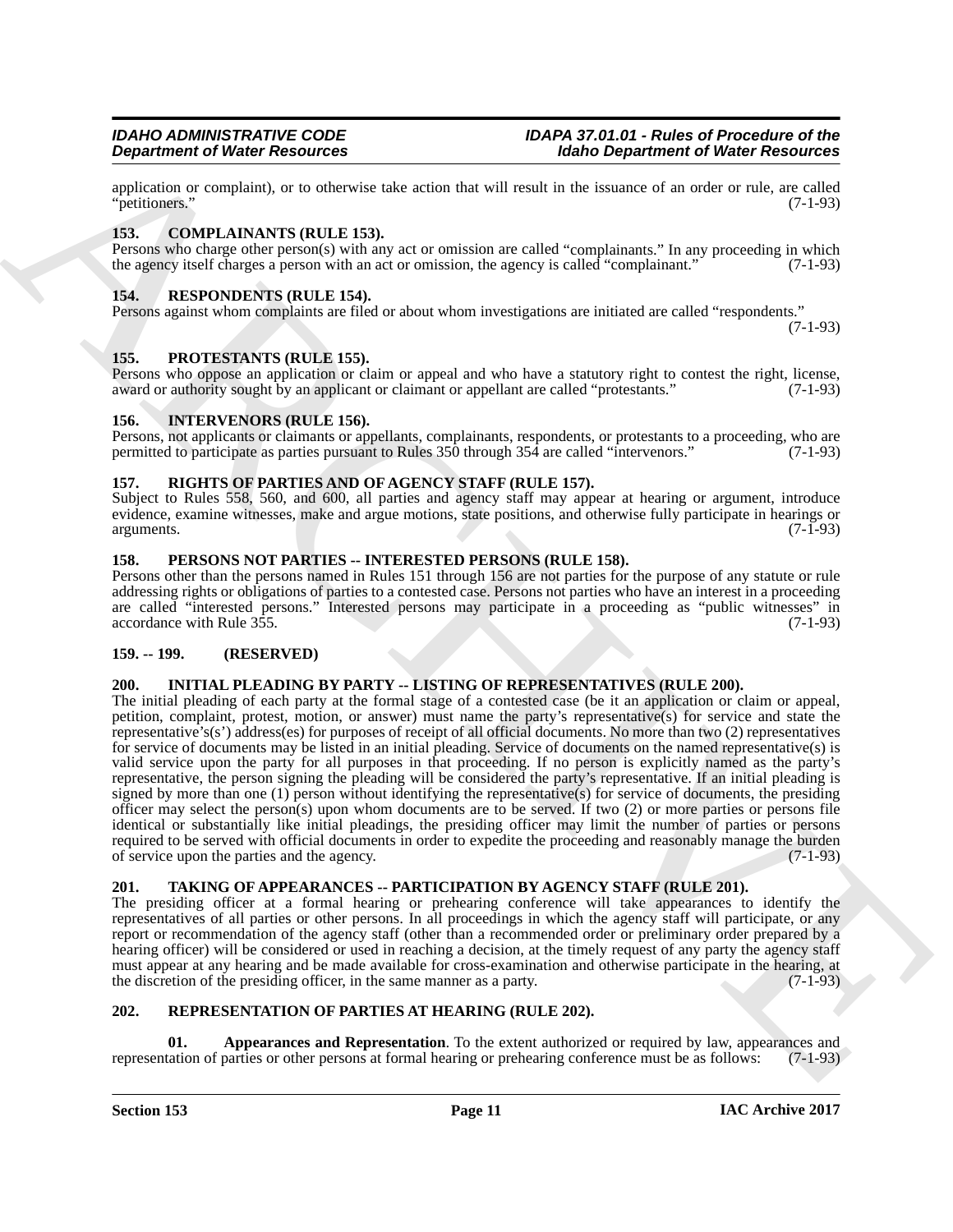**a.** Natural Person. A natural person may represent himself or herself or be represented by a duly authorized employee, attorney, or family member, or by a next friend if the person lacks full legal capacity to act for himself or herself. (4-5-00)

**b.** A partnership may be represented by a partner, duly authorized employee, or attorney. (7-1-93)

**c.** A corporation may be represented by an officer, duly authorized employee, or attorney. (7-1-93)

**d.** A municipal corporation, local government agency, unincorporated association or nonprofit tion may be represented by an officer, duly authorized employee, or attorney. (7-1-93) organization may be represented by an officer, duly authorized employee, or attorney.

**e.** A state, federal or tribal governmental entity or agency may be represented by an officer, duly ed employee, or attorney. (7-1-93) authorized employee, or attorney.

<span id="page-11-11"></span>**02. Representatives**. The representatives of parties at hearing, and no other persons or parties g before the agency, are entitled to examine witnesses and make or argue motions. (7-1-93) appearing before the agency, are entitled to examine witnesses and make or argue motions.

## <span id="page-11-12"></span><span id="page-11-0"></span>**203. SERVICE ON REPRESENTATIVES OF PARTIES AND OTHER PERSONS (RULE 203).**

From the time a party files its initial pleading in a contested case, that party must serve and all other parties must serve all future documents intended to be part of the agency record upon all other parties' representatives designated pursuant to Rule 200, unless otherwise directed by order or notice or by the presiding officer on the record. The presiding officer may order parties to serve past documents filed in the case upon those representatives. The presiding officer may order parties to serve past or future documents filed in the case upon persons not parties to the proceedings before the agency. (7-1-93)  $(7-1-93)$ 

## <span id="page-11-14"></span><span id="page-11-1"></span>**204. WITHDRAWAL OF PARTIES (RULE 204).**

Any party may withdraw from a proceeding in writing or at hearing. (7-1-93)

#### <span id="page-11-13"></span><span id="page-11-2"></span>**205. SUBSTITUTION OF REPRESENTATIVE -- WITHDRAWAL OF REPRESENTATIVE (RULE 205).**

A party's representative may be changed and a new representative may be substituted by notice to the agency and to all other parties so long as the proceedings are not unreasonably delayed. The presiding officer at hearing may permit substitution of representatives at hearing in the presiding officer's discretion. Persons representing a party who wish to withdraw their representation of a party in a proceeding before the agency must immediately file in writing a notice of withdrawal of representation and serve that notice on the party represented and all other parties. (7-1-93)

## <span id="page-11-9"></span><span id="page-11-3"></span>**206. CONDUCT REQUIRED (RULE 206).**

Representatives of parties and parties appearing in a proceeding must conduct themselves in an ethical and courteous manner. Smoking is not permitted at hearings. (7-1-93) manner. Smoking is not permitted at hearings.

## <span id="page-11-4"></span>**207. -- 209. (RESERVED)**

## <span id="page-11-10"></span><span id="page-11-5"></span>**210. PLEADINGS LISTED -- MISCELLANEOUS (RULE 210).**

**Department of Works Resolution**<br>
Engine the state of the state and person may regressed than the state of Works Resolution<br>
Engine the state and the state and the state of the state and the state and the best of the stat Pleadings in contested cases are called applications or claims or appeals, petitions, complaints, protests, motions, answers, and consent agreements. Affidavits or declarations under penalty of perjury may be filed in support of any pleading. A party's initial pleading in any proceeding must comply with Rule 200, but the presiding officer may allow documents filed during informal stages of the proceeding to be considered a party's initial pleading without the requirement of resubmission to comply with this rule. All pleadings filed during the formal stage of a proceeding must be filed in accordance with Rules 300 through 303. A party may adopt or join any other party's pleading. Two (2) or more separately stated grounds, claims or answers concerning the same subject matter may be included in one (1) pleading.  $(7-1-93)$ 

## <span id="page-11-6"></span>**211. -- 219. (RESERVED)**

## <span id="page-11-8"></span><span id="page-11-7"></span>**220. APPLICATIONS/CLAIMS/APPEALS -- DEFINED -- FORM AND CONTENTS (RULE 220).**

All pleadings requesting a right, license, award or authority from the agency are called "applications" or "claims" or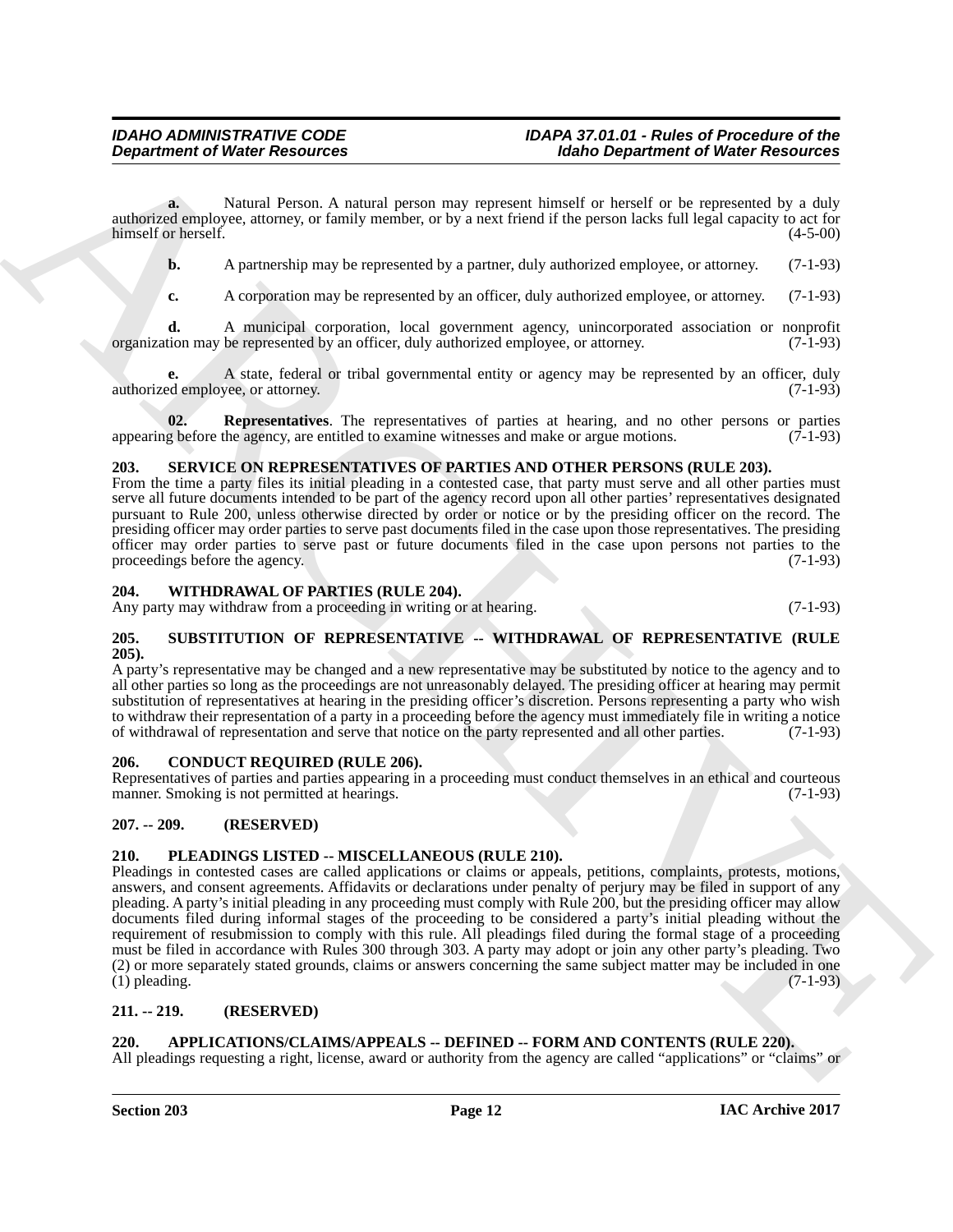<span id="page-12-9"></span><span id="page-12-8"></span><span id="page-12-7"></span><span id="page-12-6"></span><span id="page-12-5"></span><span id="page-12-4"></span><span id="page-12-3"></span><span id="page-12-2"></span><span id="page-12-1"></span><span id="page-12-0"></span>

|                 | <b>Department of Water Resources</b>                                                                                                                                                      | <b>Idaho Department of Water Resources</b> |  |
|-----------------|-------------------------------------------------------------------------------------------------------------------------------------------------------------------------------------------|--------------------------------------------|--|
|                 | "appeals." All pleadings must be submitted on Department approved forms if available. Applications or claims or<br>appeals not submitted on Department approved forms should:             | $(7-1-93)$                                 |  |
| 01.             | <b>Facts</b> . Fully state the facts upon which they are based.                                                                                                                           | $(7-1-93)$                                 |  |
| 02.             | Refer to Provisions. Refer to the particular provisions of statute, rule, order, or other controlling<br>law upon which they are based.                                                   | $(7-1-93)$                                 |  |
| 03.             | Other. State the right, license, award, or authority sought.                                                                                                                              | $(7-1-93)$                                 |  |
| $221. - 229.$   | (RESERVED)                                                                                                                                                                                |                                            |  |
| 230.            | PETITIONS -- DEFINED -- FORM AND CONTENTS (RULE 230).                                                                                                                                     |                                            |  |
| 01.             | <b>Pleadings Defined.</b> All pleadings requesting the following are called "petitions:"                                                                                                  | $(7-1-93)$                                 |  |
| a.              | Modification, amendment or stay of existing orders or rules;                                                                                                                              | $(7-1-93)$                                 |  |
| b.              | Clarification, declaration or construction of the law administered by the agency or of a party's<br>rights or obligations under law administered by the agency;                           | $(7-1-93)$                                 |  |
| c.              | The initiation of a contested case not an application, claim or complaint or otherwise taking action<br>that will lead to the issuance of an order or a rule;                             | $(7-1-93)$                                 |  |
| d.              | Rehearing; or                                                                                                                                                                             | $(7-1-93)$                                 |  |
| е.              | Intervention.                                                                                                                                                                             | $(7-1-93)$                                 |  |
| 02.             | Petitions. Petitions should:                                                                                                                                                              | $(7-1-93)$                                 |  |
| a.              | Fully state the facts upon which they are based;                                                                                                                                          | $(7-1-93)$                                 |  |
| $b$ .<br>based; | Refer to the particular provisions of statute, rule, order or other controlling law upon which they are                                                                                   | $(7-1-93)$                                 |  |
| c.              | State the relief desired; and                                                                                                                                                             | $(7-1-93)$                                 |  |
| d.              | State the name of the person petitioned against (the respondent), if any.                                                                                                                 | $(7-1-93)$                                 |  |
| $231. - 239.$   | (RESERVED)                                                                                                                                                                                |                                            |  |
| 240.            | <b>COMPLAINTS -- DEFINED -- FORM AND CONTENTS (RULE 240).</b>                                                                                                                             |                                            |  |
| 01.             | <b>Complaints - Defined.</b> All pleadings charging other person(s) with acts or omissions under law<br>administered by the agency are called "complaints."                               | $(7-1-93)$                                 |  |
| 02.             | Form and Contents. Complaints must:                                                                                                                                                       | $(7-1-93)$                                 |  |
| a.              | Be in writing;                                                                                                                                                                            | $(7-1-93)$                                 |  |
| b.              | Fully state the acts or things done or omitted to be done by the persons complained against by<br>reciting the facts constituting the acts or omissions and the dates when they occurred; | $(7-1-93)$                                 |  |
| c.              | Refer to statutes, rules, orders or other controlling law involved;                                                                                                                       | $(7-1-93)$                                 |  |
|                 |                                                                                                                                                                                           |                                            |  |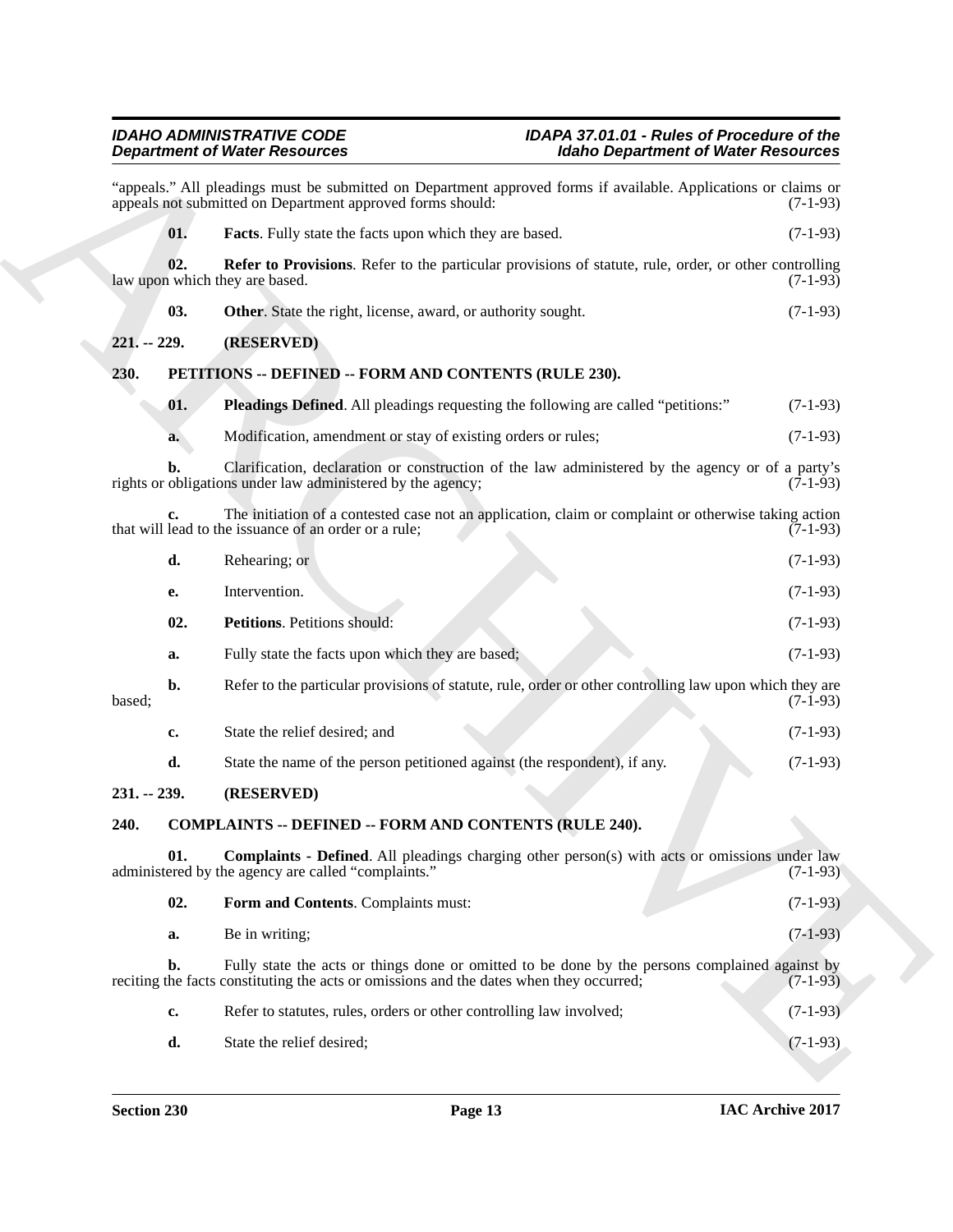<span id="page-13-14"></span><span id="page-13-12"></span><span id="page-13-1"></span><span id="page-13-0"></span>

|                                       | <b>Department of Water Resources</b>                                                                                                                                                                                                                                                                                                                                                                                                                                                                                                                                                                                                                                                                                                                                                                                                           | <b>Idaho Department of Water Resources</b> |
|---------------------------------------|------------------------------------------------------------------------------------------------------------------------------------------------------------------------------------------------------------------------------------------------------------------------------------------------------------------------------------------------------------------------------------------------------------------------------------------------------------------------------------------------------------------------------------------------------------------------------------------------------------------------------------------------------------------------------------------------------------------------------------------------------------------------------------------------------------------------------------------------|--------------------------------------------|
| e.                                    | State the name of the person complained against (the respondent).                                                                                                                                                                                                                                                                                                                                                                                                                                                                                                                                                                                                                                                                                                                                                                              | $(7-1-93)$                                 |
| $241. - 249.$                         | (RESERVED)                                                                                                                                                                                                                                                                                                                                                                                                                                                                                                                                                                                                                                                                                                                                                                                                                                     |                                            |
| 250.                                  | PROTESTS -- DEFINED -- FORM AND CONTENTS (RULE 250).                                                                                                                                                                                                                                                                                                                                                                                                                                                                                                                                                                                                                                                                                                                                                                                           |                                            |
| 01.<br>called "protests."             | <b>Protests - Defined.</b> All pleadings opposing an application or claim or appeal as a matter of right are                                                                                                                                                                                                                                                                                                                                                                                                                                                                                                                                                                                                                                                                                                                                   | $(7-1-93)$                                 |
| 02.                                   | Form and Contents. Protests should:                                                                                                                                                                                                                                                                                                                                                                                                                                                                                                                                                                                                                                                                                                                                                                                                            | $(7-1-93)$                                 |
| a.<br>the application or claim;       | Fully state the facts upon which they are based, including the protestant's claim of right to oppose                                                                                                                                                                                                                                                                                                                                                                                                                                                                                                                                                                                                                                                                                                                                           | $(7-1-93)$                                 |
| b.<br>based; and                      | Refer to the particular provisions of statute, rule, order or other controlling law upon which they are                                                                                                                                                                                                                                                                                                                                                                                                                                                                                                                                                                                                                                                                                                                                        | $(7-1-93)$                                 |
| c.<br>application.                    | State any proposed limitation (or the denial) of any right, license, award or authority sought in the                                                                                                                                                                                                                                                                                                                                                                                                                                                                                                                                                                                                                                                                                                                                          | $(7-1-93)$                                 |
| $251. - 259.$                         | (RESERVED)                                                                                                                                                                                                                                                                                                                                                                                                                                                                                                                                                                                                                                                                                                                                                                                                                                     |                                            |
| 260.                                  | MOTIONS -- DEFINED -- FORM AND CONTENTS -- TIME FOR FILING (RULE 260).                                                                                                                                                                                                                                                                                                                                                                                                                                                                                                                                                                                                                                                                                                                                                                         |                                            |
| 01.                                   | Motions - Defined. All other pleadings requesting the agency to take any other action in a<br>contested case, except consent agreements or pleadings specifically answering other pleadings, are called "motions."                                                                                                                                                                                                                                                                                                                                                                                                                                                                                                                                                                                                                             | $(7-1-93)$                                 |
| 02.                                   | Form and Contents. Motions should:                                                                                                                                                                                                                                                                                                                                                                                                                                                                                                                                                                                                                                                                                                                                                                                                             | $(7-1-93)$                                 |
| a.                                    | Fully state the facts upon which they are based;                                                                                                                                                                                                                                                                                                                                                                                                                                                                                                                                                                                                                                                                                                                                                                                               | $(7-1-93)$                                 |
| b.<br>they are based; and             | Refer to the particular provision of statute, rule, order, notice, or other controlling law upon which                                                                                                                                                                                                                                                                                                                                                                                                                                                                                                                                                                                                                                                                                                                                         | $(7-1-93)$                                 |
| c.                                    | State the relief sought.                                                                                                                                                                                                                                                                                                                                                                                                                                                                                                                                                                                                                                                                                                                                                                                                                       | $(7-1-93)$                                 |
| 03.                                   | <b>Other</b> . If the moving party desires oral argument or hearing on the motion, it must state so in the<br>motion. Any motion to dismiss, strike or limit an application or claim or appeal, complaint, petition, or protest must<br>be filed before the answer is due or be included in the answer, if the movant is obligated to file an answer. If a motion<br>is directed to an answer, it must be filed within fourteen (14) days after service of the answer. Other motions may be<br>filed at any time upon compliance with Rule 565.                                                                                                                                                                                                                                                                                                | $(7-1-93)$                                 |
| $261. - 269.$                         | (RESERVED)                                                                                                                                                                                                                                                                                                                                                                                                                                                                                                                                                                                                                                                                                                                                                                                                                                     |                                            |
| 270.<br>motions are called "answers." | ANSWERS -- DEFINED -- FORM AND CONTENTS -- TIME FOR FILING (RULE 270).<br>All pleadings responding to the allegations or requests of applications or claims or appeals, complaints, petitions, or                                                                                                                                                                                                                                                                                                                                                                                                                                                                                                                                                                                                                                              | $(4-5-00)$                                 |
| 01.                                   | Answers to Pleadings Other than Motions. Answers to applications, claims, appeals, complaints,<br>or petitions when required to be filed by provision of statute, rule, or order must be filed and served on all parties of<br>record within twenty-one (21) days after service of the pleading being answered, unless order or notice modifies the<br>time within which answer may be made, or a motion to dismiss is made within twenty-one (21) days. When an<br>answer is not timely filed under this rule, the presiding officer may issue a notice of default against the respondent<br>pursuant to Rule 700. Answers to applications or claims, complaints, or petitions, must admit or deny each material<br>allegation of the applications or claims, complaint, or petition. Any material allegation not specifically admitted shall |                                            |

## <span id="page-13-13"></span><span id="page-13-2"></span>**251. -- 259. (RESERVED)**

## <span id="page-13-8"></span><span id="page-13-3"></span>**260. MOTIONS -- DEFINED -- FORM AND CONTENTS -- TIME FOR FILING (RULE 260).**

<span id="page-13-11"></span><span id="page-13-10"></span><span id="page-13-9"></span>

| 02. | <b>Form and Contents.</b> Motions should:        | $(7-1-93)$ |
|-----|--------------------------------------------------|------------|
|     | Fully state the facts upon which they are based: | $(7-1-93)$ |

## <span id="page-13-4"></span>**261. -- 269. (RESERVED)**

## <span id="page-13-7"></span><span id="page-13-6"></span><span id="page-13-5"></span>**270. ANSWERS -- DEFINED -- FORM AND CONTENTS -- TIME FOR FILING (RULE 270).**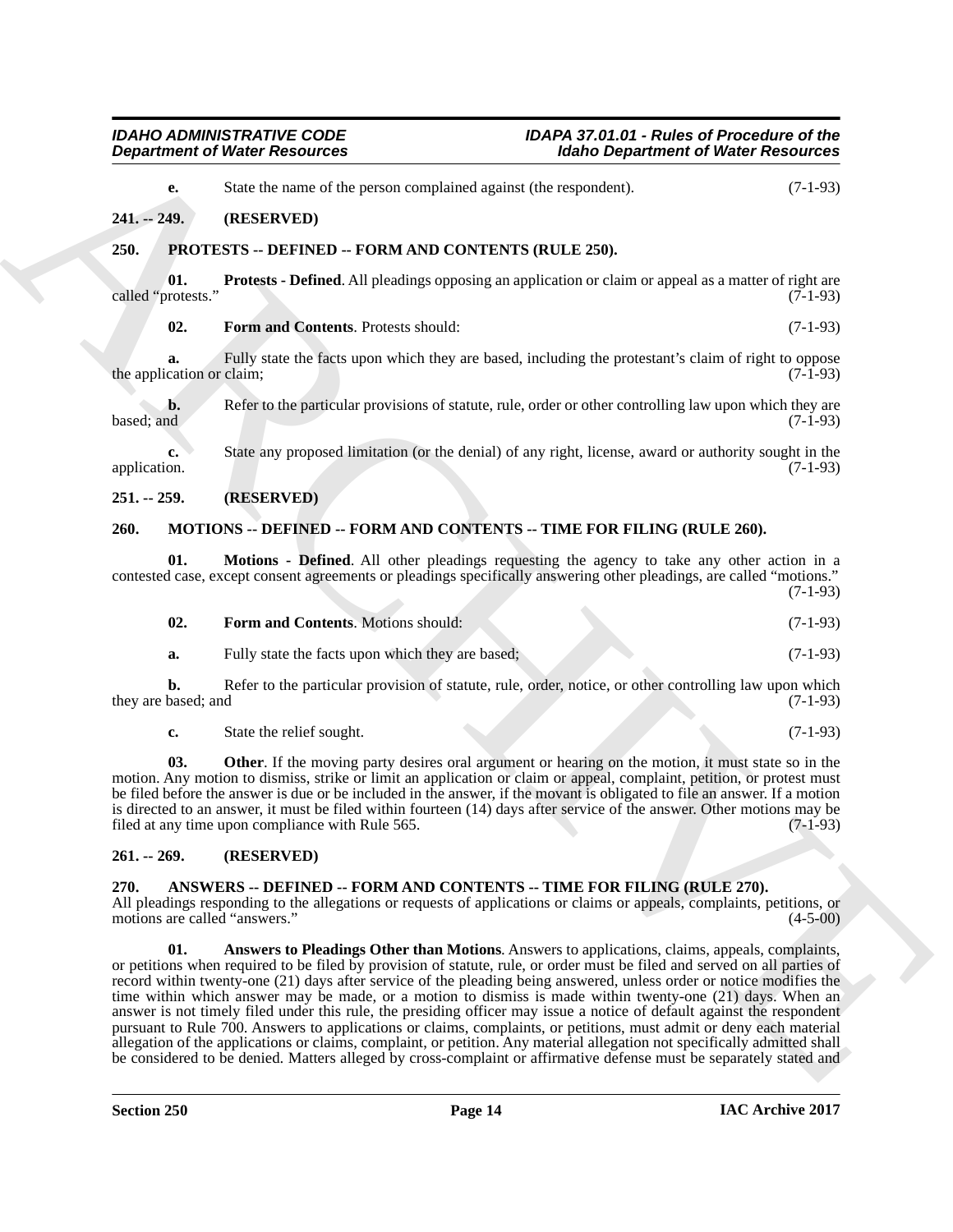## <span id="page-14-5"></span><span id="page-14-0"></span>**271. -- 279. (RESERVED)**

## <span id="page-14-8"></span><span id="page-14-7"></span><span id="page-14-6"></span><span id="page-14-1"></span>**280. CONSENT AGREEMENTS -- DEFINED -- FORM AND CONTENTS (RULE 280).**

|                              | <b>Department of Water Resources</b>                                                                                                                                                                                                                                                                                                                                                                                                                                                                                                                                                                                                                                                                                                                                                                                                                                                                                                                                                                                                                                                                                                                                                                                                   | <b>Idaho Department of Water Resources</b>                                                                           |
|------------------------------|----------------------------------------------------------------------------------------------------------------------------------------------------------------------------------------------------------------------------------------------------------------------------------------------------------------------------------------------------------------------------------------------------------------------------------------------------------------------------------------------------------------------------------------------------------------------------------------------------------------------------------------------------------------------------------------------------------------------------------------------------------------------------------------------------------------------------------------------------------------------------------------------------------------------------------------------------------------------------------------------------------------------------------------------------------------------------------------------------------------------------------------------------------------------------------------------------------------------------------------|----------------------------------------------------------------------------------------------------------------------|
| rules.                       | numbered. This rule does not prevent a party from filing a responsive pleading in instances not required under these                                                                                                                                                                                                                                                                                                                                                                                                                                                                                                                                                                                                                                                                                                                                                                                                                                                                                                                                                                                                                                                                                                                   | $(4-5-00)$                                                                                                           |
| 02.                          | a motion or by parties opposing a motion within fourteen (14) days of the filing of the motion. The time to file an<br>answer to a motion may be enlarged or shortened by the presiding officer upon a showing of good cause by a party.<br>The presiding officer may act upon a prehearing motion under Rule 565.                                                                                                                                                                                                                                                                                                                                                                                                                                                                                                                                                                                                                                                                                                                                                                                                                                                                                                                     | Answers to Motions. Answers to motions may be filed by persons or parties who are the object of<br>$(4-5-00)$        |
| $271. - 279.$                | (RESERVED)                                                                                                                                                                                                                                                                                                                                                                                                                                                                                                                                                                                                                                                                                                                                                                                                                                                                                                                                                                                                                                                                                                                                                                                                                             |                                                                                                                      |
| 280.                         | <b>CONSENT AGREEMENTS -- DEFINED -- FORM AND CONTENTS (RULE 280).</b><br>Agreements between the agency or agency staff and another person(s) in which one (1) or more person(s) agree to<br>engage in certain conduct mandated by statute, rule, order, case decision, or other provision of law, or to refrain from<br>engaging in certain conduct prohibited by statute, rule, order, case decision, or other provision of law, are called<br>"consent agreements." Consent agreements are intended to require compliance with existing law.                                                                                                                                                                                                                                                                                                                                                                                                                                                                                                                                                                                                                                                                                         | $(7-1-93)$                                                                                                           |
| 01.                          | <b>Requirements.</b> Consent agreements must:                                                                                                                                                                                                                                                                                                                                                                                                                                                                                                                                                                                                                                                                                                                                                                                                                                                                                                                                                                                                                                                                                                                                                                                          | $(7-1-93)$                                                                                                           |
| a.                           | Recite the parties to the agreement; and                                                                                                                                                                                                                                                                                                                                                                                                                                                                                                                                                                                                                                                                                                                                                                                                                                                                                                                                                                                                                                                                                                                                                                                               | $(7-1-93)$                                                                                                           |
| b.                           | Fully state the conduct proscribed or prescribed by the consent agreement.                                                                                                                                                                                                                                                                                                                                                                                                                                                                                                                                                                                                                                                                                                                                                                                                                                                                                                                                                                                                                                                                                                                                                             | $(7-1-93)$                                                                                                           |
| 02.                          | Additional. In addition, consent agreements may:                                                                                                                                                                                                                                                                                                                                                                                                                                                                                                                                                                                                                                                                                                                                                                                                                                                                                                                                                                                                                                                                                                                                                                                       | $(7-1-93)$                                                                                                           |
| a.                           | Recite the consequences of failure to abide by the consent agreement;                                                                                                                                                                                                                                                                                                                                                                                                                                                                                                                                                                                                                                                                                                                                                                                                                                                                                                                                                                                                                                                                                                                                                                  | $(7-1-93)$                                                                                                           |
| b.                           | Provide for payment of civil or administrative penalties authorized by law;                                                                                                                                                                                                                                                                                                                                                                                                                                                                                                                                                                                                                                                                                                                                                                                                                                                                                                                                                                                                                                                                                                                                                            | $(7-1-93)$                                                                                                           |
| c.                           | Provide for loss of rights, licenses, awards or authority;                                                                                                                                                                                                                                                                                                                                                                                                                                                                                                                                                                                                                                                                                                                                                                                                                                                                                                                                                                                                                                                                                                                                                                             | $(7-1-93)$                                                                                                           |
| d.                           | Provide for other consequences as agreed to by the parties; and                                                                                                                                                                                                                                                                                                                                                                                                                                                                                                                                                                                                                                                                                                                                                                                                                                                                                                                                                                                                                                                                                                                                                                        | $(7-1-93)$                                                                                                           |
| e.                           | counsel, etc.) with regard to enforcement of the consent agreement.                                                                                                                                                                                                                                                                                                                                                                                                                                                                                                                                                                                                                                                                                                                                                                                                                                                                                                                                                                                                                                                                                                                                                                    | Provide that the parties waive all further procedural rights (including hearing, consultation with<br>$(7-1-93)$     |
| $281. - 299.$                | (RESERVED)                                                                                                                                                                                                                                                                                                                                                                                                                                                                                                                                                                                                                                                                                                                                                                                                                                                                                                                                                                                                                                                                                                                                                                                                                             |                                                                                                                      |
| 300.<br>with the Department. | FILING DOCUMENTS WITH THE AGENCY -- NUMBER OF COPIES -- FACSIMILE<br>TRANSMISSION (FAX) -- ELECTRONICALLY SIGNED DOCUMENTS (RULE 300).<br>An original and necessary copies (if any are required by the agency) of all documents intended to be part of an agency<br>record must be filed with the officer designated by the agency to receive filing in the case. Pleadings and other<br>documents not exceeding ten (10) pages in length requiring urgent or immediate action may be filed by facsimile<br>transmission (FAX). Whenever any document is filed by FAX, the original must be mailed by United States mail or<br>physically delivered to the agency the next working day. A document required to be accompanied by a filing fee shall<br>not be filed with the agency until the fee is received. There shall be no limit as to the number of pages of a facsimile<br>copy which was not transmitted directly to the agency by the facsimile machine process. The Department will accept<br>electronic signatures and electronically signed communications complying with the requirements of Rules 306<br>through 311 and Sections 67-2351 through 67-2357, Idaho Code, for all communications, filings and transactions | $(4 - 5 - 00)$                                                                                                       |
|                              | FORM OF PLEADINGS (RULE 301).                                                                                                                                                                                                                                                                                                                                                                                                                                                                                                                                                                                                                                                                                                                                                                                                                                                                                                                                                                                                                                                                                                                                                                                                          |                                                                                                                      |
| 301.                         |                                                                                                                                                                                                                                                                                                                                                                                                                                                                                                                                                                                                                                                                                                                                                                                                                                                                                                                                                                                                                                                                                                                                                                                                                                        |                                                                                                                      |
| 01.                          | part of an agency record should:                                                                                                                                                                                                                                                                                                                                                                                                                                                                                                                                                                                                                                                                                                                                                                                                                                                                                                                                                                                                                                                                                                                                                                                                       | <b>Pleadings.</b> All pleadings, except those on agency forms, submitted by a party and intended to be<br>$(7-1-93)$ |

## <span id="page-14-2"></span>**281. -- 299. (RESERVED)**

## <span id="page-14-9"></span><span id="page-14-3"></span>**300. FILING DOCUMENTS WITH THE AGENCY -- NUMBER OF COPIES -- FACSIMILE TRANSMISSION (FAX) -- ELECTRONICALLY SIGNED DOCUMENTS (RULE 300).**

## <span id="page-14-11"></span><span id="page-14-10"></span><span id="page-14-4"></span>**301. FORM OF PLEADINGS (RULE 301).**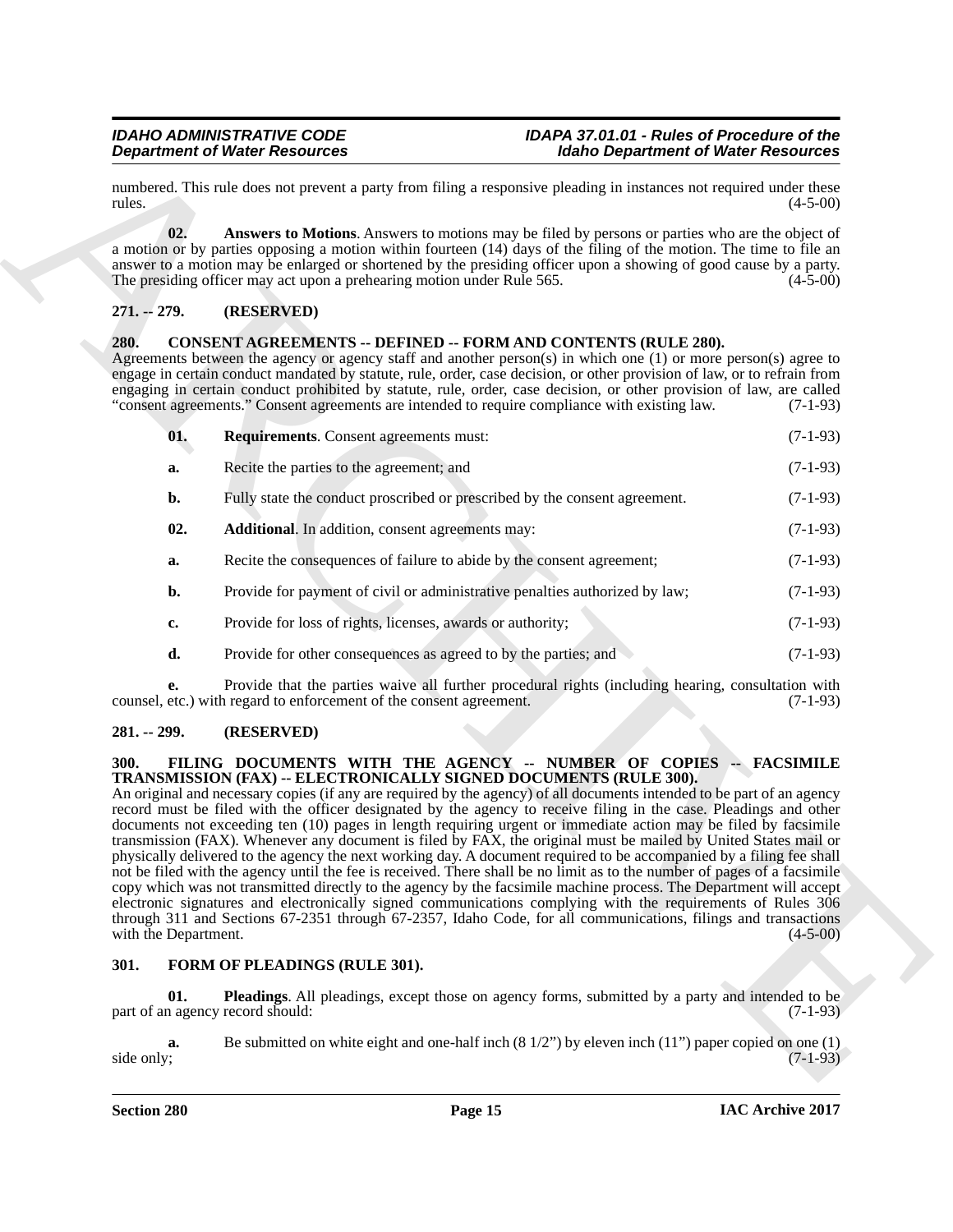**b.** State the case caption, case number, if applicable, and title of the document; (7-1-93)

**c.** Include on the upper left corner of the first page the name(s), mailing and street address(es), and telephone and FAX number(s) of the person(s) filing the document or the person(s) to whom questions about the document can be directed; and (7-1-93)

| d. | Have at least one inch (1") left and top margins. | $(7-1-93)$ |
|----|---------------------------------------------------|------------|
|----|---------------------------------------------------|------------|

<span id="page-15-10"></span>**02. Form**. Documents complying with this rule will be in the following form:

Name of Representative Mailing Address of Representative Street Address of Representative (if different) Telephone Number of Representative FAX Number of Representative (if there is one) Attorney/Representative for (Name of Party)

)

BEFORE THE AGENCY (Title of Proceeding) ) CASE NO. ) (TITLE OF DOCUMENT)

 $(7-1-93)$ 

### <span id="page-15-12"></span><span id="page-15-0"></span>**302. SERVICE ON PARTIES AND OTHER PERSONS (RULE 302).**

All documents intended to be part of the agency record for decision must be served upon the representatives of each party of record concurrently with filing the original with the officer designated by the agency to receive filings in the  $\alpha$  case.  $(7-1-93)$ 

### <span id="page-15-11"></span><span id="page-15-1"></span>**303. PROOF OF SERVICE (RULE 303).**

Every document filed with and intended to be part of the agency record must be attached to or accompanied by proof of service by the following or similar certificate:

I HEREBY CERTIFY (swear or affirm) that I have this day of, served the foregoing (name(s) of document(s) upon all parties of record in this proceeding, (by delivering a copy thereof in person: (list names)) (by mailing a copy thereof, properly addressed with postage prepaid, to: (list names)). (Signature) (7-1-93)

<span id="page-15-8"></span><span id="page-15-2"></span>**304. DEFECTIVE, INSUFFICIENT OR LATE PLEADINGS (RULE 304).**

Defective, insufficient or late pleadings may be returned or dismissed. (7-1-93)

### <span id="page-15-6"></span><span id="page-15-3"></span>**305. AMENDMENTS TO PLEADINGS -- WITHDRAWAL OF PLEADINGS (RULE 305).**

The presiding officer may allow any pleading to be amended or corrected or any omission to be supplied. Pleadings will be liberally construed, and defects that do not affect substantial rights of the parties will be disregarded. A party desiring to withdraw a pleading must file a notice of withdrawal of the pleading and serve all parties with a copy. Unless otherwise ordered by the presiding officer, the notice is effective fourteen  $(14)$  days after filing.  $(7-1-93)$ 

## <span id="page-15-9"></span><span id="page-15-4"></span>**306. ELECTRONICALLY SIGNED COMMUNICATIONS (RULE 306).**

**Department of Weiser Research Community of Harbor Department of Weiser Research 2014<br>
Under the main term of the Europe sixtensity of the Europe Schwarzh and the Color Archives and Europe Schwarzh and Europe Schwarzh and** The Department will accept electronic signatures and electronically signed communications complying with the requirements of Rules 306 through 311 and Sections 67-2351 through 67-2357, Idaho Code, for all communications, filings and transactions with the Department. For an electronic signature to be valid for use by the Department, it must be created by a technology that is accepted for use by the Department. (4-5-00)

## <span id="page-15-7"></span><span id="page-15-5"></span>**307. CRITERIA FOR ACCEPTABLE ELECTRONIC SIGNATURE TECHNOLOGY (RULE 307).**

For an electronic signature technology to be accepted for use by the Department, it must comply with the following criteria: (4-5-00) criteria: (4-5-00)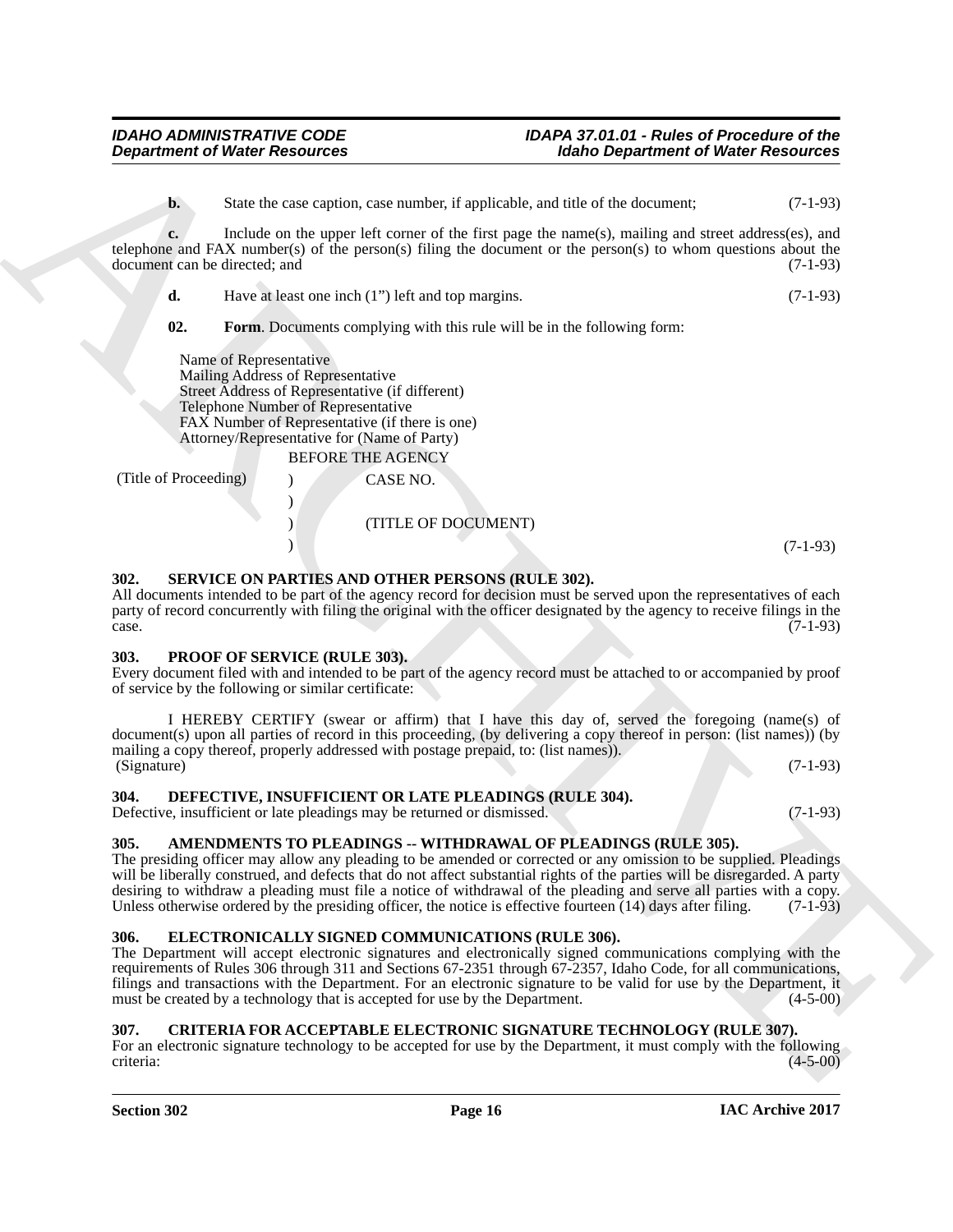<span id="page-16-4"></span><span id="page-16-3"></span><span id="page-16-2"></span><span id="page-16-1"></span><span id="page-16-0"></span>

|                        | <b>Department of Water Resources</b>                                                                                                                                                                                                            | <b>Idaho Department of Water Resources</b> |
|------------------------|-------------------------------------------------------------------------------------------------------------------------------------------------------------------------------------------------------------------------------------------------|--------------------------------------------|
| 01.                    | Statutory Criteria. An acceptable electronic signature technology must be capable of creating<br>signatures that conform to the requirements set forth in Section 67-2354, Idaho Code:                                                          | $(4-5-00)$                                 |
| a.                     | It is unique to the person using it;                                                                                                                                                                                                            | $(4-5-00)$                                 |
| b.                     | It is capable of verification; and                                                                                                                                                                                                              | $(4-5-00)$                                 |
| c.<br>Idaho Code.      | It conforms to the applicable rules promulgated by the Department pursuant to Section 67-2356,                                                                                                                                                  | $(4-5-00)$                                 |
| 02.                    | <b>Additional Criteria</b> . An electronic signature technology acceptable to the Department also must<br>be capable of creating a signature that satisfies the following additional criteria:                                                  | $(4-5-00)$                                 |
| a.                     | It is under the sole control of the person using it;                                                                                                                                                                                            | $(4-5-00)$                                 |
| invalidated; and       | It is linked to the data in such a manner that if the data are changed, the electronic signature is                                                                                                                                             | $(4-5-00)$                                 |
| c.                     | It meets International Standards Organization ISO X.509 standard.                                                                                                                                                                               | $(4-5-00)$                                 |
| 308.                   | PUBLIC KEY CRYPTOGRAPHY (RULE 308).<br>The technology known as Public Key Cryptography is an accepted technology for use by the Department, provided<br>that the electronic signature is created consistent with the provisions in these rules. | $(4-5-00)$                                 |
| 01.                    | Terminology. For purposes of Rules 306 through 311, and unless the context expressly indicates<br>otherwise, the following terms shall have the meanings here ascribed to them:                                                                 | $(4-5-00)$                                 |
|                        | Approved certification authority. The Certification Authority authorized and accepted by the State<br>of Idaho to issue certificates for electronic signature transactions involving the State;                                                 | $(4-5-00)$                                 |
| b.                     | Asymmetric cryptosystem. A computer algorithm or series of algorithms that utilize(s) two (2)<br>different keys with the following characteristics:                                                                                             | $(4-5-00)$                                 |
| i.                     | Identifies the certification authority issuing it;                                                                                                                                                                                              | $(4-5-00)$                                 |
| ii.                    | One (1) key verifies a given message; and                                                                                                                                                                                                       | $(4-5-00)$                                 |
| iii.<br>the other key. | The keys have the property that, knowing one (1) key, it is computationally infeasible to discover                                                                                                                                              | $(4-5-00)$                                 |
| c.                     | Certificate. A computer-based record that:                                                                                                                                                                                                      | $(4 - 5 - 00)$                             |
| i.                     | Identifies the certification authority issuing it;                                                                                                                                                                                              | $(4 - 5 - 00)$                             |
| ii.                    | Names or identifies its subscriber;                                                                                                                                                                                                             | $(4-5-00)$                                 |
| iii.                   | Contains the subscriber's public key;                                                                                                                                                                                                           | $(4-5-00)$                                 |
| iv.                    | Is electronically signed by the Certification Authority issuing or amending it; and                                                                                                                                                             | $(4-5-00)$                                 |
| V.                     | Conforms to widely-used industry standards.                                                                                                                                                                                                     | $(4-5-00)$                                 |
| d.                     | Certification authority. A person or entity that issues a certificate, or in the case of certain<br>certification processes, certifies amendments to an existing certificate;                                                                   | $(4-5-00)$                                 |
| e.                     | Electronic message. An electronic representation of information intended to serve as a written                                                                                                                                                  |                                            |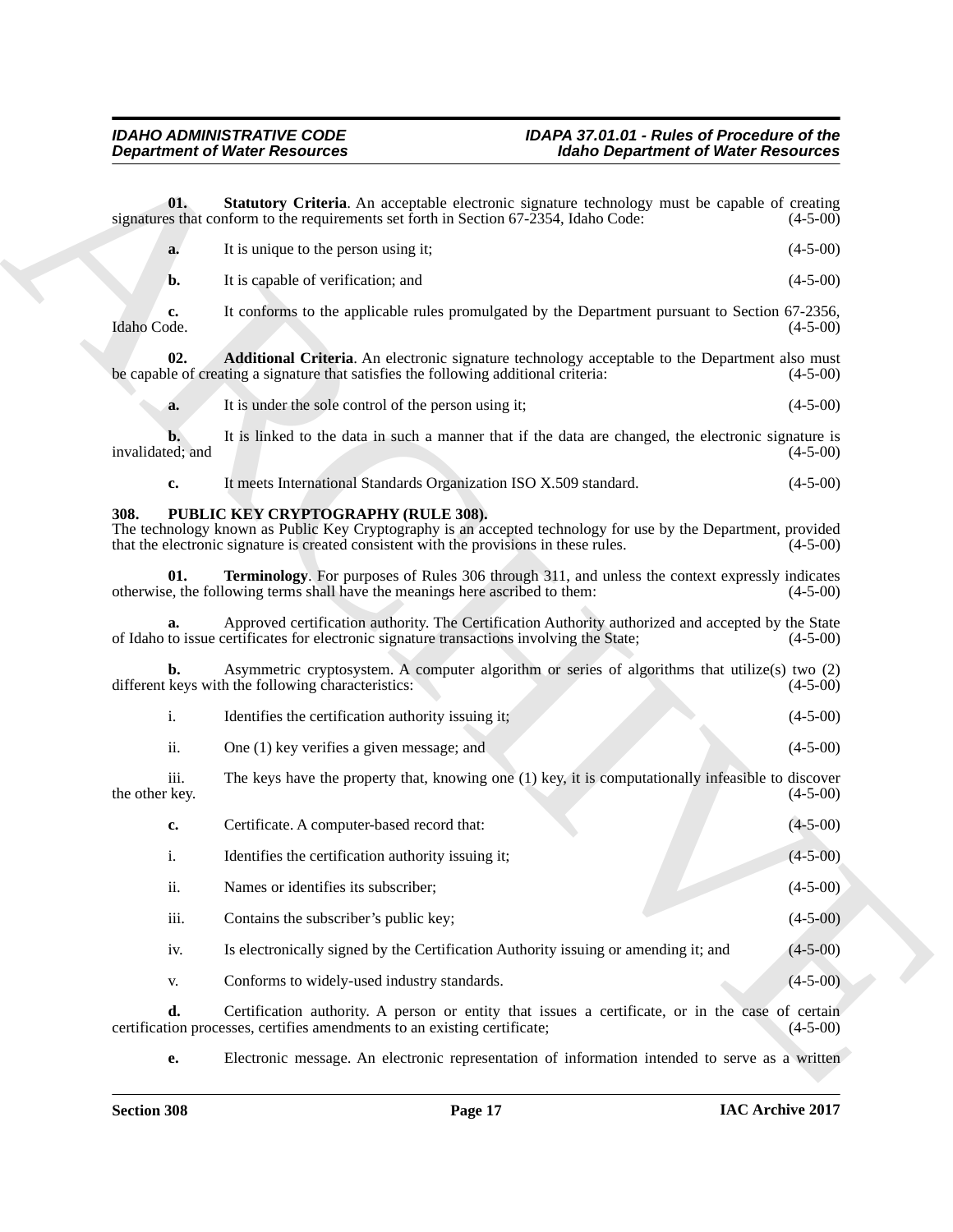**Department of Weiler Resources**<br>
Scaling Superintent of Weiler Resources<br>
Commutistics with the Department of Weiler Resources<br>
Commutistics with the Department of the Superintent of the Superintent of the Superintent of communication with the Department; (4-5-00) **f.** Electronically signed communication. A message that has been processed by a computer in such a hat ties the message to the individual that signed the message: (4-5-00) manner that ties the message to the individual that signed the message; Key pair. A private key and its corresponding public key in an asymmetric cryptosystem. The keys that the public key can verify an electronic signature that the private key creates; (4-5-00) have the property that the public key can verify an electronic signature that the private key creates; **h.** Private key. The key of a key pair used to create an electronic signature; (4-5-00) **i.** Proof of identification. The document or documents presented to a Certification Authority to the identity of a subscriber; (4-5-00) establish the identity of a subscriber; **j.** Public key. The key of a pair used to verify an electronic signature; (4-5-00) **k.** Subscriber. A person who: (4-5-00) i. Is the subject listed in a certificate; (4-5-00) ii. Accepts the certificate; and (4-5-00) iii. Holds a private key which corresponds to a public key listed in that certificate. (4-5-00) **l.** Technology. The computer hardware or software-based method or process used to create electronic signatures.  $(4-5-00)$ signatures. (4-5-00)

**02. Electronic Signature to Be Unique**. Section 67-2354, Idaho Code, requires that an electronic signature be "unique to the person using it." A public key-based electronic signature may be considered unique to the person using it if: (4-5-00)

<span id="page-17-1"></span>**a.** The private key used to create the signature on the document is known only to the signer;  $(4-5-00)$ 

**b.** The electronic signature is created when a person runs a message through a one-way function, creating a message digest, then encrypting the resulting message digest using an asymmetrical cryptosystem and the signer's private key;

**c.** Although not all electronically signed communications will require the signer to obtain a certificate, the signer is capable of being issued a certificate to certify that he or she controls the key pair used to create the signature; and

<span id="page-17-2"></span>**d.** It is computationally infeasible to derive the private key from knowledge of the public key.

 $(4 - 5 - 00)$ 

**03.** Signature Capable of Verification. Section 67-2354, Idaho Code, requires that an electronic be "capable of verification." A public-key based electronic signature is capable of verification: (4-5-00) signature be "capable of verification." A public-key based electronic signature is capable of verification:

**a.** If the acceptor of the electronically signed document can verify the document was electronically signed by using the signer's public key; (4-5-00)

<span id="page-17-0"></span>**b.** If a certificate is a required component of a transaction, the certificate was valid; and (4-5-00)

**c.** If a certificate is a required component of a transaction, the issuing Certification Authority identifies which, if any, form(s) of proof of identification it required of the signer prior to issuing the certificate.

 $(4-5-00)$ 

**04. Electronic Signature Must Meet ISO X.509 Standards**. The electronic signature must meet onal Standards Organization ISO X.509 standards. (4-5-00) International Standards Organization ISO X.509 standards.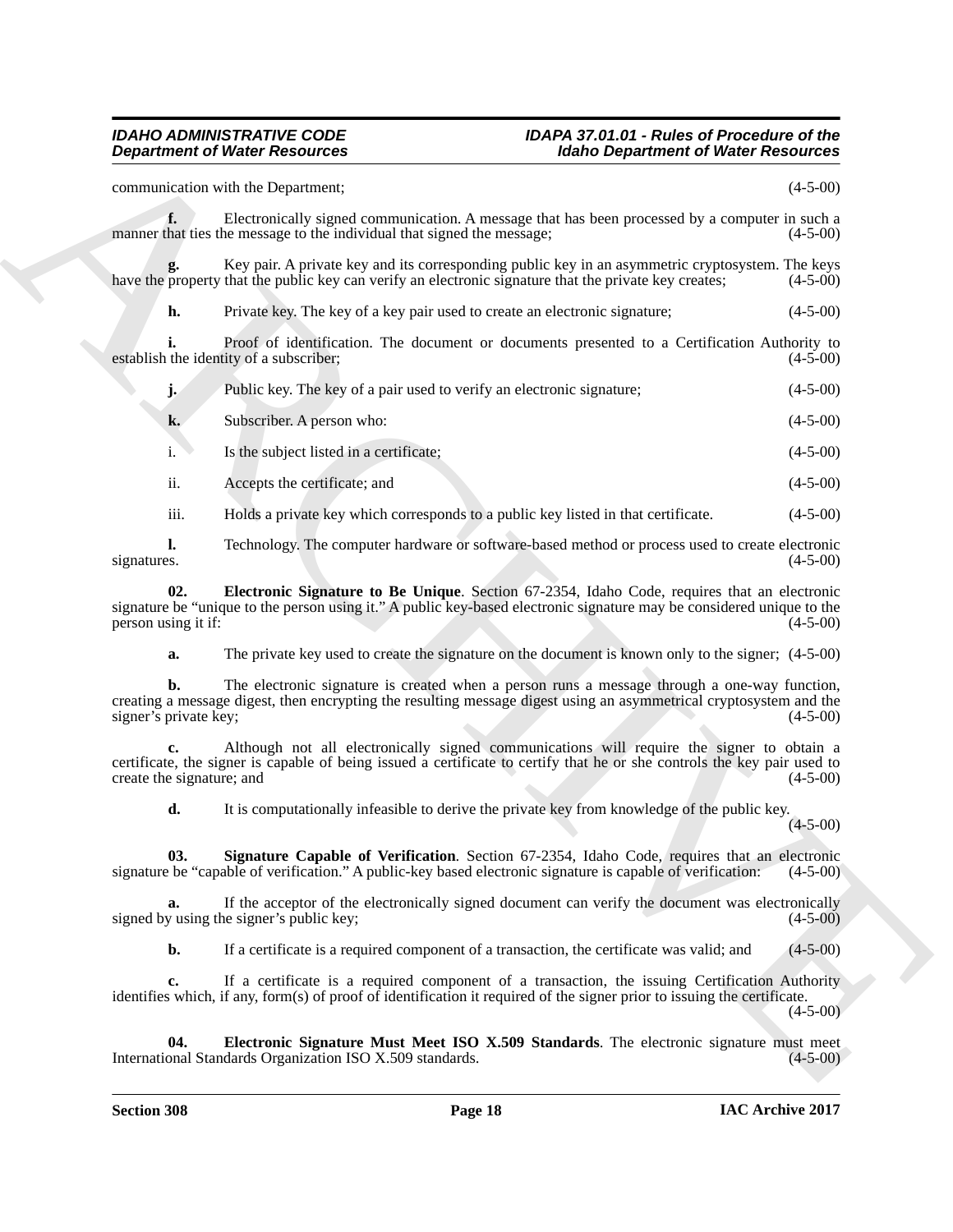<span id="page-18-16"></span>**05. Approved Certification Authority**. The Department shall only accept certificates from an d Certification Authority. (4-5-00) Approved Certification Authority.

<span id="page-18-8"></span><span id="page-18-0"></span>**309. CRITERIA FOR ACCEPTING AN ELECTRONIC SIGNATURE (RULE 309).** The following criteria shall be used in determining the acceptability of electronic signatures: (4-5-00)

<span id="page-18-10"></span>**01. Level of Security Used to Identify the Signer**. Prior to accepting an electronic signature, the Department shall ensure that the level of security used to identify the signer of a document is sufficient for the transaction being conducted. (4-5-00)

<span id="page-18-11"></span>**02. Level of Security Used to Transmit the Signature**. Prior to accepting an electronic signature, the Department shall ensure that the level of security used to transmit the signature is sufficient for the transaction being conducted. (4-5-00)

<span id="page-18-9"></span>**03. Certificate Format Used by the Signer**. If a certificate is a required component of an electronic signature transaction, the Department shall ensure that the certificate format used by the signer is sufficient for the security and interoperability needs of the Department. (4-5-00) security and interoperability needs of the Department.

## <span id="page-18-17"></span><span id="page-18-1"></span>**310. RETENTION OF CERTIFICATES (RULE 310).**

All electronically signed messages received by the Department in accordance with this rule, as well as any information resources necessary to permit access to the message and to verify the electronic signature, shall be retained by the Department as necessary to comply with applicable law pertaining to records retention requirements for that message. (4-5-00)

## <span id="page-18-12"></span><span id="page-18-2"></span>**311. ELECTRONIC SIGNATURE REPUDIATION (RULE 311).**

It is the responsibility of the rightful holder of the private key to maintain the private key's security. Repudiation of an electronically signed and transmitted message may only occur by the determination of a court of competent jurisdiction that the private key of the rightful holder was compromised through no fault of the rightful holder and without knowledge on the part of the rightful holder. It is the legal prerequisite for a claim of repudiation that the repudiator have filed a notice of revocation with the Certification Authority prior to making the claim of repudiation.  $(4-5-00)$ 

## <span id="page-18-3"></span>**312. -- 349. (RESERVED)**

## <span id="page-18-15"></span><span id="page-18-4"></span>**350. ORDER GRANTING INTERVENTION NECESSARY (RULE 350).**

Persons not applicants or claimants or appellants, petitioners, complainants, protestants, or respondents to a proceeding who claim a direct and substantial interest in the proceeding may petition for an order from the presiding officer granting intervention to become a party, if a formal hearing is required by statute to be held in the proceeding.  $(7-1-93)$ 

### <span id="page-18-13"></span><span id="page-18-5"></span>**351. FORM AND CONTENTS OF PETITIONS TO INTERVENE (RULE 351).**

Petitions to intervene must comply with Rules 200, 300, and 301. The petition must set forth the name and address of the potential intervenor and must state the direct and substantial interest of the potential intervenor in the proceeding.<br>If affirmative relief is sought, the petition must state the relief sought and the basis for granti If affirmative relief is sought, the petition must state the relief sought and the basis for granting it.

## <span id="page-18-18"></span><span id="page-18-6"></span>**352. TIMELY FILING OF PETITIONS TO INTERVENE (RULE 352).**

**Department of Weiler Research Commutation**<br> **ARCHIVES RESOLVENCES**<br> **ARCHIVES ARCHIVES ARCHIVES (THE DESTREMENT OF PROPERTIES)**<br> **ARCHIVES ARCHIVES ARCHIVES ARCHIVES ARCHIVES ARCHIVES ARCHIVES ARCHIVES ARCHIVES ARCHIVES** Petitions to intervene must be filed at least fourteen (14) days before the date set for formal hearing, or by the date of the prehearing conference, whichever is earlier, unless a different time is provided by order or notice. Petitions not timely filed must state a substantial reason for delay. The presiding officer may deny or conditionally grant petitions to intervene that are not timely filed for failure to state good cause for untimely filing, to prevent disruption, prejudice to existing parties or undue broadening of the issues, or for other reasons. Intervenors who do not file timely petitions are bound by orders and notices earlier entered as a condition of granting the untimely petition. (4-5-00)

## <span id="page-18-14"></span><span id="page-18-7"></span>**353. GRANTING PETITIONS TO INTERVENE (RULE 353).**

If a timely-filed petition to intervene shows direct and substantial interest in any part of the subject matter of a proceeding and does not unduly broaden the issues, the presiding officer will grant intervention, subject to reasonable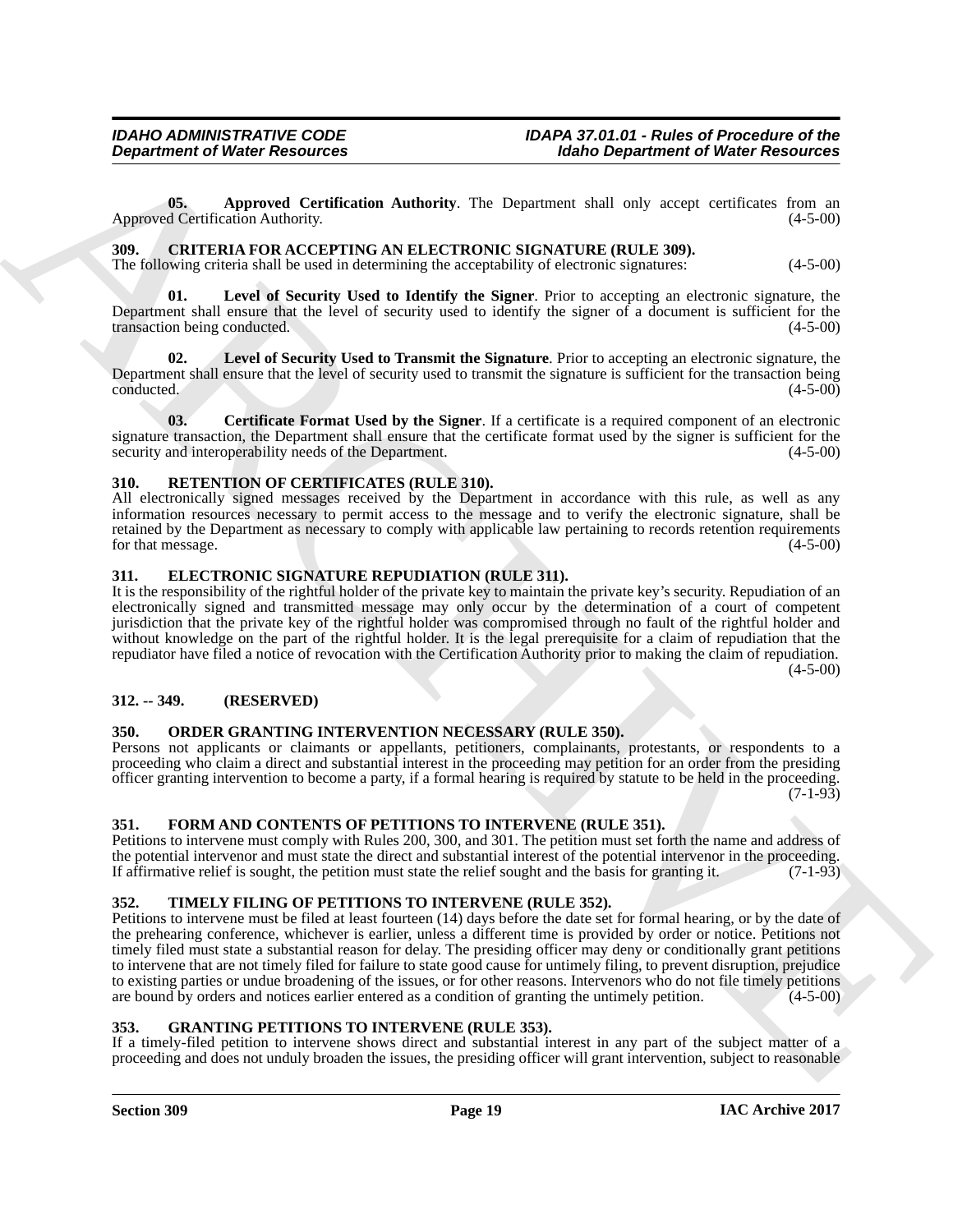conditions, unless the applicant's interest is adequately represented by existing parties. If it appears that an intervenor has no direct or substantial interest in the proceeding, the presiding officer may dismiss the intervenor from the proceeding. (4-5-00) proceeding.  $(4-5-00)$ 

## <span id="page-19-10"></span><span id="page-19-0"></span>**354. ORDERS GRANTING INTERVENTION -- OPPOSITION (RULE 354).**

No order granting a petition to intervene will be acted upon sooner than seven (7) days after its filing, except in a hearing in which any party may be heard or except where no objection to the intervention is made. Any party opposing a petition to intervene by motion must file the motion within seven (7) days after receipt of the petition to intervene and serve the motion upon all parties of record and upon the person petitioning to intervene. (4-5-00)

## <span id="page-19-14"></span><span id="page-19-1"></span>**355. PUBLIC WITNESSES (RULE 355).**

**Dependent of Website Scholars (assumption and the scholar of the scholar of Website Results (assumption and the scholar of the scholar of Website Results (assumption and the scholar of the scholar of Website Results (ass** Persons not parties and not called by a party who testify at hearing are called "public witnesses." Public witnesses do not have parties' rights to examine witnesses or otherwise participate in the proceedings as parties. Public witnesses' written or oral statements and exhibits are subject to examination and objection by parties. Subject to Rules 557 and 559, public witnesses have a right to introduce evidence at hearing by their written or oral statements and exhibits introduced at hearing, except that public witnesses offering expert opinions at hearing or detailed analysis or detailed exhibits must comply with Rule 528 with regard to filing and service of testimony and exhibits to the same extent as expert witnesses of parties. A person intending to present public witness testimony shall provide five (5) days notice prior to the hearing. The notice shall include the name and address of the witness and the general nature or subject matter of the testimony to be given. If the notice is not given, the public testimony will be allowed only at the discretion of the presiding officer upon a finding of good cause.  $(4-5-00)$ discretion of the presiding officer upon a finding of good cause.

## <span id="page-19-2"></span>**356. -- 399. (RESERVED)**

## <span id="page-19-6"></span><span id="page-19-3"></span>**400. FORM AND CONTENTS OF PETITION FOR DECLARATORY RULINGS (RULE 400).**

Any person petitioning for a declaratory ruling on the applicability of a statute, rule or order administered by the agency must substantially comply with this rule. (7-1-93) agency must substantially comply with this rule.

<span id="page-19-7"></span>

| 01. | <b>Form.</b> The petition shall:                                           | $(7-1-93)$ |
|-----|----------------------------------------------------------------------------|------------|
| а.  | Identify the petitioner and state the petitioner's interest in the matter; | $(7-1-93)$ |

<span id="page-19-8"></span>**b.** State the declaratory ruling that the petitioner seeks; and (7-1-93)

**c.** Indicate the statute, order, rule, or other controlling law, and the factual allegations upon which the relies to support the petition. (7-1-93) petitioner relies to support the petition.

**02.** Legal Assertions. Legal assertions in the petition may be accompanied by citations of cases and/or provisions. (7-1-93) statutory provisions.

## <span id="page-19-9"></span><span id="page-19-4"></span>**401. NOTICE OF PETITION FOR DECLARATORY RULING (RULE 401).**

Notice of petition for declaratory ruling may be issued in a manner designed to call its attention to persons likely to be interested in the subject matter of the petition. (7-1-93)

## <span id="page-19-11"></span><span id="page-19-5"></span>**402. PETITIONS FOR DECLARATORY RULINGS TO BE DECIDED BY ORDER (RULE 402).**

<span id="page-19-13"></span>**01. Final Agency Action**. The agency's decision on a petition for declaratory ruling on the applicability of any statute, rule or order administered by the agency is a final agency action decided by order.

(7-1-93)

**02. Content**. The order issuing the declaratory ruling shall contain or must be accompanied by a document containing the following paragraphs or substantially similar paragraphs: (7-1-93)

<span id="page-19-12"></span>**a.** This is a final agency action issuing a declaratory ruling. (7-1-93)

**b.** Pursuant to Sections 67-5270 and 67-5272, Idaho Code, any party aggrieved by this declaratory ay appeal to district court by filing a petition in the District Court in the county in which: (7-1-93) ruling may appeal to district court by filing a petition in the District Court in the county in which: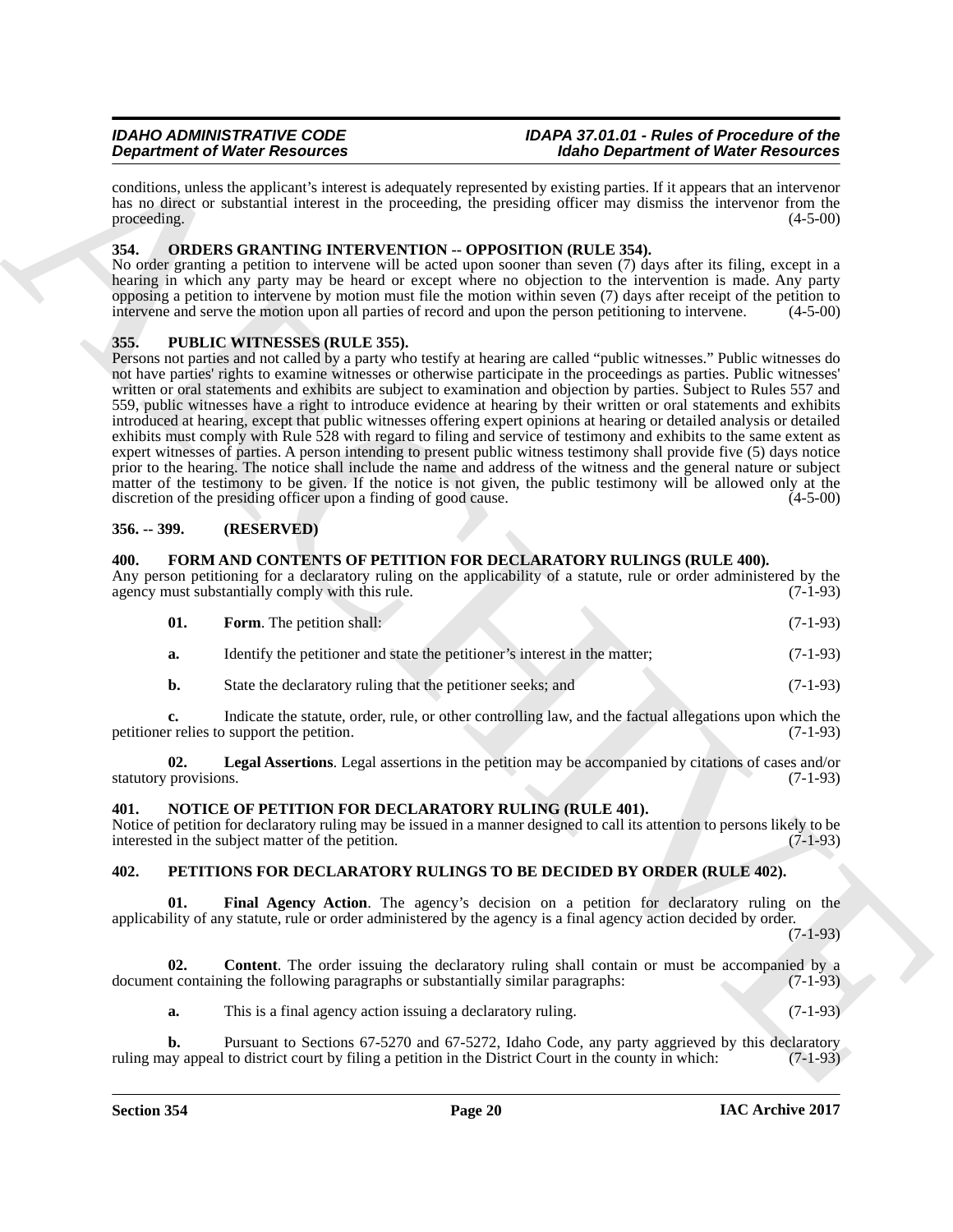|      | A hearing was held;                                                                               | $(7-1-93)$ |
|------|---------------------------------------------------------------------------------------------------|------------|
| ii.  | The declaratory ruling was issued;                                                                | $(7-1-93)$ |
| iii. | The party appealing resides; or                                                                   | $(7-1-93)$ |
| 1V.  | The real property or personal property that was the subject of the declaratory ruling is located. |            |

**c.** This appeal must be filed within twenty-eight (28) days of the service date of this declaratory ee Section 67-5273, Idaho Code. (7-1-93) ruling. See Section  $67-5273$ , Idaho Code.

## <span id="page-20-0"></span>**403. -- 409. (RESERVED)**

## <span id="page-20-5"></span><span id="page-20-1"></span>**410. APPOINTMENT OF HEARING OFFICERS (RULE 410).**

A hearing officer is a person other than the agency head appointed to hear contested cases on behalf of the agency. Unless otherwise provided by statute or rule, hearing officers may be employees of the agency or independent contractors. Hearing officers may be (but need not be) attorneys. Hearing officers who are not attorneys should ordinarily be persons with technical expertise or experience in issues before the agency. The appointment of a hearing officer is a public record available for inspection, examination and copying. (7-1-93) officer is a public record available for inspection, examination and copying.

## <span id="page-20-7"></span><span id="page-20-2"></span>**411. HEARING OFFICERS CONTRASTED WITH AGENCY HEAD (RULE 411).**

Agency heads are not hearing officers, even if they are presiding at contested cases. The term "hearing officer" as used in these rules refers only to officers subordinate to the agency head. (7-1-93)

## <span id="page-20-6"></span><span id="page-20-3"></span>**412. DISQUALIFICATION OF OFFICERS HEARING CONTESTED CASES (RULE 412).**

**Expansion of Worker Researches**<br>
1. A contract on the state and the state of the state of the state of the state of the state of the state of the state of the state of the state of the state of the state of the state of Pursuant to Section 67-5252, Idaho Code hearing officers are subject to disqualification for bias, prejudice, interest, substantial prior involvement in the case other than as a presiding officer, status as an employee of the agency, lack of professional knowledge in the subject matter of the contested case, or any other reason provided by law or for any cause for which a judge is or may be disqualified. Any party may promptly petition for the disqualification of a hearing officer after receiving notice that the officer will preside at a contested case or upon discovering facts establishing grounds for disqualification, whichever is later. Any party may assert a blanket disqualification for cause of all employees of the agency hearing the contested case, other than the agency head, without awaiting the designation by a presiding officer. A hearing officer whose disqualification is requested shall determine in writing whether to grant the petition for disqualification, stating facts and reasons for the hearing officer's determination. Disqualification of agency heads, if allowed, will be pursuant to Sections 74-404 and 67-5252(4), Idaho Code.

(7-1-93)

(7-1-93)

## <span id="page-20-8"></span><span id="page-20-4"></span>**413. SCOPE OF AUTHORITY OF HEARING OFFICERS (RULE 413).**

The scope of hearing officers' authority may be restricted in the appointment by the agency. (7-1-93)

<span id="page-20-9"></span>**01.** Scope of Authority. Unless the agency otherwise provides hearing, officers have the standard authority, which is: (7-1-93) scope of authority, which is:

**a.** Authority to schedule cases assigned to the hearing officer, including authority to issue notices of default, of prehearing conference and of hearing, or to provide for the use of informal procedure, as appropriate;

 $(4-5-00)$ 

**b.** Authority to schedule and compel discovery, when discovery is authorized before the agency, and e advance filing of expert testimony, when authorized before the agency: (7-1-93) to require advance filing of expert testimony, when authorized before the agency;

**c.** Authority to preside at and conduct hearings, accept evidence into the record, rule upon objections to evidence, rule on dispositive motions upon completion of the applicant's or petitioner's case in chief, and otherwise oversee the orderly presentations of the parties at hearing; and (4-5-00) otherwise oversee the orderly presentations of the parties at hearing; and

**d.** Authority to issue a written decision of the hearing officer, including a narrative of the proceedings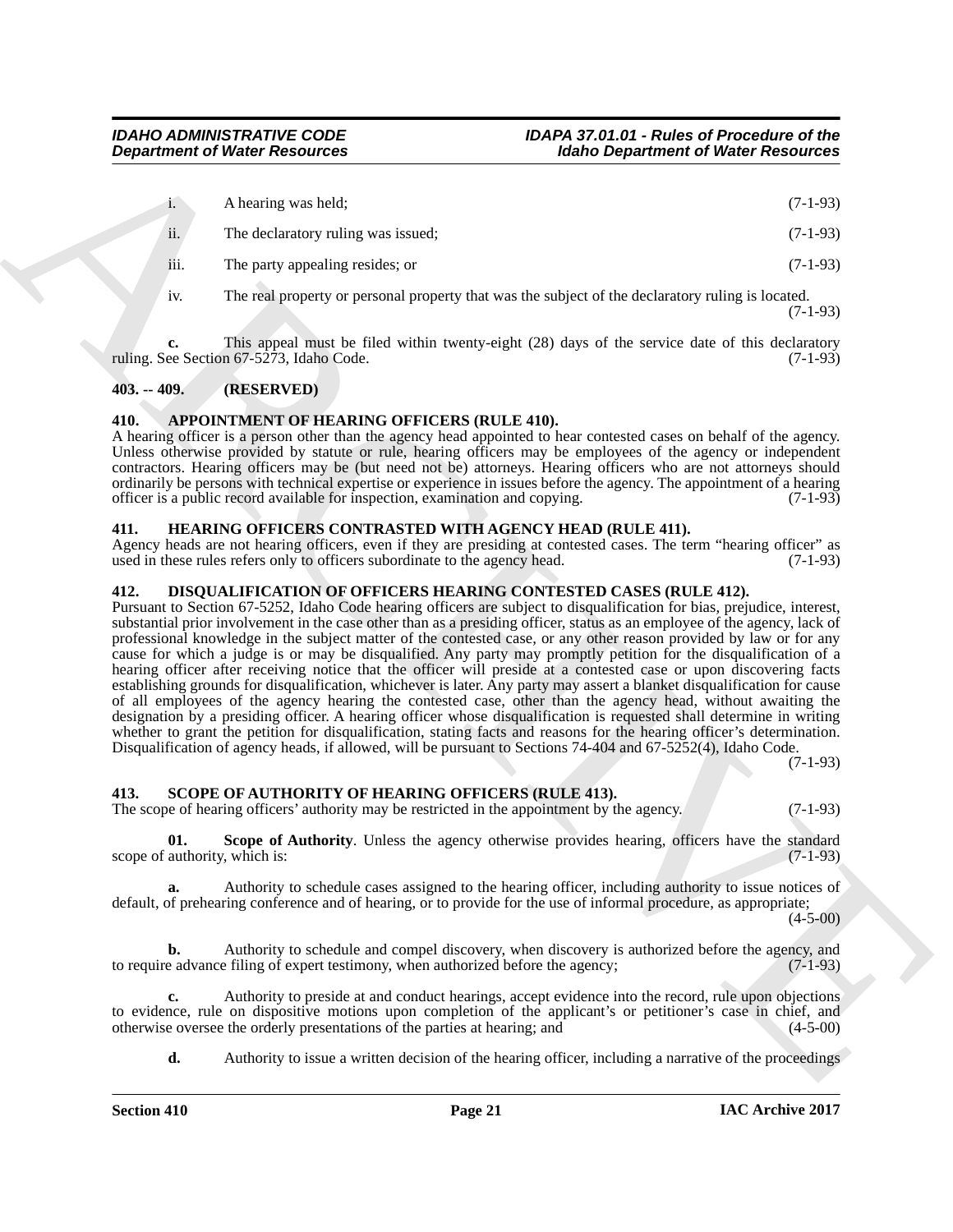before the hearing officer and findings of fact, conclusions of law, and recommended or preliminary orders by the hearing officer, following the submission of evidence through stipulation of the parties, affidavits, exhibits, or hearing testimony. (4-5-00) testimony. (4-5-00)

<span id="page-21-11"></span>**02. Limitation**. The hearing officer's scope of authority may be limited from the standard scope, either in general, or for a specific proceeding. For example, the hearing officer's authority could be limited to scope in Rule Subsection 413.01.c. (giving the officer authority only to conduct hearing), with the agency retaining all other authority. Hearing officers can be given authority with regard to the agency's rules as provided in Rule 416. (7-1-93)

## <span id="page-21-9"></span><span id="page-21-0"></span>**414. PRESIDING OFFICER(S) (RULE 414).**

One (1) or more members of the agency board, the agency director, or duly appointed hearing officers may preside at hearing as authorized by statute or rule. When more than one (1) officer sits at hearing, they may all jointly be presiding officers or may designate one (1) of them to be the presiding officer.  $(7-1-93)$ presiding officers or may designate one  $(1)$  of them to be the presiding officer.

## <span id="page-21-7"></span><span id="page-21-1"></span>**415. CHALLENGES TO STATUTES (RULE 415).**

A hearing officer in a contested case has no authority to declare a statute unconstitutional. However, when a court of competent jurisdiction whose decisions are binding precedent in the state of Idaho has declared a statute unconstitutional, or when a federal authority has preempted a state statute or rule, and the hearing officer finds that the same state statute or rule or a substantively identical state statute or rule that would otherwise apply has been challenged in the proceeding before the hearing officer, then the hearing officer shall apply the precedent of the court or the preemptive action of the federal authority to the proceeding before the hearing officer and decide the proceeding before the hearing officer in accordance with the precedent of the court or the preemptive action of the federal authority. (7-1-93)

## <span id="page-21-10"></span><span id="page-21-2"></span>**416. REVIEW OF RULES (RULE 416).**

When an order is issued by the agency head in a contested case, the order may consider and decide whether a rule of that agency is within the agency's substantive rulemaking authority or whether the rule has been promulgated according to proper procedure. The agency head may delegate to a hearing officer the authority to recommend a decision on issues of whether a rule is within the agency's substantive rulemaking authority or whether the rule has been promulgated according to proper procedure or may retain all such authority itself. (7-1-93)

## <span id="page-21-8"></span><span id="page-21-3"></span>**417. EX PARTE COMMUNICATIONS (RULE 417).**

**Dependent of Weier Resources**<br>
Solution (a) Finding statistics of the statistics of the statistics of the dependent of Weier Resources<br>
Solution (a) Finding statistics of the statistics of the statistics of the pair of t Unless required for the disposition of a matter specifically authorized by statute to be done ex parte, a presiding officer serving in a contested case shall not communicate, directly or indirectly, regarding any substantive issue in the contested case with any party, except upon notice and opportunity for all parties to participate in the communication. The presiding officer may communicate ex parte with a party concerning procedural matters (e.g., scheduling). Ex parte communications from members of the general public not associated with any party are not required to be reported by this rule. A party to a contested agency proceeding shall not communicate directly or indirectly with the presiding officer or the agency head regarding any substantive issue in the contested case. When a presiding officer or the agency head becomes aware of an ex parte communication regarding any substantive issue from a party or representative of a party during a contested case, the presiding officer or agency head shall place a copy or written summary of the communication in the file for the case and order the party providing the communication to serve a copy of the communication or written summary upon all parties of record. Repeated violations of this rule shall be cause for the presiding officer to dismiss an action or to dismiss a party from an action. Written communications from a party showing service upon all other parties are not ex parte communications.  $(4-5-00)$ a party showing service upon all other parties are not ex parte communications.

## <span id="page-21-4"></span>**418. -- 499. (RESERVED)**

## <span id="page-21-6"></span><span id="page-21-5"></span>**500. ALTERNATIVE RESOLUTION OF CONTESTED CASES (RULE 500).**

The Idaho Legislature encourages informal means of alternative dispute resolution (ADR). For contested cases, the means of ADR include, but are not limited to, settlement negotiations, mediation, fact finding, minitrials, and arbitration, or any combination of them. These alternatives can frequently lead to more creative, efficient and sensible outcomes than may be attained under formal contested case procedures. An agency may use ADR for the resolution of issues in controversy in a contested case if the agency finds that such a proceeding is appropriate. An agency may, for example, find that using ADR is not appropriate if it determines that an authoritative resolution of the matter is needed for precedential value, that formal resolution of the matter is of special importance to avoid variation in individual decisions, that the matter significantly affects persons who are not parties to the proceeding, or that a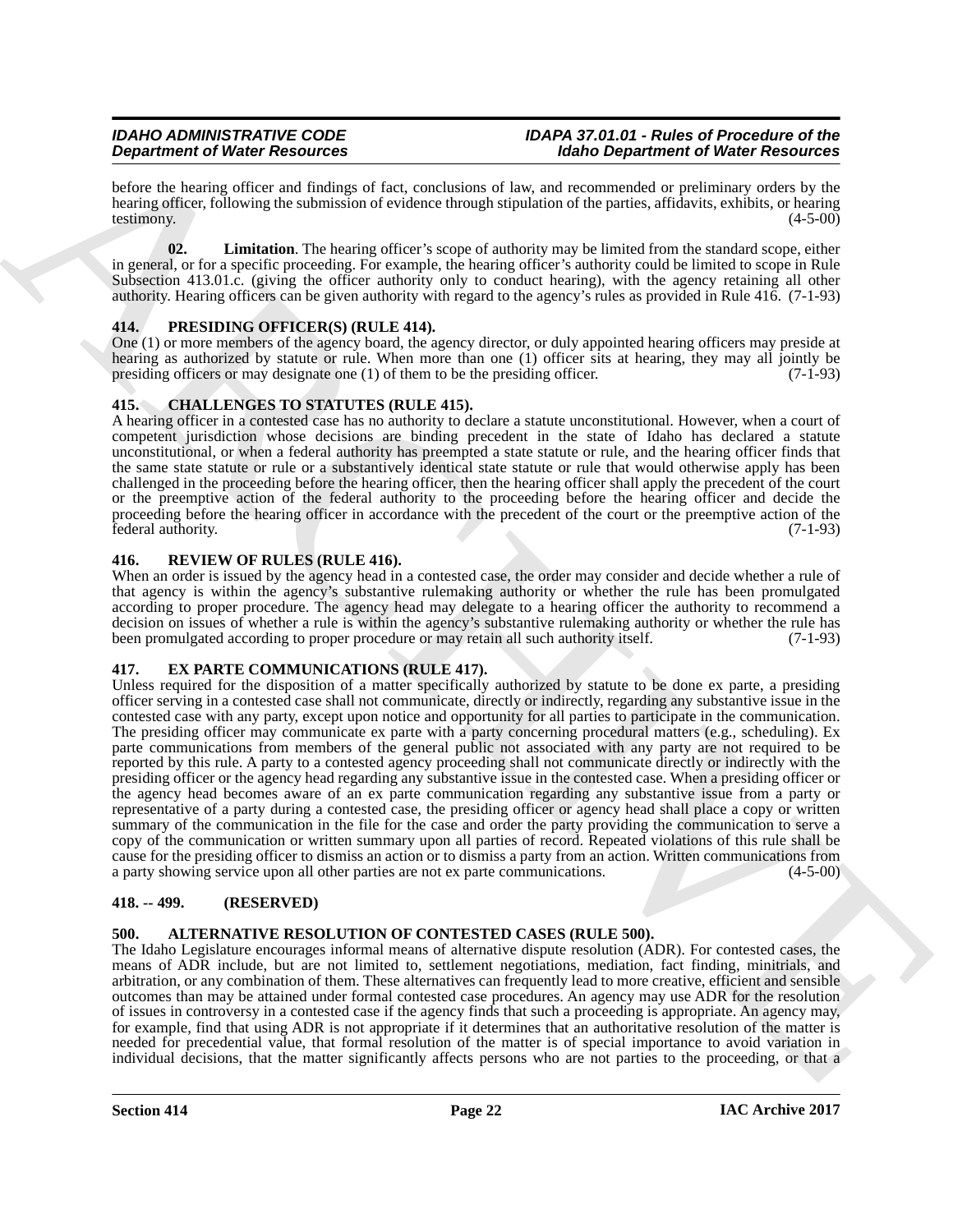**Section 501 Page 23**

## <span id="page-22-11"></span><span id="page-22-7"></span>**514. FACTS DISCLOSED NOT PART OF THE RECORD (RULE 514).**

Facts disclosed, offers made and all other aspects of negotiation (except agreements reached) in prehearing conferences in a contested case are not part of the record. (7-1-93) conferences in a contested case are not part of the record.

### <span id="page-22-8"></span>**515. -- 519. (RESERVED)**

## <span id="page-22-12"></span><span id="page-22-9"></span>**520. KINDS AND SCOPE OF DISCOVERY LISTED (RULE 520).**

**01.** Kinds of Discovery. The kinds of discovery recognized and authorized by these rules in contested cases are: (7-1-93)  $\alpha$  cases are:  $(7-1-93)$ 

<span id="page-22-13"></span>**a.** Depositions; (7-1-93)

**b.** Production requests or written interrogatories; (7-1-93) **c.** Requests for admission; (7-1-93)

#### <span id="page-22-6"></span>**513. ORDERS RESULTING FROM PREHEARING CONFERENCE (RULE 513).** The presiding officer, or an authorized employee of the agency, may issue a prehearing order or notice based upon the

<span id="page-22-18"></span><span id="page-22-5"></span>**512. RECORD OF CONFERENCE (RULE 512).** Prehearing conferences may be held formally (on the record) or informally (off the record) before or in the absence of a presiding officer, according to order or notice. Agreements by the parties to the conference may be put on the record during formal conferences or may be reduced to writing and filed with the agency after formal or informal conferences. (7-1-93)

## <span id="page-22-10"></span><span id="page-22-1"></span>**502. CONFIDENTIALITY RULE 502).**

Communications in an ADR proceeding shall not be disclosed by the neutral or by any party to the proceeding unless all parties to the proceeding consent in writing, the communication has already been made public, or is required by court order, statute or agency rule to be make public. (7-1-93) court order, statute or agency rule to be make public.

## <span id="page-22-2"></span>**503. -- 509. (RESERVED)**

## <span id="page-22-3"></span>**510. PURPOSES OF PREHEARING CONFERENCES (RULE 510).**

**Department of Weiler Resources**<br>
Maine Department of Weiler Resources<br>
Main procedure is the profession and the same and yield a media to the same and the same and the same is the same<br>
While different into the professio The presiding officer, or an authorized employee of the agency, may by order or notice issued to all parties convene a prehearing conference in a contested case for the purposes of formulating or simplifying the issues, obtaining concessions of fact or identification of documents to avoid unnecessary proof, scheduling discovery (when discovery is allowed), arranging for the exchange of proposed exhibits or prepared testimony, limiting witnesses, discussing settlement offers or making settlement offers, scheduling hearings, establishing procedure at hearings, and addressing other matters that may expedite orderly conduct and disposition of the proceeding or its settlement. (4-5-00)

## <span id="page-22-15"></span><span id="page-22-4"></span>**511. NOTICE OF PREHEARING CONFERENCE (RULE 511).**

Notice of the place, date and hour of a prehearing conference will be served at least fourteen (14) days before the time set for the prehearing conference, unless the presiding officer finds it necessary or appropriate for the conference to be held earlier. Notices for prehearing conference must contain the same information as notices of hearing with regard to an agency's obligations under the American with Disabilities Act. (7-1-93)

results of the agreements reached at or rulings made at a prehearing conference. A prehearing order will control the course of subsequent proceedings unless modified by the presiding officer for good cause.  $(4-5-00)$ course of subsequent proceedings unless modified by the presiding officer for good cause.

<span id="page-22-16"></span>

conferences. (7-1-93)

<span id="page-22-17"></span>

## <span id="page-22-14"></span><span id="page-22-0"></span>**501. NEUTRALS (RULE 501).**

When ADR is used for all or a portion of a contested case, the agency may provide a neutral to assist the parties in resolving their disputed issues. The neutral may be an employee of the agency or of another state agency or any other individual who is acceptable to the parties to the proceeding. A neutral shall have no official, financial, or personal conflict of interest with respect to the issues in controversy, unless such interest is disclosed in writing to all parties and all parties agree that the neutral may serve.  $(7-1-93)$ 

*IDAHO ADMINISTRATIVE CODE IDAPA 37.01.01 - Rules of Procedure of the*

*Department of Water Resources Idaho Department of Water Resources* formal proceeding is in the public interest. (7-1-93)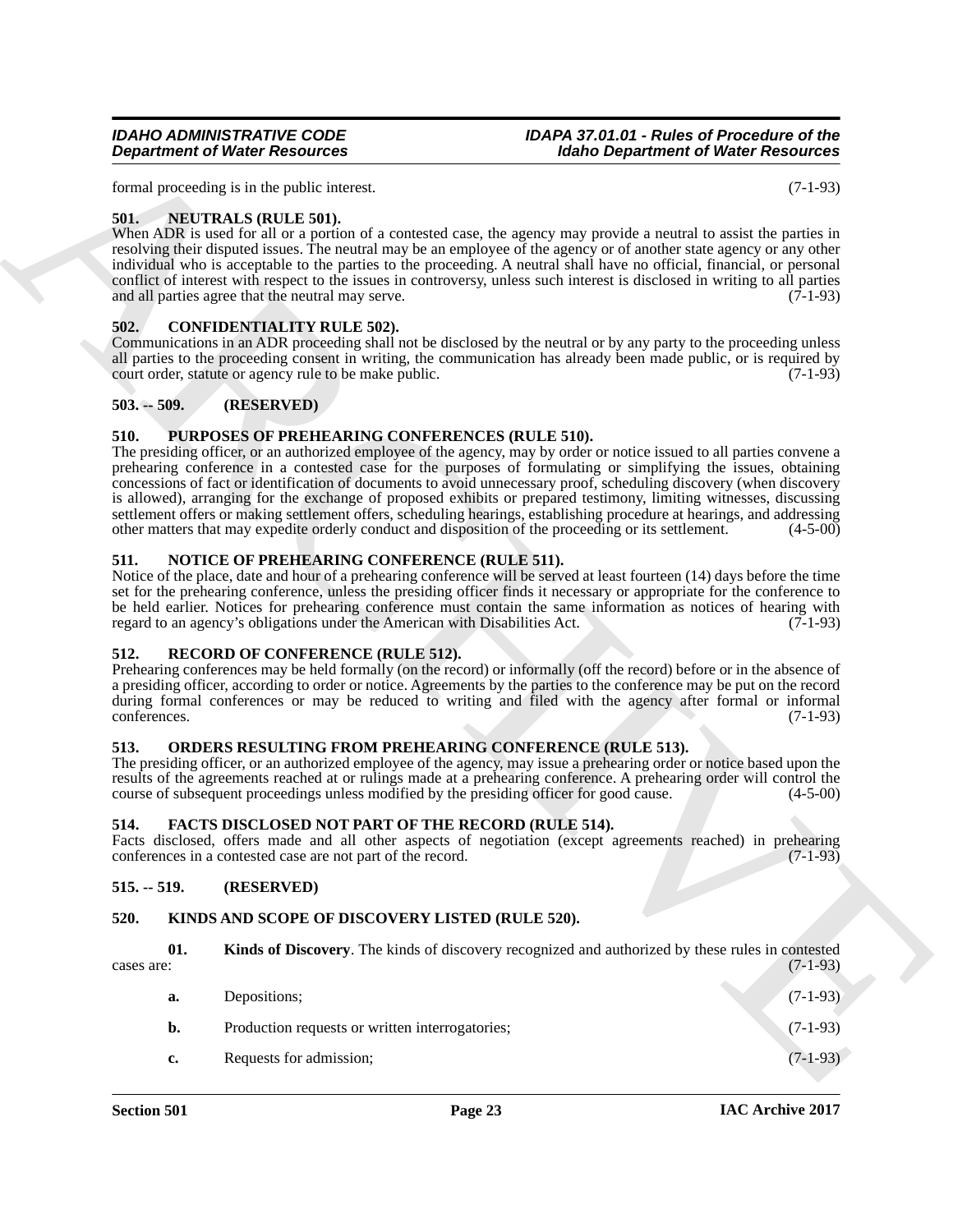**d.** Subpoenas; and (7-1-93)

<span id="page-23-9"></span>**e.** Statutory inspection, examination (including physical or mental examination), investigation, etc. (7-1-93)

**02. Rules of Civil Procedure**. Unless otherwise provided by statute, rule, order or notice, the scope of discovery, other than statutory inspection, examination, investigation, etc., is governed by the Idaho Rules of Civil Procedure (see Idaho Rule of Civil Procedure 26(b)).

## <span id="page-23-14"></span><span id="page-23-0"></span>**521. WHEN DISCOVERY AUTHORIZED (RULE 521).**

**Department of Water Research 1988**<br>
4. Samples and the state in the state of the state of the state of the state of the state of the state of the state of the state of the state of the state of the state of the state of No party before the agency is entitled to engage in discovery unless the party moves for an order authorizing discovery and the agency issues an order authorizing the requested discovery, or upon agreement of all parties to the discovery that discovery may be conducted. The presiding officer shall provide a schedule for discovery in the order authorizing discovery, but the order authorizing and scheduling discovery need not conform to the timetables of the Idaho Rules of Civil Procedure. A party, upon reasonable notice to other parties and all persons affected thereby, may apply for an order compelling discovery in a manner consistent with the provisions of Rule 37(a) of the Idaho Rules of Civil Procedure. The agency or agency staff may conduct statutory inspection, examination, investigation, etc., at any time without filing a motion to authorize discovery. (4-5-00)

## <span id="page-23-11"></span><span id="page-23-1"></span>**522. RIGHTS TO DISCOVERY RECIPROCAL (RULE 522).**

All parties to a proceeding have a right of discovery of all other parties to a proceeding according to Rule 521 and to the authorizing statutes and rules. The presiding officer may by order authorize or compel necessary discovery authorized by statute or rule. (7-1-93)

## <span id="page-23-8"></span><span id="page-23-2"></span>**523. DEPOSITIONS (RULE 523).**

Depositions may be taken in accordance with the Idaho Rules of Civil Procedure for any purpose allowed by statute, the Idaho Rules of Civil Procedure, or rule or order of the agency. (7-1-93)

### <span id="page-23-10"></span><span id="page-23-3"></span>**524. PRODUCTION REQUESTS OR WRITTEN INTERROGATORIES AND REQUESTS FOR ADMISSION (RULE 524).**

Production requests or written interrogatories and requests for admission may be taken in accordance with the Idaho Rules of Civil Procedure for any purpose allowed by statute, the Idaho Rules of Civil Procedure, or rule or order of the agency. (7-1-93) the agency.  $(7-1-93)$ 

## <span id="page-23-13"></span><span id="page-23-4"></span>**525. SUBPOENAS (RULE 525).**

The agency may issue subpoenas upon a party's motion or upon its own initiative. The agency upon motion to quash made promptly, and in any event, before the time to comply with the subpoena, may quash the subpoena, or condition denial of the motion to quash upon reasonable terms. (7-1-93)

## <span id="page-23-12"></span><span id="page-23-5"></span>**526. STATUTORY INSPECTION, EXAMINATION, INVESTIGATION, ETC. -- CONTRASTED WITH OTHER DISCOVERY (RULE 526).**

This rule recognizes, but does not enlarge or restrict, an agency's statutory right of inspection, examination (including mental or physical examination), investigation, etc. This statutory right of an agency is independent of and cumulative to any right of discovery in formal proceedings and may be exercised by the agency whether or not a person is party to a formal proceeding before the agency. Information obtained from statutory inspection, examination, investigation, etc., may be used in formal proceedings or for any other purpose, except as restricted by statute or rule. The rights of deposition, production request or written interrogatory, request for admission, and subpoena, can be used by parties only in connection with formal proceedings before the agency. (7-1-93) subpoena, can be used by parties only in connection with formal proceedings before the agency.

## <span id="page-23-7"></span><span id="page-23-6"></span>**527. ANSWERS TO PRODUCTION REQUESTS OR WRITTEN INTERROGATORIES AND TO REQUESTS FOR ADMISSION (RULE 527).**

Answers to production requests or written interrogatories and to requests for admission shall be filed or served as provided by the order compelling discovery. Answers must conform to the requirements of the Idaho Rules of Civil Procedure. The order compelling discovery may provide that voluminous answers to requests need not be served so long as they are made available for inspection and copying under reasonable terms. (7-1-93) long as they are made available for inspection and copying under reasonable terms.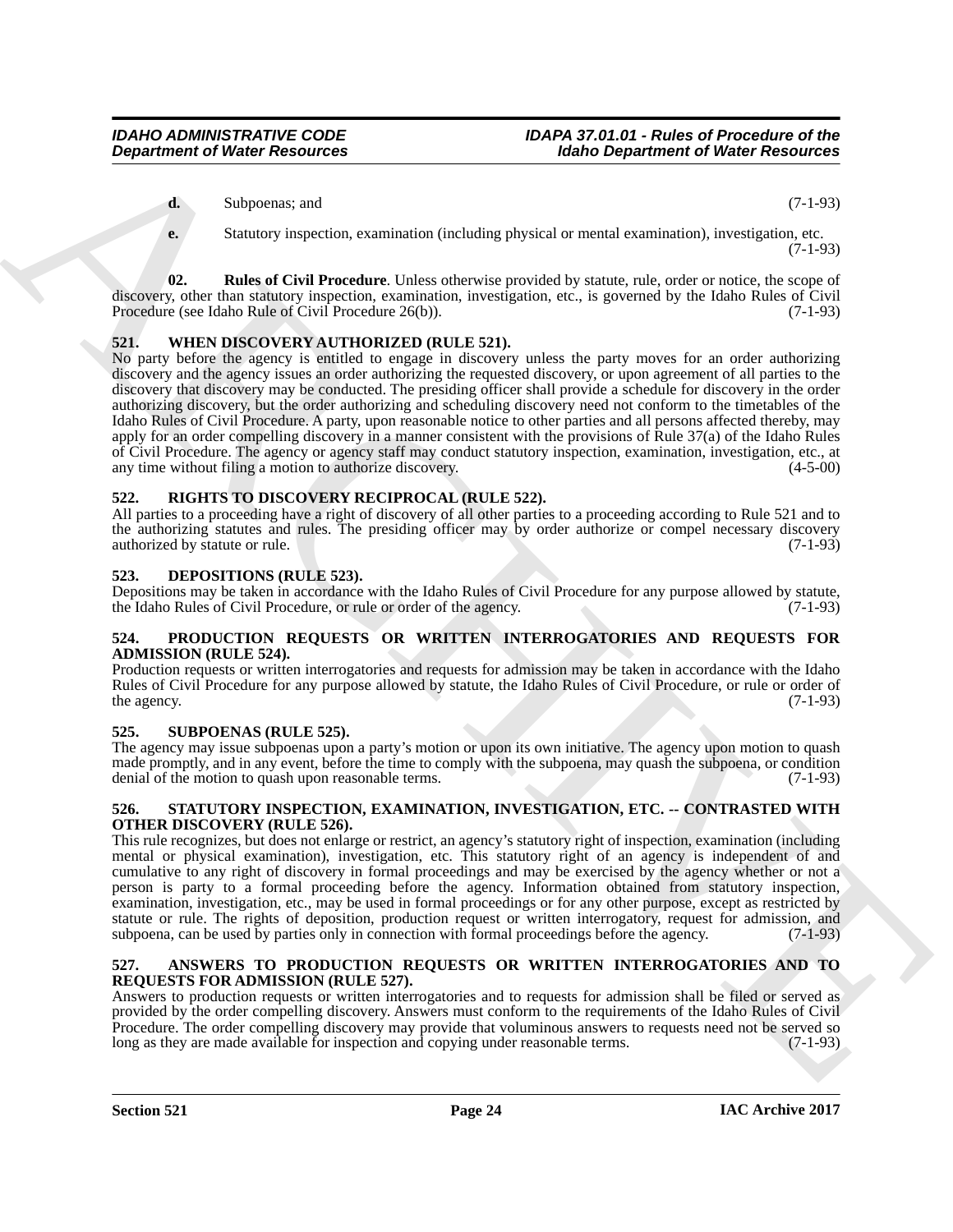## <span id="page-24-19"></span><span id="page-24-4"></span>**532. PROTECTIVE ORDERS (RULE 532).**

As authorized by statute or rule, the agency may issue protective orders limiting access to information generated during settlement negotiations, discovery or hearing. (7-1-93) during settlement negotiations, discovery, or hearing.

## <span id="page-24-5"></span>**533. -- 549. (RESERVED)**

## <span id="page-24-17"></span><span id="page-24-6"></span>**550. NOTICE OF HEARING (RULE 550).**

**EXAMPERIES OF MESSIONER CONSULTS AND ARCHIVE CONSULTS (WAS Dependent of Web Resources<br>
SER. FILING AND SERVICE OF DISCOVERY-RELATED PROCREMENTS INC. THE RESOURCES SERVICE IN THE RESOURCE CONSULTS (WAS DESCRIPTION TO A CO** Notice of the place, date and hour of hearing will be served on all parties at least fourteen (14) days before the time set for hearing, unless the agency finds by order that it is necessary or appropriate that the hearing be held earlier. Notices must comply with the requirements of Rule 551. Notices must list the names of the parties (or the lead parties if the parties are too numerous to name), the case number or docket number, the names of the presiding officers who will hear the case, the name, address and telephone number of the person to whom inquires about scheduling, hearing facilities, etc., should be directed, and the names of persons with whom the documents, pleadings, etc., in the case should be filed if the presiding officer is not the person who should receive those documents. If no document previously issued by the agency has listed the legal authority of the agency to conduct the hearing, the notice of hearing must do so. The notice of hearing shall state that the hearing will be conducted under these rules of procedure and inform the parties where they may read or obtain a copy. (7-1-93) and inform the parties where they may read or obtain a copy.

## <span id="page-24-14"></span><span id="page-24-7"></span>**551. FACILITIES AT OR FOR HEARING AND A.D.A. REQUIREMENTS (RULE 551).**

All hearings must be held in facilities meeting the accessibility requirements of the Americans with Disabilities Act, and all notices of hearing must inform the parties that the hearing will be conducted in facilities meeting the accessibility requirements of the Americans with Disabilities Act. All notices of hearing must inform the parties and other persons notified that if they require assistance of the kind that the agency is required to provide under the Americans with Disabilities Act in order to participate in or understand the hearing, the agency will supply that assistance upon request a reasonable number of days before the hearing. The notice of hearing shall explicitly state the number of days before the hearing that the request must be made.  $(4-5-00)$ the number of days before the hearing that the request must be made.

## <span id="page-24-16"></span><span id="page-24-8"></span>**552. HOW HEARINGS HELD (RULE 552).**

Hearings may be held in person or by telephone or television or other electronic means, if each participant in the hearing has an opportunity to participate in the entire proceeding while it is taking place. (7-1-93)

## <span id="page-24-11"></span><span id="page-24-9"></span>**553. CONDUCT AT HEARINGS (RULE 553).**

All persons attending a hearing must conduct themselves in a respectful manner. Smoking is not permitted at hearings. The presiding officer may exclude persons from the hearing who refuse to conduct themselves in a respectful manner. Disruptive conduct that is serious in nature shall be cause for dismissal of a disrupting party from the proceeding. (4-5-00) the proceeding.

## <span id="page-24-12"></span><span id="page-24-10"></span>**554. CONFERENCE AT HEARING (RULE 554).**

## <span id="page-24-15"></span><span id="page-24-0"></span>**528. FILING AND SERVICE OF DISCOVERY-RELATED DOCUMENTS (RULE 528).**

Notices of deposition, cover letters stating that production requests, written interrogatories or requests for admission have been served, cover letters stating answers to production requests, written interrogatories, or requests for admission have been served or are available for inspection under Rule 527, and objections to discovery must be filed and served as provided in the order authorizing discovery. (4-5-00)

## <span id="page-24-13"></span><span id="page-24-1"></span>**529. EXHIBIT NUMBERS (RULE 529).**

The agency assigns exhibit numbers to each party. (7-1-93)

## <span id="page-24-18"></span><span id="page-24-2"></span>**530. PREPARED TESTIMONY AND EXHIBITS (RULE 530).**

Order, notice or rule may require a party or parties to file before hearing and to serve on all other parties prepared expert testimony and exhibits to be presented at hearing. Assigned exhibits numbers should be used in all prepared testimony. testimony. (7-1-93)

## <span id="page-24-20"></span><span id="page-24-3"></span>**531. SANCTIONS FOR FAILURE TO OBEY ORDER COMPELLING DISCOVERY (RULE 531).**

The agency may impose all sanctions recognized by statute or rules for failure to comply with an order compelling discovery, including but not limited to the sanctions listed in paragraphs (A), (B), and (C) of Rule  $37(b)(2)$  of the Idaho Rules of Civil Procedure. (4-5-00) Idaho Rules of Civil Procedure.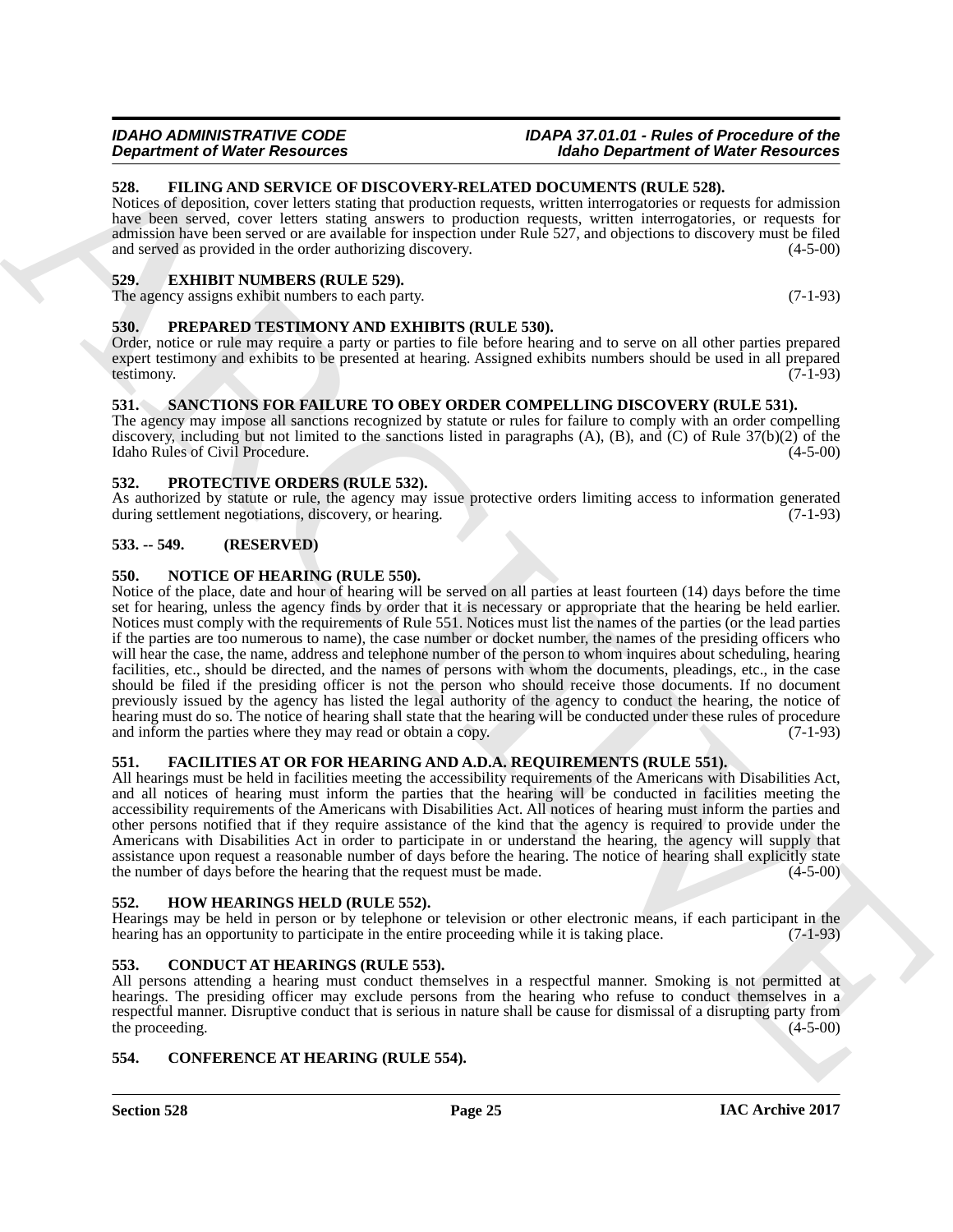In any proceeding the presiding officer may convene the parties before hearing or recess the hearing to discuss formulation or simplification of the issues, admissions of fact or identification of documents to avoid unnecessary proof, exchanges of documents, exhibits or prepared testimony, limitation of witnesses, establishment of order of procedure, and other matters that may expedite orderly conduct of the hearing. The presiding officer shall state the results of the conference on the record.  $(7-1-93)$ 

## <span id="page-25-17"></span><span id="page-25-0"></span>**555. PRELIMINARY PROCEDURE AT HEARING (RULE 555).**

Before taking evidence the presiding officer will call the hearing to order, take appearances of parties, and act upon any pending motions or petitions. The presiding officer may allow opening statements as necessary or appropriate to explain a party's presentation. (7-1-93)

## <span id="page-25-12"></span><span id="page-25-1"></span>**556. CONSOLIDATION OF PROCEEDINGS (RULE 556).**

The agency may consolidate two (2) or more proceedings for hearing upon finding that they present issues that are related and that the rights of the parties will not be prejudiced. In consolidated hearings the presiding officer determines the order of the proceeding. (7-1-93)

## <span id="page-25-20"></span><span id="page-25-2"></span>**557. STIPULATIONS (RULE 557).**

**Dependent of Weier Resolution**<br>
Learn procedure (New Resolution Chine and New Resolution Chine China (New York) China (New York) China (New York)<br>
Learn procedure and all the special states and neutral of the special sta Parties may stipulate among themselves to any fact at issue in a contested case by written statement filed with the presiding officer or presented at hearing or by oral statement at hearing. A stipulation binds all parties agreeing to it only according to its terms. The agency may regard a stipulation as evidence or may require proof by evidence of the facts stipulated. The agency is not bound to adopt a stipulation of the parties, but may do so. If the agency rejects a stipulation, it will do so before issuing a final order, and it will provide an additional opportunity for the parties to present evidence and arguments on the subject matter of the rejected stipulation. (7-1-93) present evidence and arguments on the subject matter of the rejected stipulation.

## <span id="page-25-15"></span><span id="page-25-3"></span>**558. ORDER OF PROCEDURE (RULE 558).**

The presiding officer may determine the order of presentation of witnesses and examination of witnesses. (7-1-93)

## <span id="page-25-21"></span><span id="page-25-4"></span>**559. TESTIMONY UNDER OATH (RULE 559).**

All testimony presented in formal hearings will be given under oath. Before testifying each witness must swear or affirm that the testimony the witness will give before the agency is the truth, the whole truth, and nothing but the truth.  $(7-1-93)$ truth.  $(7-1-93)$ 

## <span id="page-25-16"></span><span id="page-25-5"></span>**560. PARTIES AND PERSONS WITH SIMILAR INTERESTS (RULE 560).**

If two (2) or more parties or persons have substantially like interests or positions, to expedite the proceeding and avoid duplication, the presiding officer may limit the number of them who testify, examine witnesses, or make and argue motions and objections. (7-1-93) argue motions and objections.

## <span id="page-25-13"></span><span id="page-25-6"></span>**561. CONTINUANCE OF HEARING (RULE 561).**

The presiding officer may continue proceedings for further hearing. (7-1-93)

## <span id="page-25-19"></span><span id="page-25-7"></span>**562. RULINGS AT HEARINGS (RULE 562).**

The presiding officer rules on motions and objections presented at hearing. When the presiding officer is a hearing officer, the presiding officer's rulings may be reviewed by the agency head in determining the matter on its merits and the presiding officer may refer or defer rulings to the agency head for determination. (7-1-93)

## <span id="page-25-14"></span><span id="page-25-8"></span>**563. ORAL ARGUMENT (RULE 563).**

The presiding officer may set and hear oral argument on any matter in the contested case on reasonable notice according to the circumstances. (7-1-93)

## <span id="page-25-11"></span><span id="page-25-9"></span>**564. BRIEFS -- MEMORANDA -- PROPOSED ORDERS OF THE PARTIES -- STATEMENTS OF POSITION -- PROPOSED ORDER OF THE PRESIDING OFFICER (RULE 564).**

In any contested case, any party may ask to file briefs, memoranda, proposed orders of the parties or statements of position, and the presiding officer may request briefs, proposed orders of the parties, or statements of position. The presiding officer may issue a proposed order and ask the parties for comment upon the proposed order. (7-1-93)

## <span id="page-25-18"></span><span id="page-25-10"></span>**565. PROCEDURE ON PREHEARING MOTIONS (RULE 565).**

The presiding officer may consider and decide prehearing motions with or without oral argument or hearing. Unless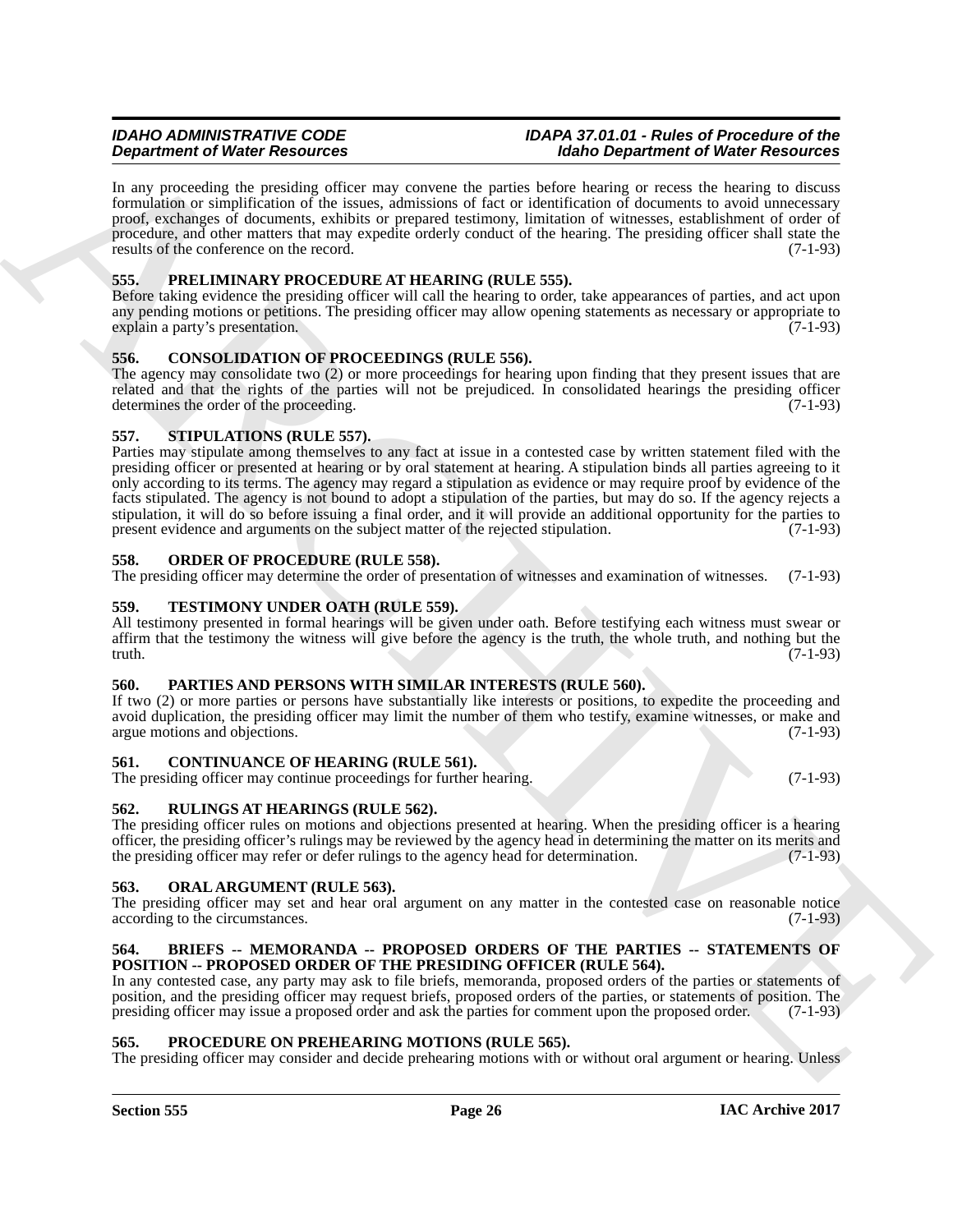otherwise provided by the presiding officer upon a showing of good cause by a party, when a motion has been filed, all parties joining in, answering to or responding to the motion(s) will have fourteen  $(14)$  days from the time of filing of the motion in which to respond. (4-5-00)

## <span id="page-26-12"></span><span id="page-26-0"></span>**566. JOINT HEARINGS (RULE 566).**

The agency may hold joint hearings with federal agencies, with agencies of other states, and with other agencies of the state of Idaho. When joint hearings are held, the agencies may agree among themselves which agency's rules of practice and procedure will govern. (7-1-93)

## <span id="page-26-1"></span>**567. -- 599. (RESERVED)**

## <span id="page-26-16"></span><span id="page-26-2"></span>**600. RULES OF EVIDENCE -- EVALUATION OF EVIDENCE (RULE 600).**

**Dependent of Weiler Resources** of the proposition of the state of Weiler Resources of the Resources of the School of the School of the School of the School of the School of the School of the School of the School of the S Evidence should be taken by the agency to assist the parties' development of a record, not excluded to frustrate that development. The presiding officer at hearing is not bound by the Idaho Rules of Evidence. No informality in any proceeding or in the manner of taking testimony invalidates any order. The presiding officer, with or without objection, may exclude evidence that is irrelevant, unduly repetitious, inadmissible on constitutional or statutory grounds, or on the basis of any evidentiary privilege provided by statute or recognized in the courts of Idaho. All other evidence may be admitted if it is of a type commonly relied upon by prudent persons in the conduct of their affairs. The agency's experience, technical competence and specialized knowledge may be used in evaluation of evidence. (7-1-93)

## <span id="page-26-10"></span><span id="page-26-3"></span>**601. DOCUMENTARY EVIDENCE (RULE 601).**

Documentary evidence may be received in the form of copies or excerpts. Upon request, parties shall be given an opportunity to compare the copy with the original if available. (7-1-93)

## <span id="page-26-14"></span><span id="page-26-4"></span>**602. OFFICIAL NOTICE -- AGENCY STAFF MEMORANDA (RULE 602).**

Official notice may be taken of any facts that could be judicially noticed in the courts of Idaho and of generally recognized technical or scientific facts within the agency's specialized knowledge. Parties shall be notified of the specific facts or material noticed and the source of the material noticed, including any agency staff memoranda and data. Notice that official notice will be taken should be provided either before or during the hearing, and must be provided before the issuance of any order that is based in whole or in part on facts or material officially noticed. Parties must be given an opportunity to contest and rebut the facts or material officially noticed. When the presiding officer proposes to notice agency staff memoranda or agency staff reports, responsible staff employees or agents shall be made available for cross-examination if any party timely requests their availability. (7-1-93)

## <span id="page-26-9"></span><span id="page-26-5"></span>**603. DEPOSITIONS (RULE 603).**

Depositions may be offered into evidence. (7-1-93)

## <span id="page-26-13"></span><span id="page-26-6"></span>**604. OBJECTIONS -- OFFERS OF PROOF (RULE 604).**

Grounds for objection to the admission or exclusion of evidence must be stated briefly at the time the evidence is offered. Formal exceptions to rulings admitting or excluding evidence are unnecessary and need not be taken. An offer of proof for the record consists of a statement of the substance of the excluded evidence. When a party objects to the admission of evidence, the presiding officer will rule on the objection, or, if the presiding officer is a hearing officer, the presiding officer may receive the evidence subject to later ruling by the agency head or refer the matter to the agency head.  $(7-1-93)$ 

## <span id="page-26-15"></span><span id="page-26-7"></span>**605. PREPARED TESTIMONY (RULE 605).**

The presiding officer may order a witness's prepared testimony previously distributed to all parties to be included in the record of hearing as if read. Admissibility of prepared testimony is subject to Rule 600. (7-1-93)

## <span id="page-26-11"></span><span id="page-26-8"></span>**606. EXHIBITS (RULE 606).**

Exhibit numbers may be assigned to the parties before hearing. Exhibits prepared for hearing should ordinarily be typed or printed on eight and one-half inch  $(8\frac{1}{2})$  by eleven inch  $(11")$  white paper, except that maps, charts, photographs and non-documentary exhibits may be introduced on the size or kind of paper customarily used for them. A copy of each documentary exhibit must be furnished to each party present and to the presiding officer, except for unusually bulky or voluminous exhibits that have previously been made available for the parties' inspection. Copies must be of good quality. Exhibits identified at hearing are subject to appropriate and timely objection before the close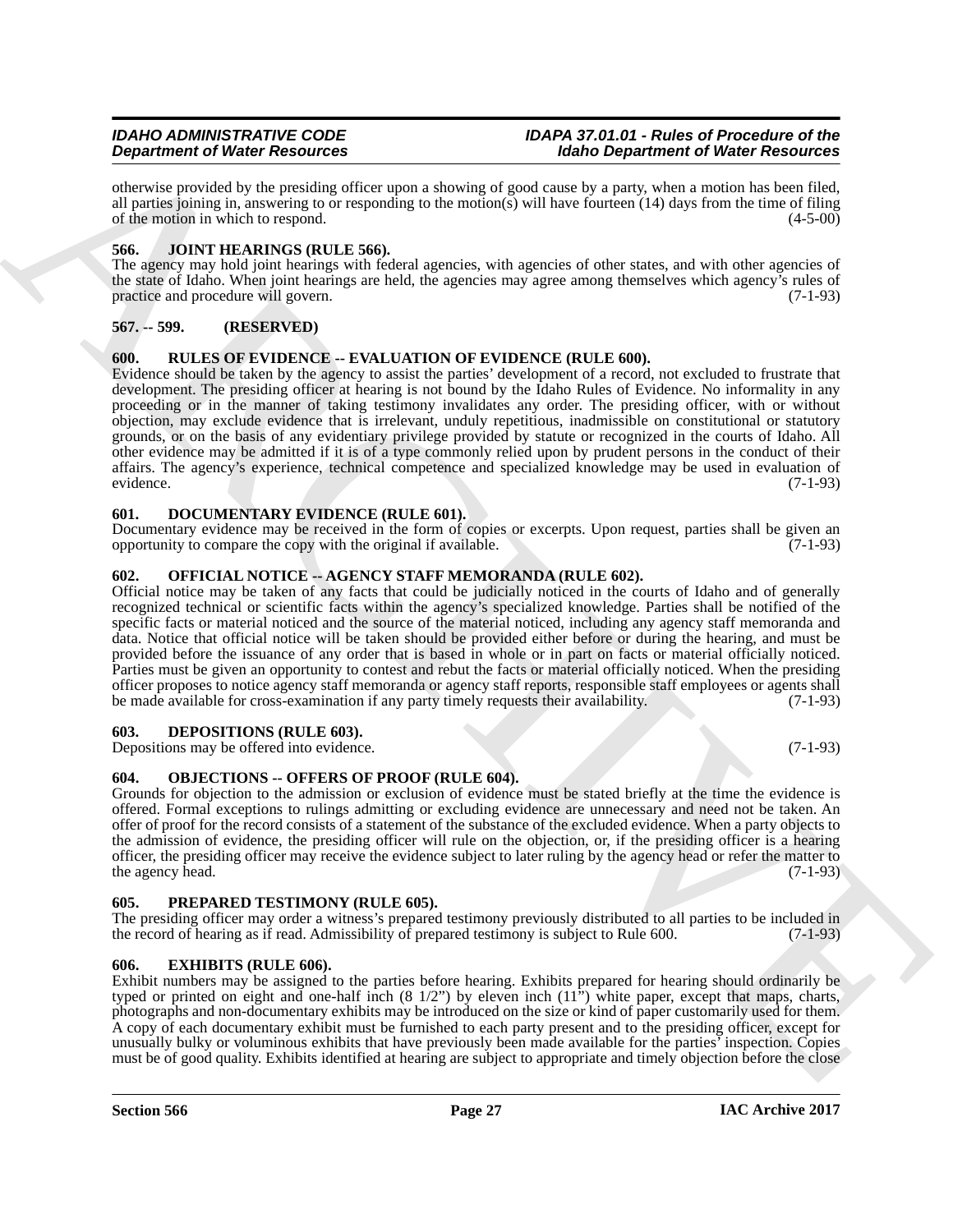of proceedings. Exhibits to which no objection is made are automatically admitted into evidence without motion of the sponsoring party. Neither motion pictures, slides, opaque projections, videotapes, audiotapes nor other materials not capable of duplication by still photograph or reproduction on paper shall be presented as exhibits without approval of the presiding officer prior to the hearing. (7-1-93)

## <span id="page-27-0"></span>**607. -- 609. (RESERVED)**

## <span id="page-27-9"></span><span id="page-27-1"></span>**610. CONFIDENTIALITY OF SETTLEMENT NEGOTIATIONS (RULE 610).**

Settlement negotiations in a contested case are confidential, unless all participants to the negotiation agree to the contrary in writing. Facts disclosed, offers made and all other aspects of negotiation (except agreements reached) in settlement negotiations in a contested case are not part of the record. (7-1-93) settlement negotiations in a contested case are not part of the record.

## <span id="page-27-15"></span><span id="page-27-2"></span>**611. SUGGESTION FOR OR INQUIRY ABOUT SETTLEMENTS (RULE 611).**

Through notice or order or on the record at prehearing conference or hearing, the presiding officer may inquire of the parties in any proceeding whether settlement negotiations are in progress or are contemplated or may invite settlement of an entire proceeding or certain issues. (7-1-93) settlement of an entire proceeding or certain issues.

## <span id="page-27-10"></span><span id="page-27-3"></span>**612. CONSIDERATION OF SETTLEMENTS (RULE 612).**

**Dependent of Weier Resolution**<br>
of a sympathenial Subskin is paid, as unique the following the simulation of Weier Resolution<br>
all sympaths in the simulation of the simulation of Weier Resolution (Subscribes) and the Res Settlements must be reviewed under this rule. When a settlement is presented to the presiding officer, the presiding officer will prescribe procedures appropriate to the nature of the settlement to consider the settlement. For example, the presiding officer could summarily accept settlement of essentially private disputes that have no significant implications for administration of the law for persons other than the affected parties. On the other hand, when one (1) or more parties to a proceeding is not party to the settlement or when the settlement presents issues of significant implication for other persons, the presiding officer may convene an evidentiary hearing to consider the reasonableness of the settlement and whether acceptance of the settlement is consistent with the agency's charge under the law. (7-1-93) under the law.  $(7-1-93)$ 

## <span id="page-27-8"></span><span id="page-27-4"></span>**613. BURDENS OF PROOF (RULE 613).**

Proponents of a proposed settlement carry the burden of showing that the settlement is in accordance with the law. The presiding officer may require the development of an appropriate record in support of or opposition to a proposed settlement as a condition of accepting or rejecting the settlement. (7-1-93) settlement as a condition of accepting or rejecting the settlement.

## <span id="page-27-14"></span><span id="page-27-5"></span>**614. SETTLEMENT NOT BINDING (RULE 614).**

The presiding officer is not bound by settlement agreements that are not unanimously accepted by all parties or that have significant implications for persons not parties. In these instances, the presiding officer will independently review any proposed settlement to determine whether the settlement is in accordance with the law. (7-1-93)

## <span id="page-27-6"></span>**615. -- 649. (RESERVED)**

## <span id="page-27-11"></span><span id="page-27-7"></span>**650. RECORD FOR DECISION (RULE 650).**

**01. Official Record**. The agency shall maintain an official record for each contested case and (unless statute provides otherwise) base its decision in a contested case on the official record for the case. (7-1-93)

<span id="page-27-13"></span><span id="page-27-12"></span>

| 02. | <b>Contents of Record.</b> The record for a contested case shall include: | $(7-1-93)$ |
|-----|---------------------------------------------------------------------------|------------|
|     | All notices of proceedings;                                               | $(7-1-93)$ |

**b.** All applications or claims or appeals, petitions, complaints, protests, motions, and answers filed in eachly (7-1-93) the proceeding;

**c.** All intermediate or interlocutory rulings of hearing officers or the agency head; (7-1-93)

**d.** All evidence received or considered (including all transcripts or recordings of hearings and all offered or identified at hearing); (7-1-93) exhibits offered or identified at hearing);

**e.** All offers of proof, however made; (7-1-93)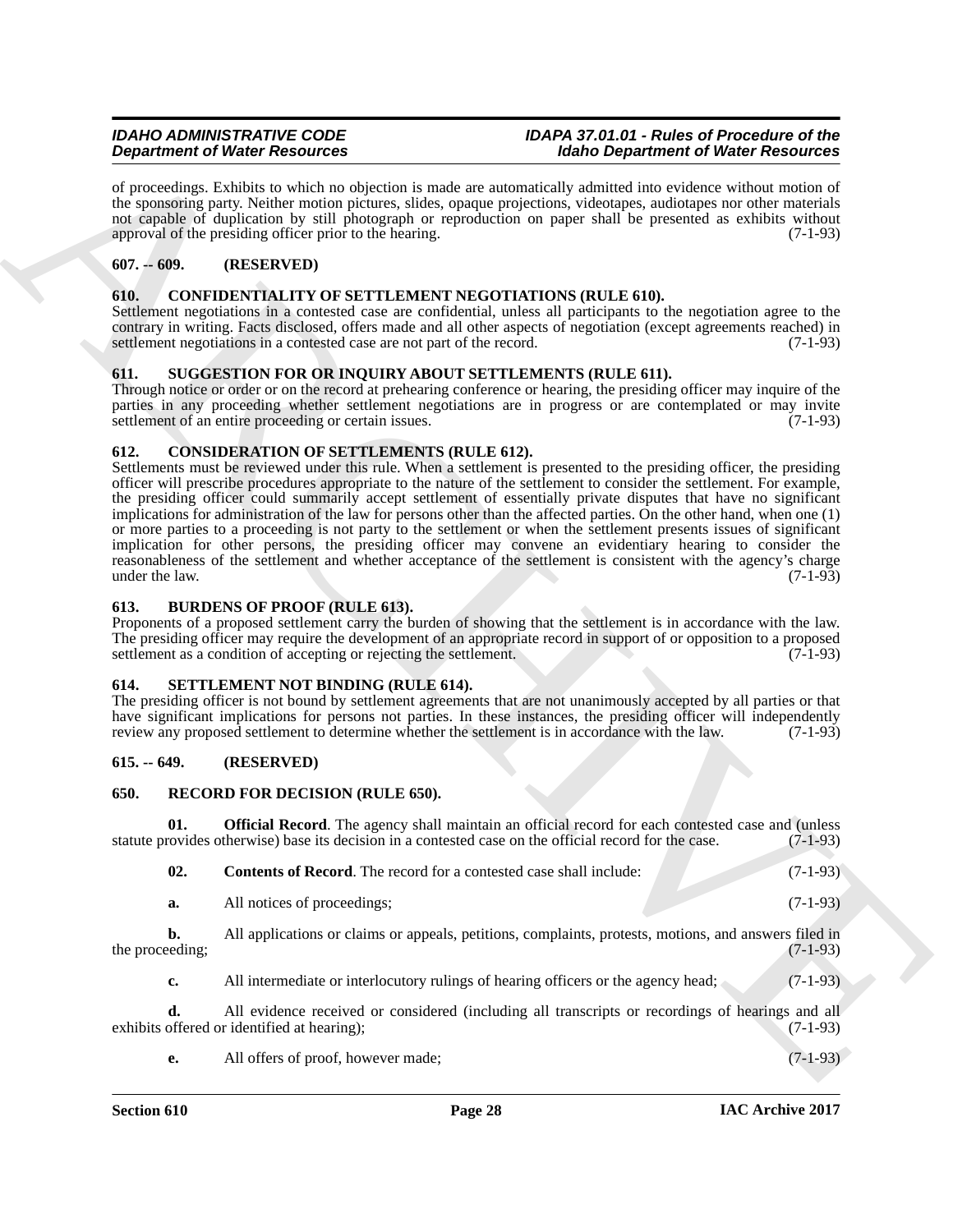**f.** All briefs, memoranda, proposed orders of the parties or of the presiding officers, statements of position, statements of support, and exceptions filed by parties or persons not parties; (7-1-93)

- **g.** All evidentiary rulings on testimony, exhibits, or offers of proof; (7-1-93) **h.** All staff memoranda or data submitted in connection with the consideration of the proceeding;  $(7-1-93)$
- **i.** A statement of matters officially noticed; and  $(7-1-93)$
- <span id="page-28-10"></span>**j.** All recommended orders, preliminary orders, final orders, and orders on reconsideration. (7-1-93)

## <span id="page-28-0"></span>**651. RECORDING OF HEARINGS (RULE 651).**

All hearings shall be recorded on audiotape or videotape at the agency's expense. The agency may provide for a transcript of the proceeding at its own expense. Any party may have a transcript prepared at its own expense. If the transcript prepared at the expense of a party is deemed by the presiding officer to be the official transcript of the hearing, the party shall furnish the agency a transcript without charge. (7-1-93) hearing, the party shall furnish the agency a transcript without charge.

## <span id="page-28-1"></span>**652. -- 699. (RESERVED)**

## <span id="page-28-9"></span><span id="page-28-2"></span>**700. NOTICE OF PROPOSED DEFAULT AFTER FAILURE TO APPEAR OR RESPOND (RULE 700).**

If an applicant or claimant or appellant, petitioner, protestant, complainant, or moving party fails to appear at the time and place set for hearing, or prehearing conference, on an application or claim or appeal, petition, complaint, or motion, or fails to respond to a written information inquiry, the presiding officer may serve upon all parties a notice of a proposed default order denying the application or claim or appeal, petition, complaint, or motion. The notice of a proposed default order shall include a statement that the default order is proposed to be issued because of a failure of the applicant or claimant or appellant, petitioner, complainant or moving party to appear at the time and place set for hearing or prehearing conference, or to respond to the information inquiry. The notice of proposed default order may<br>be mailed to the last known mailing address of the party proposed to be defaulted. (4-5-00) be mailed to the last known mailing address of the party proposed to be defaulted.

## <span id="page-28-11"></span><span id="page-28-3"></span>**701. SEVEN DAYS TO CHALLENGE PROPOSED DEFAULT ORDER (RULE 701).**

Within seven (7) days after the service of the notice of proposed default order, the party against whom it was filed may file a written petition requesting that a default order not be entered. The petition must state the grounds why the petitioning party believes that default should not be entered. (7-1-93) petitioning party believes that default should not be entered.

## <span id="page-28-8"></span><span id="page-28-4"></span>**702. ISSUANCE OF DEFAULT ORDER (RULE 702).**

The agency shall promptly issue a default order or withdraw the notice of proposed default order after expiration of the seven (7) days for the party to file a petition contesting the default order or receipt of a petition. If a default order is issued, all further proceedings necessary to complete the contested case shall be conducted without participation of the party in default (if the defaulting party is not a movant) or upon the results of the denial of the motion (if the defaulting party is a movant). All issues in the contested case shall be determined, including those affecting the defaulting party. Costs may be assessed against a defaulting party. (7-1-93)

## <span id="page-28-5"></span>**703. -- 709. (RESERVED)**

## <span id="page-28-7"></span><span id="page-28-6"></span>**710. INTERLOCUTORY ORDERS (RULE 710).**

**Department of Weise Research Controlled Expression of Holing Department of Weise Research 2014<br>
Notice Superior of Statistics (Section 2014) and the statistics of the relation of the statistics (Section 2014)<br>
Notice Sup** Interlocutory orders are orders that do not decide all previously undecided issues presented in a proceeding, except the agency may by order decide some of the issues presented in a proceeding and provide in that order that its decision on those issues is final and subject to review by reconsideration or appeal, but is not final on other issues. Unless an order contains or is accompanied by a document containing one  $(1)$  of the paragraphs set forth in Rules 720, 730 or 740 or a paragraph substantially similar, the order is interlocutory. The following orders are always interlocutory: orders initiating complaints or investigations; orders joining, consolidating or separating issues, proceedings or parties; orders granting or denying intervention; orders scheduling prehearing conferences, discovery, hearing, oral arguments or deadlines for written submissions; and orders compelling or refusing to compel discovery. Interlocutory orders may be reviewed by the officer issuing the order pursuant to Rules 711, 760, and 770. (7-1-93)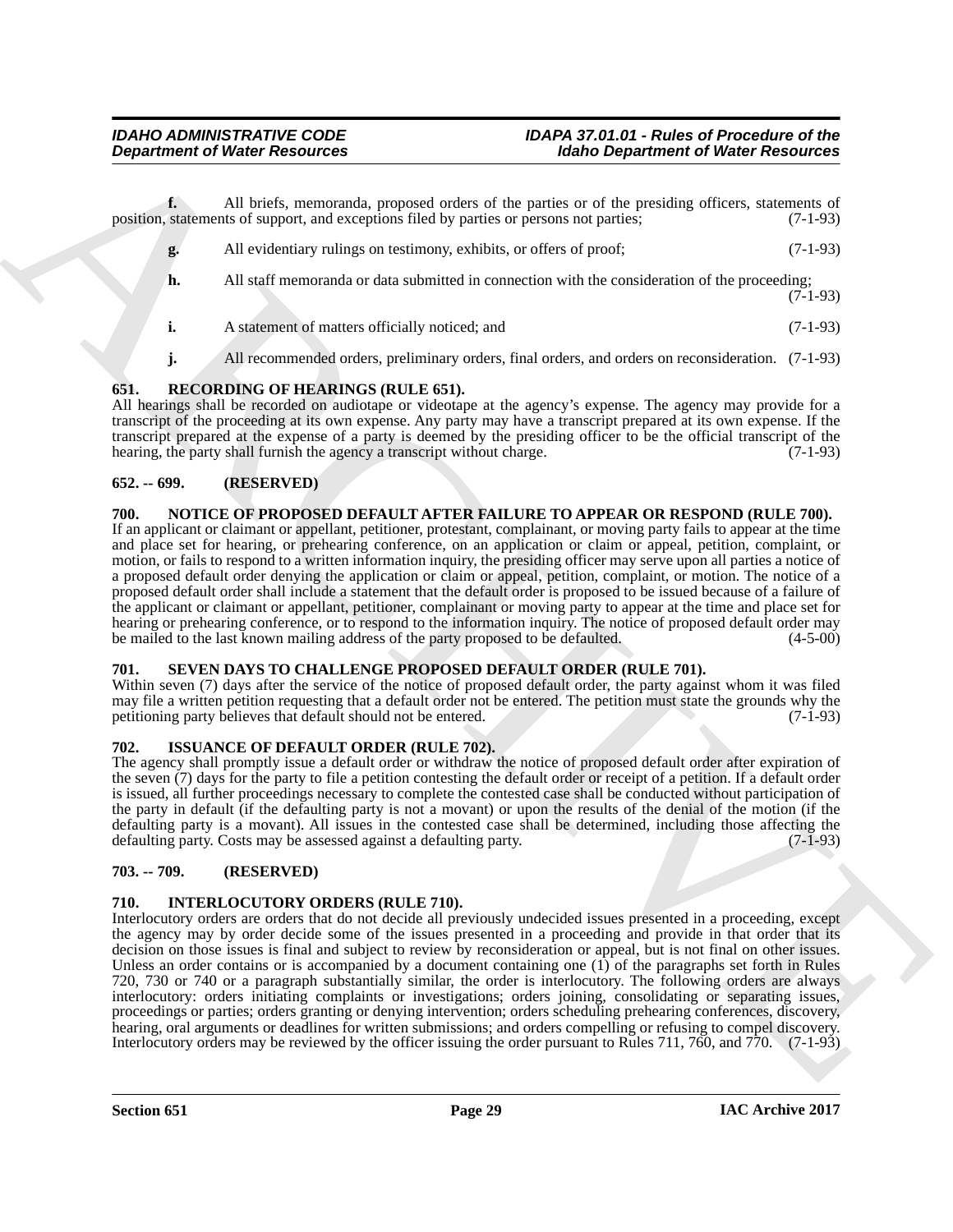## <span id="page-29-10"></span><span id="page-29-0"></span>**711. REVIEW OF INTERLOCUTORY ORDERS (RULE 711).**

Any party or person affected by an interlocutory order may petition the officer issuing the order to review the interlocutory order. The officer issuing an interlocutory order may rescind, alter or amend any interlocutory order on the officer's own motion, but will not on the officer's own motion review any interlocutory order affecting any party's substantive rights without giving all parties notice and an opportunity for written comment. (7-1-93)

## <span id="page-29-4"></span><span id="page-29-1"></span>**712. CONTENTS OF ORDERS (RULE 712).**

Pursuant to Section 67-5248, Idaho Code, an order that determines the legal rights or interests of one (1) or more parties must be in writing and shall include the following: (4-5-00) (4-5-00)

<span id="page-29-5"></span>**01. Findings of Fact and Conclusions of Law**. An order shall contain a reasoned statement in support of the decision. Findings of fact, if set forth in statutory language, shall be accompanied by a concise and explicit statement of the underlying facts of record supporting the findings. Findings of fact must be based exclusively on the evidence in the record of the contested case and on matters officially noticed in that proceeding. (4-5-00)

<span id="page-29-6"></span>**02. Statement of Available Procedure**. An order shall contain a statement of the available procedures icable time limits for seeking reconsideration or other administrative relief. (4-5-00) and applicable time limits for seeking reconsideration or other administrative relief.

## <span id="page-29-2"></span>**713. -- 719. (RESERVED)**

## <span id="page-29-7"></span><span id="page-29-3"></span>**720. RECOMMENDED ORDERS (RULE 720).**

<span id="page-29-9"></span>**01. Recommended Orders -- Definition**. Recommended orders are orders issued by a person other than the agency head that will become a final order of the agency only after review of the agency head (or the agency head's designee) pursuant to Section 67-5244, Idaho Code. (7-1-93)

<span id="page-29-8"></span>**02. Contents of Recommended Orders**. Every recommended order must contain or be accompanied by a document containing the following paragraphs or substantially similar paragraphs: (7-1-93)

**a.** This is a recommended order of the hearing officer. It will not become final without action of the agency head. Any party may file a petition for reconsideration of this recommended order with the hearing officer issuing the order within fourteen (14) days of the service date of this order. The hearing officer issuing this recommended order will dispose of any petition for reconsideration within twenty-one (21) days of its receipt, or the petition will be considered denied by operation of law. See Section 67-5243(3), Idaho Code. (7-1-93)

**Experimental Of New York 2000 COLUMN 2000 CONSULTS (RULE 211).**<br>
ARCHIVERY THE STRAIGHT OF THE STRAIGHT OF THE STRAIGHT OF THE STRAIGHT OF THE STRAIGHT OF THE STRAIGHT OF THE STRAIGHT OF THE STRAIGHT OF THE STRAIGHT OF T **b.** Within fourteen (14) days after (a) the service date of this recommended order, (b) the service date of a denial of a petition for reconsideration from this recommended order, or (c) the failure within twenty-one (21) days to grant or deny a petition for reconsideration from this recommended order, any party may in writing support or take exceptions to any part of this recommended order and file briefs in support of the party's position with the agency head or designee on any issue in the proceeding. If no party files exceptions to the recommended order with the agency head or designee, the agency head or designee will issue a final order within fifty-six (56) days after:

 $(4-5-00)$ 

i. The last day a timely petition for reconsideration could have been filed with the hearing officer;  $(4 - 5 - 00)$ 

ii. The service date of a denial of a petition for reconsideration by the hearing officer; or (4-5-00)

iii. The failure within twenty-one  $(21)$  days to grant or deny a petition for reconsideration by the  $(4-5-00)$ hearing officer.

**c.** Written briefs in support of or taking exceptions to the recommended order shall be filed with the agency head (or designee of the agency head). Opposing parties shall have fourteen (14) days to respond. The agency head or designee may schedule oral argument in the matter before issuing a final order. The agency head or designee will issue a final order within fifty-six (56) days of receipt of the written briefs or oral argument, whichever is later, unless waived by the parties or for good cause shown. The agency may remand the matter for further evidentiary<br>hearings if further factual development of the record is necessary before issuing a final order. (4-5-00) hearings if further factual development of the record is necessary before issuing a final order.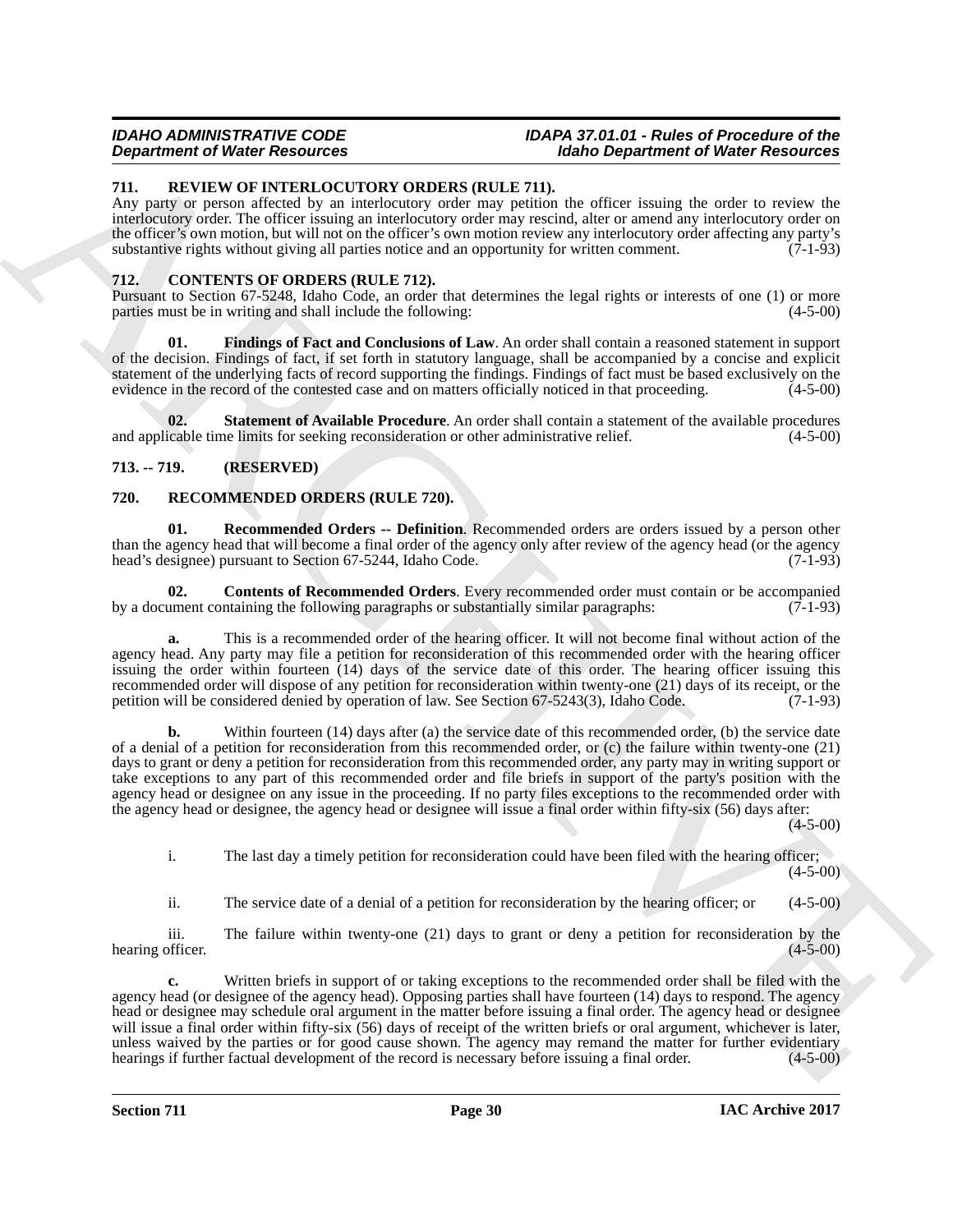## <span id="page-30-0"></span>**721. -- 729. (RESERVED)**

## <span id="page-30-2"></span><span id="page-30-1"></span>**730. PRELIMINARY ORDERS (RULE 730).**

<span id="page-30-4"></span>**01. Preliminary Orders -- Definition**. Preliminary orders are orders issued by a person other than the agency head that will become a final order of the agency unless reviewed by the agency head (or the agency head's designee) pursuant to Section 67-5245, Idaho Code. (7-1-93)

<span id="page-30-3"></span>**Contents of Preliminary Order**. Every preliminary order must contain or be accompanied by a document containing the following paragraphs or substantially similar paragraphs: (7-1-93)

**a.** This is a preliminary order of the hearing officer. It can and will become final without further action of the agency unless any party petitions for reconsideration before the hearing officer issuing it or appeals to the hearing officer's superiors in the agency. Any party may file a petition for reconsideration of this preliminary order with the hearing officer issuing the order within fourteen (14) days of the service date of this order. The hearing officer issuing this order will dispose of the petition for reconsideration within twenty-one (21) days of its receipt, or the petition will be considered denied by operation of law. See Section  $67-5243(3)$ , Idaho Code. the petition will be considered denied by operation of law. See Section 67-5243(3), Idaho Code.

| b. | Within fourteen (14) days after: |  | $(4-5-00)$ |
|----|----------------------------------|--|------------|
|----|----------------------------------|--|------------|

i. The service date of this preliminary order; (4-5-00)

ii. The service date of the denial of a petition for reconsideration from this preliminary order; or  $(4-5-00)$ 

iii. The failure within twenty-one (21) days to grant or deny a petition for reconsideration from this preliminary order, any party may in writing appeal or take exceptions to any part of the preliminary order and file briefs in support of the party's position on any issue in the proceeding to the agency head (or designee of the agency head). Otherwise, this preliminary order will become a final order of the agency. (4-5-00) head). Otherwise, this preliminary order will become a final order of the agency.

**c.** If any party appeals or takes exceptions to this preliminary order, opposing parties shall have fourteen (14) days to respond to any party's appeal within the agency. Written briefs in support of or taking exceptions to the preliminary order shall be filed with the agency head (or designee). The agency head (or designee) may review<br>the preliminary order on its own motion. (4-5-00) the preliminary order on its own motion.

**d.** If the agency head (or designee) grants a petition to review the preliminary order, the agency head (or designee) shall allow all parties an opportunity to file briefs in support of or taking exceptions to the preliminary order and may schedule oral argument in the matter before issuing a final order. The agency head (or designee) will issue a final order within fifty-six (56) days of receipt of the written briefs or oral argument, whichever is later, unless waived by the parties or for good cause shown. The agency head (or designee) may remand the matter for further evidentiary hearings if further factual development of the record is necessary before issuing a final order. (7-1-93)

**Department of Weiler Research 19. In the case of the European Comparison of Weiler Research 21.1-739.**<br>
21.1-729. **CERENTS ARCHIVES (RULE 750).**<br>
23. **PRELENTS ARCHIVES (RULE 750).**<br>
23. **PRELENTS ARCHIVES (RULE 750).**<br> **e.** Pursuant to Section 42-1701A(3), Idaho Code, unless the right to a hearing before the Department or the Board is otherwise provided by statute, any person aggrieved by any decision, determination, order or action of the director of the Department or any applicant for any permit, license, certificate, approval, registration, or similar form of permission required by law to be issued by the director, who is aggrieved by a denial or conditional approval ordered by the director, and who has not previously been afforded an opportunity for a hearing on the matter shall be entitled to a hearing before the director to contest the denial or conditional approval upon filing with the director, within fifteen (15) days after receipt of the denial or conditional approval, a written petition stating the grounds for contesting the action by the director and requesting a hearing.  $(4-5-00)$ contesting the action by the director and requesting a hearing.

**f.** Pursuant to Sections 67-5270 and 67-5272, Idaho Code, if this preliminary order becomes final, any party aggrieved by the final order or orders previously issued in this case may appeal the final order and all previously issued orders in this case to district court by filing a petition in the district court of the county in which:

(7-1-93)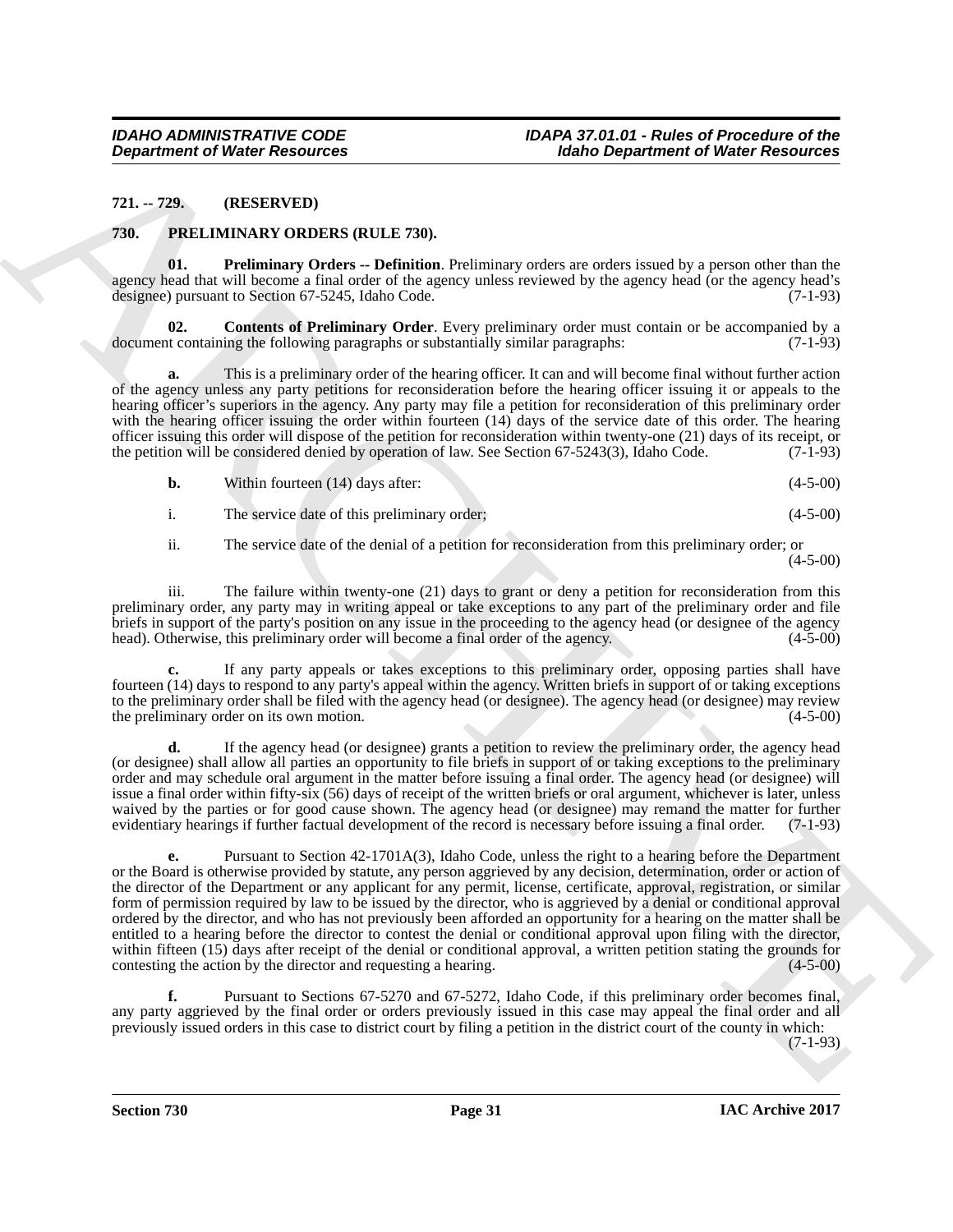|     | A hearing was held;                | $(7-1-93)$ |
|-----|------------------------------------|------------|
| ii. | The final agency action was taken; | $(7-1-93)$ |

- iii. The party seeking review of the order resides; or (7-1-93)
- iv. The real property or personal property that was the subject of the agency action is located. (7-1-93)

**g.** This appeal must be filed within twenty-eight (28) days of this preliminary order becoming final. See Section 67-5273, Idaho Code. The filing of an appeal to district court does not itself stay the effectiveness or enforcement of the order under appeal. (7-1-93) enforcement of the order under appeal.

## <span id="page-31-0"></span>**731. -- 739. (RESERVED)**

## <span id="page-31-3"></span><span id="page-31-1"></span>**740. FINAL ORDERS (RULE 740).**

<span id="page-31-5"></span>**01. Final Order -- Definition**. Final orders are preliminary orders that have become final under Rule 730 pursuant to Section 67-5245, Idaho Code, or orders issued by the agency head pursuant to Section 67-5246, Idaho Code, or emergency orders, including cease and desist or show cause orders, issued by the agency head pursuant to Section 67-5247. Idaho Code. (7-1-93) pursuant to Section  $67-5247$ , Idaho Code.

<span id="page-31-4"></span>**02. Content of Final Order**. Every final order issued by the agency head must contain or be nied by a document containing the following paragraphs or substantially similar paragraphs: (7-1-93) accompanied by a document containing the following paragraphs or substantially similar paragraphs:

**a.** This is a final order of the agency. Any party may file a petition for reconsideration of this final order within fourteen (14) days of the service date of this order. The agency will dispose of the petition for reconsideration within twenty-one (21) days of its receipt, or the petition will be considered denied by operation of law. See Section 67-5246(4). Idaho Code. (7-1-93) law. See Section  $67-5246(4)$ , Idaho Code.

**Expansion of Weier Resolution**<br> **ARCHIVE CONSULTER CONSULTER (2008)**<br> **ARCHIVE CONSULTER CONSULTER CONSULTER CONSULTER CONSULTER CONSULTER CONSULTER CONSULTER CONSULTER CONSULTER (3)**<br> **ARCHIVE CONSULTER CONSULTER CONSUL b.** Pursuant to Section 42-1701A(3), Idaho Code, unless the right to a hearing before the Department or the Board is otherwise provided by statute, any person aggrieved by any decision, determination, order or action of the director of the Department or any applicant for any permit, license, certificate, approval, registration, or similar form of permission required by law to be issued by the director, who is aggrieved by a denial or conditional approval ordered by the director, and who has not previously been afforded an opportunity for a hearing on the matter shall be entitled to a hearing before the director to contest the denial or conditional approval upon filing with the director, within fifteen (15) days after receipt of the denial or conditional approval, a written petition stating the grounds for contesting the action by the director and requesting a hearing. (4-5-00)

**c.** Pursuant to Sections 67-5270 and 67-5272, Idaho Code, any party aggrieved by this final order or orders previously issued in this case may appeal this final order and all previously issued orders in this case to district court by filing a petition in the district court of the county in which: (7-1-93)

|      | A hearing was held;                               | $(7-1-93)$ |
|------|---------------------------------------------------|------------|
| ii.  | The final agency action was taken;                | $(7-1-93)$ |
| iii. | The party seeking review of the order resides; or | $(7-1-93)$ |

iv. The real property or personal property that was the subject of the agency action is located. (7-1-93)

**d.** An appeal must be filed within twenty-eight (28) days (a) of the service date of this final order, (b) of an order denying petition for reconsideration, or (c) the failure within twenty-one (21) days to grant or deny a petition for reconsideration, whichever is later. See Section 67-5273, Idaho Code, and Rule 84 of the Idaho Rules of Civil Procedure. The filing of an appeal to district court does not itself stay the effectiveness or enforcement of the order under appeal. (4-5-00)

## <span id="page-31-2"></span>**741. -- 749. (RESERVED)**

**Section 740 Page 32**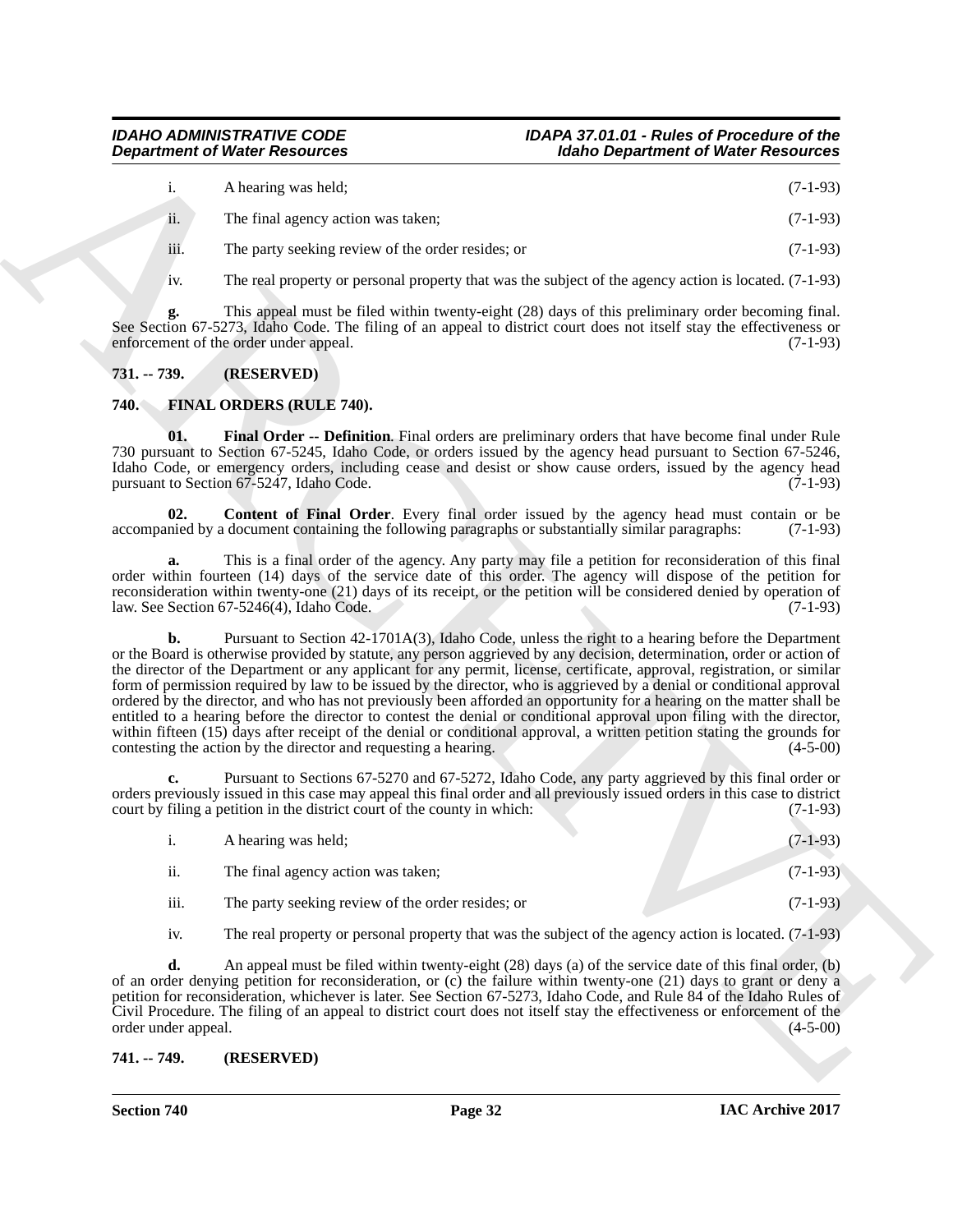## <span id="page-32-14"></span><span id="page-32-0"></span>**750. ORDER NOT DESIGNATED (RULE 750).**

## <span id="page-32-1"></span>**751. -- 759. (RESERVED)**

## <span id="page-32-11"></span><span id="page-32-2"></span>**760. MODIFICATION OF ORDER ON PRESIDING OFFICER'S OWN MOTION (RULE 760).**

## <span id="page-32-3"></span>**761. -- 769. (RESERVED)**

## <span id="page-32-10"></span><span id="page-32-4"></span>**770. CLARIFICATION OF ORDERS (RULE 770).**

### <span id="page-32-5"></span>**771. -- 779. (RESERVED)**

### <span id="page-32-16"></span><span id="page-32-6"></span>**780. STAY OF ORDERS (RULE 780).**

## <span id="page-32-7"></span>**781. -- 789. (RESERVED)**

### <span id="page-32-15"></span><span id="page-32-8"></span>**790. PERSONS WHO MAY APPEAL (RULE 790).**

## <span id="page-32-13"></span><span id="page-32-12"></span><span id="page-32-9"></span>**791. NOTICE OF APPEAL (RULE 791).**

| <b>Department of Water Resources</b>                    |                                                                                                                                 | <b>Idaho Department of Water Resources</b>                                                                                                                                                                                                                                                                                                                                                                                                                                                                                                                                                                                                                                                                                                                                                      |            |
|---------------------------------------------------------|---------------------------------------------------------------------------------------------------------------------------------|-------------------------------------------------------------------------------------------------------------------------------------------------------------------------------------------------------------------------------------------------------------------------------------------------------------------------------------------------------------------------------------------------------------------------------------------------------------------------------------------------------------------------------------------------------------------------------------------------------------------------------------------------------------------------------------------------------------------------------------------------------------------------------------------------|------------|
| 750.                                                    | ORDER NOT DESIGNATED (RULE 750).                                                                                                | If an order does not designate itself as recommended, preliminary or final at its release, but is designated as<br>recommended, preliminary or final after its release, its effective date for purposes of reconsideration or appeal is the<br>date of the order of designation. If a party believes that an order not designated as a recommended order, preliminary<br>order or final order according to the terms of these rules should be designated as a recommended order, preliminary<br>order or final order, the party may move to designate the order as recommended, preliminary or final, as appropriate.                                                                                                                                                                           | $(7-1-93)$ |
| 751. -- 759.                                            | (RESERVED)                                                                                                                      |                                                                                                                                                                                                                                                                                                                                                                                                                                                                                                                                                                                                                                                                                                                                                                                                 |            |
| 760.                                                    | withdrawing the earlier final order and substituting a new final order for it.                                                  | MODIFICATION OF ORDER ON PRESIDING OFFICER'S OWN MOTION (RULE 760).<br>A hearing officer issuing a recommended or preliminary order may modify the recommended or preliminary order on<br>the hearing officer's own motion within fourteen (14) days after issuance of the recommended or preliminary order<br>by withdrawing the recommended or preliminary order and issuing a substitute recommended or preliminary order.<br>The agency head may modify or amend a final order of the agency (be it a preliminary order that became final<br>because no party challenged it or a final order issued by the agency head itself) at any time before notice of appeal to<br>District Court has been filed or the expiration of the time for appeal to District Court, whichever is earlier, by | $(7-1-93)$ |
| $761. - 769.$                                           | (RESERVED)                                                                                                                      |                                                                                                                                                                                                                                                                                                                                                                                                                                                                                                                                                                                                                                                                                                                                                                                                 |            |
| 770.                                                    | <b>CLARIFICATION OF ORDERS (RULE 770).</b><br>stated in the alternative as a petition for clarification and/or reconsideration. | Any party or person affected by an order may petition to clarify any order, whether interlocutory, recommended,<br>preliminary or final. Petitions for clarification from final orders do not suspend or toll the time to petition for<br>reconsideration or appeal the order. A petition for clarification may be combined with a petition for reconsideration or                                                                                                                                                                                                                                                                                                                                                                                                                              | $(7-1-93)$ |
| 771. -- 779.                                            | (RESERVED)                                                                                                                      |                                                                                                                                                                                                                                                                                                                                                                                                                                                                                                                                                                                                                                                                                                                                                                                                 |            |
| 780.<br>interlocutory or final order on its own motion. | <b>STAY OF ORDERS (RULE 780).</b>                                                                                               | Any party or person affected by an order may petition the agency to stay any order, whether interlocutory or final.<br>Interlocutory or final orders may be stayed by the judiciary according to statute. The agency may stay any                                                                                                                                                                                                                                                                                                                                                                                                                                                                                                                                                               | $(7-1-93)$ |
| 781. -- 789.                                            | (RESERVED)                                                                                                                      |                                                                                                                                                                                                                                                                                                                                                                                                                                                                                                                                                                                                                                                                                                                                                                                                 |            |
| 790.                                                    | PERSONS WHO MAY APPEAL (RULE 790).<br>review of the final agency action would not provide an adequate remedy.                   | Pursuant to Section 67-5270, Idaho Code, any party aggrieved by a final order of an agency in a contested case may<br>appeal to district court. Pursuant to Section 67-5271, Idaho Code, a person is not entitled to judicial review of an<br>agency action in district court until that person has exhausted all administrative remedies available with the agency,<br>but a preliminary, procedural, or intermediate agency action or ruling is immediately reviewable in district court if                                                                                                                                                                                                                                                                                                   | $(7-1-93)$ |
| 791.                                                    | <b>NOTICE OF APPEAL (RULE 791).</b>                                                                                             | The notice of appeal must be filed with the district court and served on the agency and all parties.                                                                                                                                                                                                                                                                                                                                                                                                                                                                                                                                                                                                                                                                                            | $(4-5-00)$ |
| 01.<br>of the county in which:                          |                                                                                                                                 | Filing Appeal. Pursuant to Section 67-5272, Idaho Code, appeals may be filed in the district court                                                                                                                                                                                                                                                                                                                                                                                                                                                                                                                                                                                                                                                                                              | $(4-5-00)$ |
| a.                                                      | The hearing was held;                                                                                                           |                                                                                                                                                                                                                                                                                                                                                                                                                                                                                                                                                                                                                                                                                                                                                                                                 | $(7-1-93)$ |
| b.                                                      | The final agency action was taken;                                                                                              |                                                                                                                                                                                                                                                                                                                                                                                                                                                                                                                                                                                                                                                                                                                                                                                                 | $(7-1-93)$ |
| c.                                                      | The party seeking review of the agency action resides; or                                                                       |                                                                                                                                                                                                                                                                                                                                                                                                                                                                                                                                                                                                                                                                                                                                                                                                 | $(7-1-93)$ |
| d.                                                      |                                                                                                                                 | The real property or personal property that was the subject of the agency is located.                                                                                                                                                                                                                                                                                                                                                                                                                                                                                                                                                                                                                                                                                                           | $(7-1-93)$ |
|                                                         |                                                                                                                                 |                                                                                                                                                                                                                                                                                                                                                                                                                                                                                                                                                                                                                                                                                                                                                                                                 |            |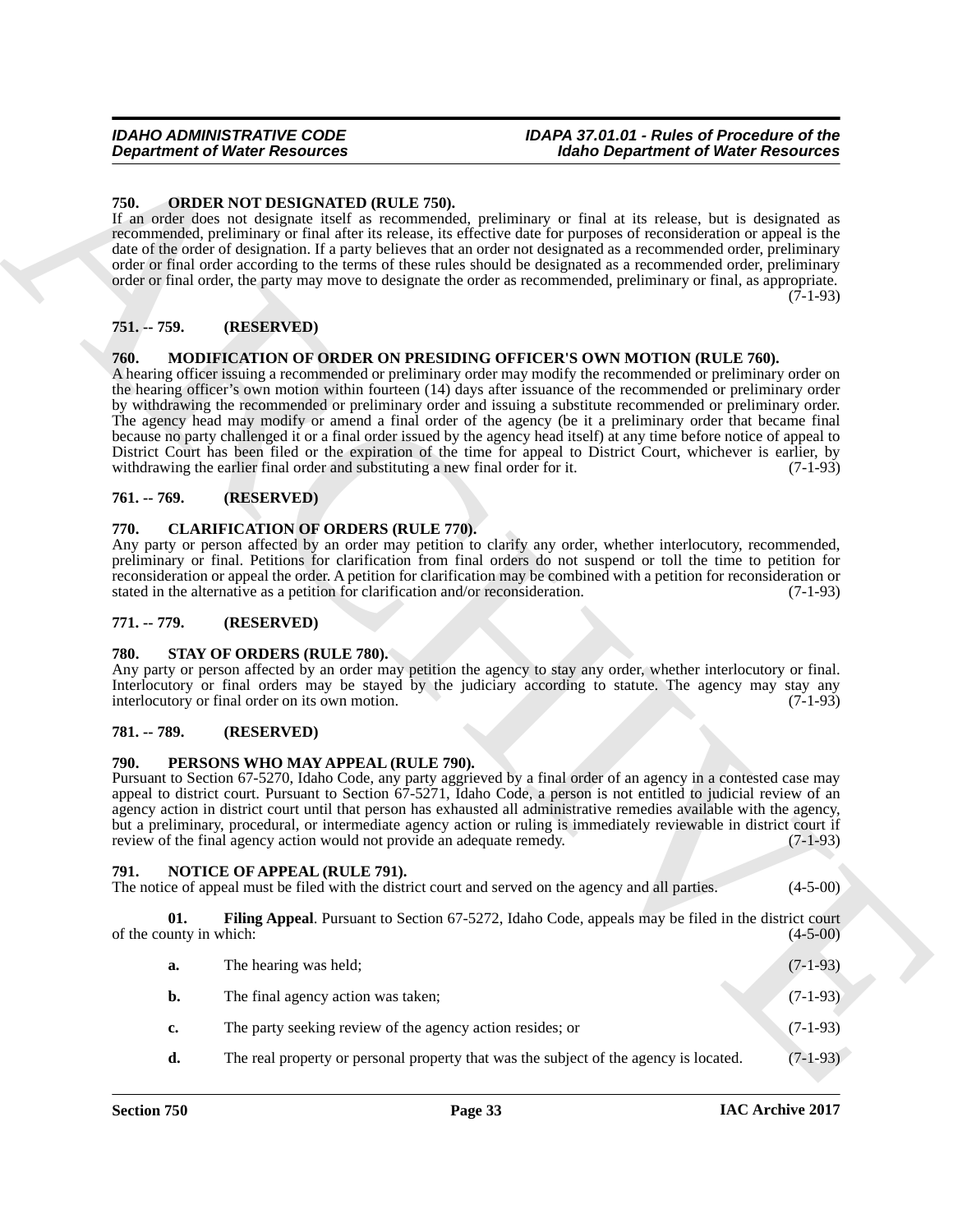<span id="page-33-1"></span><span id="page-33-0"></span>**02. Filing Deadline**. Pursuant to Section 67-5273, Idaho Code, and Rule 84 of the Idaho Rules of Civil Procedure a petition for judicial review of a final order in a contested case must be filed within twenty-eight (28)  $\frac{1}{4}$  days: (4-5-00)

- Department of Water Residences<br>
Procedure **The Department of Water Residences**<br>
Procedure product with the service of the state and the service of the service of the service of the service of the service of the service of **a.** Of the service date of the final order; (7-1-93) **b.** Of the denial of the petition for reconsideration; or (7-1-93) **c.** The failure within twenty-one (21) days to grant or deny the petition for reconsideration. (7-1-93)
	- **792. -- 999. (RESERVED)**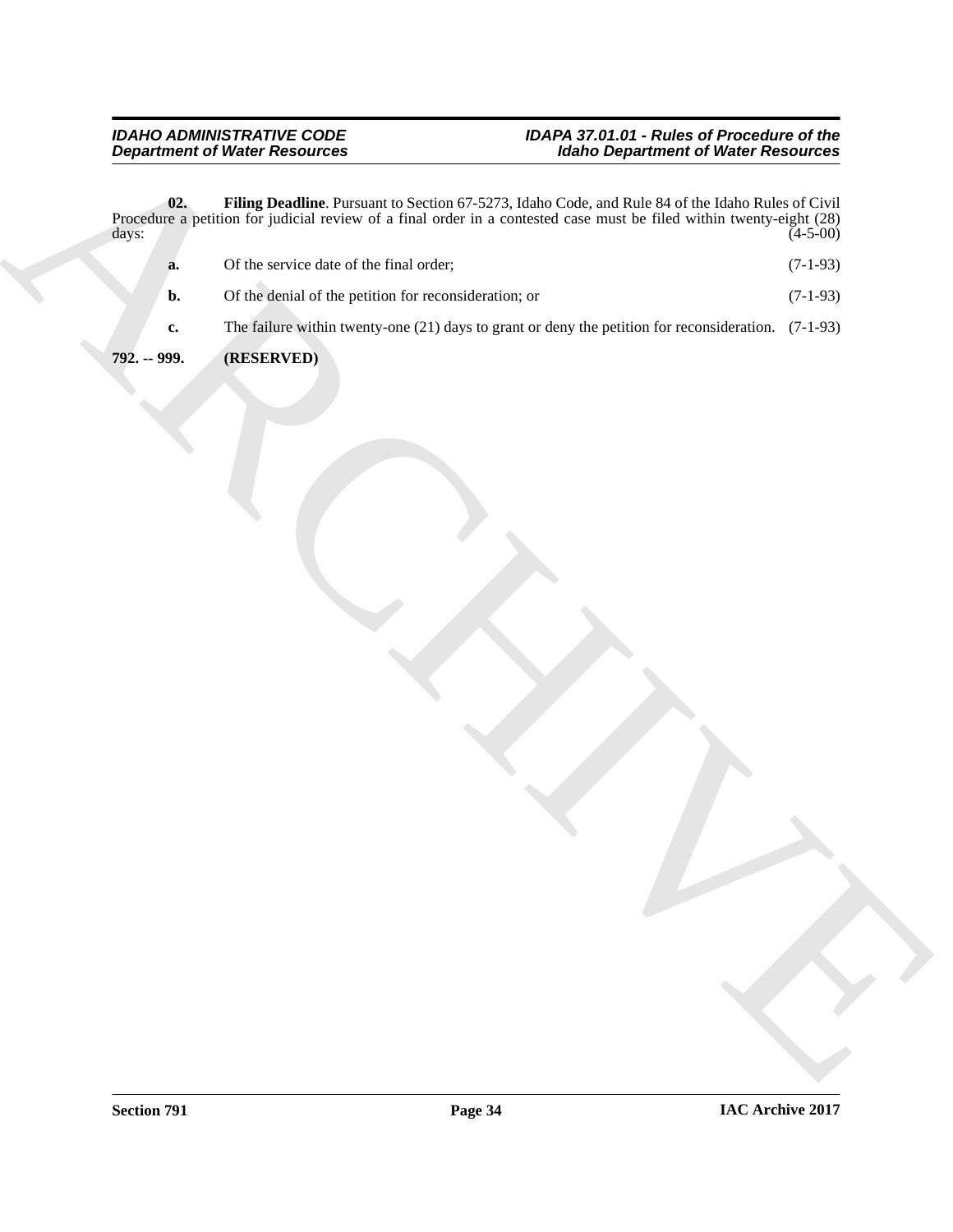# *Subject Index*

#### **A**

Additional Time After Service By Mail 9 Alternative Resolution Of Contested Cases 22 Amendments To Pleadings -- Withdrawal Of Pleadings 16 Answers To Production Requests Or Written Interrogatories & To Requests For Admission 24 Answers--Defined--Form & Contents-- Time For Filing 14 Answers to Motions 15 Answers to Pleadings Other than Motions 14 Applicants/Claimants/Appellants 10 Applications/Claims/Appeals--Defined- -Form & Contents 12 Appointment Of Hearing Officers 21

#### **B**

Briefs -- Memoranda -- Proposed Orders Of The Parties -- Statements Of Position -- Proposed Order Of The Presiding Officer 26 Burdens Of Proof 28

## **C**

Additional First Anti-Schedule [C](#page-25-11)ompany Constant Representation (Figure 2)<br>
Mathematics Schedule Company Company of the stress of the stress of the stress of the stress of the stress of the stress of the stress of the stre Challenges To Statutes 22 Clarification Of Orders 33 Communications With Agency 9 Complainants 11 Complaints--Defined--Form & Contents 13 Complaints - Defined 13 Form & Contents 13 Computation Of Time 9 Conduct At Hearings 25 Conduct Required 12 Conference At Hearing 25 Confidentiality 23 Confidentiality Of Settlement Negotiations 28 Consent Agreements--Defined--Form & Contents 15 Additional 15 Requirements 15 Consideration Of Settlements 28 Consolidation Of Proceedings 26 Contents Of Orders 30 Findings of Fact & Conclusions of Law 30 Statement of Available Procedure 30 Continuance Of Hearing 26 Criteria For Acceptable Electronic Signature Technology 16 Additional Criteria 17

Statutory Criteria 17 Criteria For Accepting An Electronic Signature 19 Certificate Format Used by the Signer 19 Level of Security Used to Identify the Signer 19 Level of Security Used to Transmit the Signature 19

### **D**

Defective, Insufficient Or Late Pleadings 16 Definitions, IDAPA 37.01.01 6 Administrative Code 6 Agency 6 Agency Action 6 Agency Head 6 Board 6 Bulletin 7 Contested Case 7 Coordinator Department 7 Director 7 Document 7 Electronically Signed Communication 7 License 7 Official Text 7 Order<sub>7</sub> Party 7 Person<sub>7</sub> Provision of Law 7 Publish 7 Rule 7 Rulemaking  $8$ Signer 8 Depositions 24, 27 Disqualification Of Officers Hearing Contested Cases 21 Documentary Evidence 27

## **E**

Electronic Signature Repudiation 19 Electronically Signed Communications 16 Ex Parte Communications 22 Exhibit Numbers 25 Exhibits 27

## **F**

Facilities At Or For Hearing & ADA Requirements 25 Facts Disclosed Not Part Of The Record 23 Fees & Remittances 9 Filing & Service Of Discovery-Related Documents 25

Filing Documents With The Agency -- Number Of Copies -- Facsimile Transmission (Fax) -- Electronically Signed Documents 15 Filing Of Documents -- Number Of Copies 8 Final Orders 32 Content of Final Order 32 Definition 32 Form & Contents Of Petition For Declaratory Rulings 20 Form 20 Legal Assertions 20 Form & Contents Of Petitions To Intervene 19 Form Of Pleadings 15 Form 16 Pleadings 15 Formal Proceedings 10 Further Proceedings 10

## **G**

Granting Petitions To Intervene 19

## **H**

Hearing Officers Contrasted With Agency Head 21 How Hearings Held 25

## **I**

Identification Of Communications 9 Informal Procedure 10 Informal Proceedings Defined 10 Informal Proceedings Do Not Exhaust Administrative Remedies 10 Initial Pleading By Party -- Listing Of Representatives 11 Interlocutory Orders 29 Intervenors 11 Issuance Of Default Order 29

## $\int_{27}$ **J**

Joint Hearings

## **K**

Kinds & Scope Of Discovery Listed 23 Kinds of Discovery 23 Rules of Civil Procedure 24

## **L**

Liberal Construction 9

## **M**

Modification Of Order On Presiding Officer's Own Motion 33 Motions--Defined--Form & Contents-- Time For Filing 14 Form & Contents 14